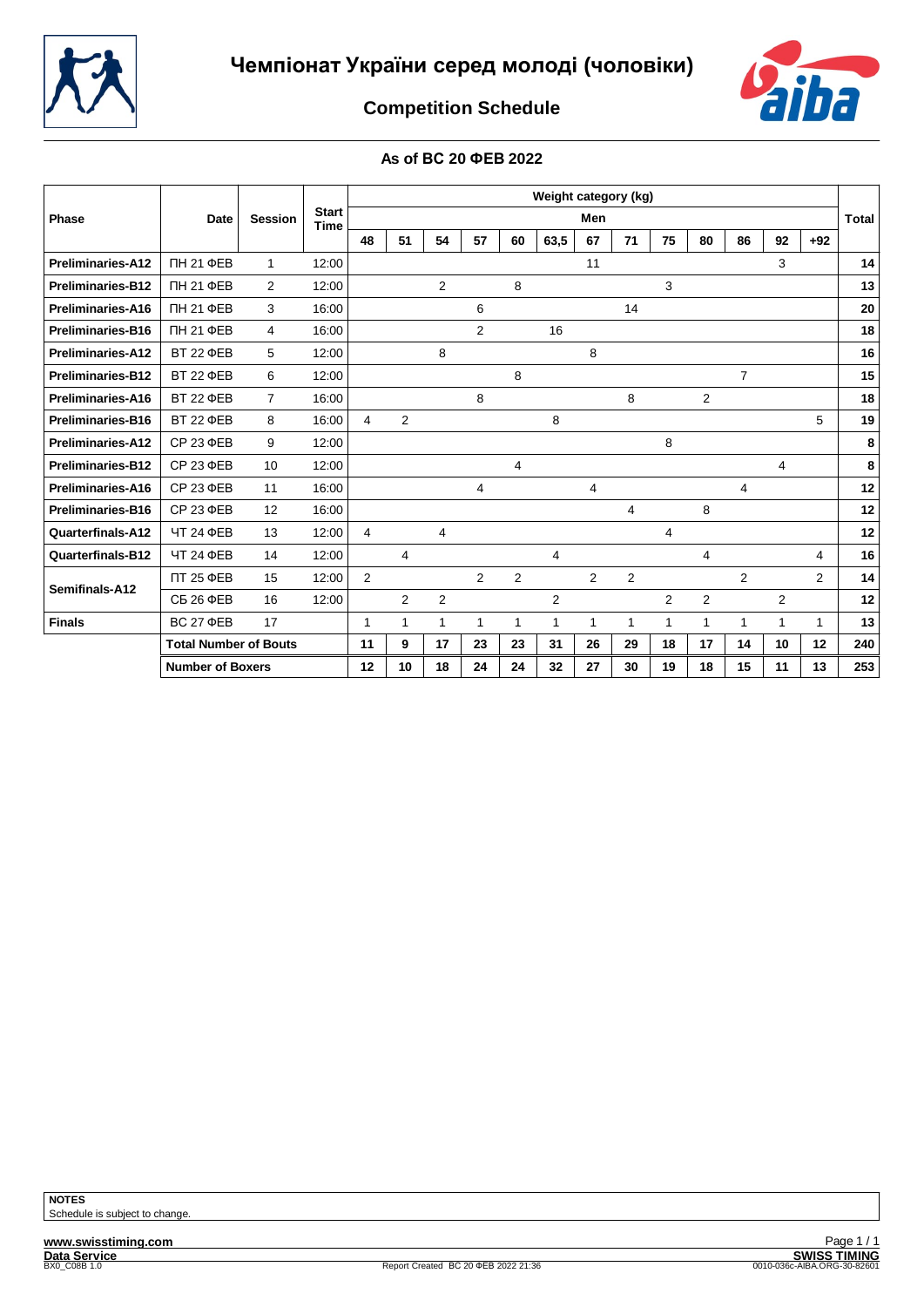



#### **Session 1**

|                |                | Order Bout Weight Category |                     | Corner                    | Name                                   | <b>Seed</b>                                                                         | Team<br>Code      | Winner                                                                      | Result     | <b>Decision</b>                             |
|----------------|----------------|----------------------------|---------------------|---------------------------|----------------------------------------|-------------------------------------------------------------------------------------|-------------------|-----------------------------------------------------------------------------|------------|---------------------------------------------|
| $\mathbf{1}$   | 1              | (67kg)                     |                     | <b>RED</b><br><b>BLUE</b> | КОМПАНІЄЦЬ Ігор<br>КУШНІРИК Владислав  |                                                                                     | ПЛТ<br>ЧРК        | <b>BLUE</b>                                                                 | <b>WP</b>  | 5:0                                         |
|                |                |                            | Referee:            | ЧРГ                       | КОСТЮЧОК                               | Judge 1: KVIB<br>Judge 2: XPC<br>Judge 3:<br>Judge 4:<br>Judge 5:                   | ЛНГ<br>3KP<br>ВЛН | <b><i>TACAHOBA</i></b><br>ДЗЯДЕВИЧ<br>ЛОПАТІН<br>CEMEHIOK-IBAHIOK<br>ЛАПШУК |            | 28:29<br>28:29<br>27:30<br>27:30<br>28:29   |
| $\overline{2}$ | $\overline{c}$ | (67kg)                     |                     | RED<br><b>BLUE</b>        | ХЛИСТАЛ Єгор<br>ГОРОДЕЦЬКИЙ Ярослав    |                                                                                     | <b>KNB</b><br>ЛЬВ | <b>BLUE</b>                                                                 | WP         | 5:0                                         |
|                |                |                            | Referee: ДОН        |                           | ШУРДА                                  | Judge 1: ХМЛ<br>Judge 2:<br>Judge 3: ОДС<br>Judge 4:<br>Judge 5: ВЛН                | ПЛТ<br>3KP        | ЗЕЛІНСЬКИЙ<br>СИДОРЕНКО<br>СИТНІКОВ<br>CEMEHIOK-IBAHIOK<br><b>КОНДИСЮК</b>  |            | 27:30<br>27:30<br>27:30<br>27:30<br>27:30   |
| 3              | 3              | (67kg)                     |                     | <b>RED</b><br><b>BLUE</b> | ІЛЬЧЕНКО Микита<br>СЕРГІЄНКО Максим    |                                                                                     | ЛНГ<br>КИЙ        | <b>BLUE</b>                                                                 | <b>WO</b>  |                                             |
|                |                |                            | Referee: XPC        |                           | ДЗЯДЕВИЧ                               | Judge 1: YPF<br>Judge 2: ХМЛ<br>Judge 3:<br>Judge 4: ЛЬВ<br>Judge 5:                | ОДС<br>ВЛН        | <b>КОСТЮЧОК</b><br>ЗЕЛІНСЬКИЙ<br>СИТНІКОВ<br><b>CTAXHIB</b><br>ЛАПШУК       |            | 8:10<br>8:10<br>8:10<br>8:10<br>8:10        |
|                |                |                            |                     |                           |                                        |                                                                                     |                   |                                                                             |            |                                             |
| $\overline{4}$ | 4              | (67kg)                     |                     | <b>RED</b><br><b>BLUE</b> | <b>IBAHOB Aptem</b><br>КРАЙНИК Роман   |                                                                                     | ХМЛ<br>КРГ        | <b>BLUE</b>                                                                 | <b>RSC</b> | R <sub>2</sub> 2:35                         |
|                |                |                            | Referee: <b>NNT</b> |                           | СИДОРЕНКО                              | Judge 1: KVIB<br>Judge 2:<br>Judge 3:<br>Judge 4: JIHF<br>Judge 5:                  | ДОН<br>кий<br>3KP | <b><i>TACAHOBA</i></b><br>ШУРДА<br>ЛЯХОВ<br>ЛОПАТІН<br>CEMEHIOK-IBAHIOK     |            |                                             |
|                |                |                            |                     |                           |                                        |                                                                                     |                   |                                                                             |            |                                             |
| 5              | 5              | (67kg)                     |                     | <b>RED</b><br><b>BLUE</b> | АРТЬОМОВ Данило<br>МАНЖУЛА Остап       |                                                                                     | ДОН<br>IΒΦ        | <b>RED</b>                                                                  | <b>WP</b>  | 4:1                                         |
|                |                |                            | Referee: ЛЬВ        |                           | <b>CTAXHIB</b>                         | Judge 1: KVIB<br>Judge 2:<br>Judge 3:<br>Judge 4: XPC<br>Judge 5:                   | ЧРГ<br>кий<br>ВЛН | <b><i>TACAHOBA</i></b><br>КОСТЮЧОК<br>ЛЯХОВ<br>ДЗЯДЕВИЧ<br>ЛАПШУК           |            | 29:28<br>30:27<br>29:28<br>29:28<br>28:29   |
|                |                |                            |                     |                           |                                        |                                                                                     |                   |                                                                             |            |                                             |
| 6              | 6              | (67kg)                     |                     | <b>RED</b><br><b>BLUE</b> | БУЛАКОВСЬКИЙ Василь<br>РОГОЩЕНКО Денис |                                                                                     | ЧРЦ<br><b>XPC</b> | <b>BLUE</b>                                                                 | <b>WP</b>  | 4:0                                         |
|                |                |                            | Referee: XMЛ        |                           | ЗЕЛІНСЬКИЙ                             | Judge 1: ДОН<br>Judge 2: <b>NIT</b><br>Judge 3: ЛНГ<br>Judge 4: 3KP<br>Judge 5: ВЛН |                   | ШУРДА<br>СИДОРЕНКО<br>ЛОПАТІН<br>CEMEHIOK-IBAHIOK<br><b>КОНДИСЮК</b>        |            | 26:28<br>27:29<br>28:28<br>27:29<br>27:29   |
| $\overline{7}$ |                | 7 (67kg)                   |                     | <b>RED</b><br><b>BLUE</b> | ДУДАР Владислав<br>БОГАШ Вячеслав      |                                                                                     | IΒΦ<br>3KP        | <b>RED</b>                                                                  | <b>WP</b>  | 3:2                                         |
|                |                |                            | Referee: KVIB       |                           | <b><i>TACAHOBA</i></b>                 | Judge 1: ЧРГ<br>Judge 2: КИЙ<br>Judge 3: ОДС<br>Judge 4: ЛЬВ<br>Judge 5: ВЛН        |                   | КОСТЮЧОК<br>ЛЯХОВ<br>СИТНІКОВ<br><b>CTAXHIB</b><br>ЛАПШУК                   |            | 29:28<br>* 28:28<br>28:29<br>27:30<br>29:28 |
| 8              | 8              | (67kg)                     |                     | <b>RED</b><br><b>BLUE</b> | СКАЛА Павло<br>БАКУМЕНКО Сергій        |                                                                                     | ОДС<br>ОДС        | <b>BLUE</b>                                                                 | <b>RSC</b> | R <sub>2</sub> 2:10                         |
|                |                |                            | Referee: КИЙ        |                           | ЛЯХОВ                                  | Judge 1: ВЛН<br>Judge 2: FIJIT<br>Judge 3: XPC<br>Judge 4: ЛНГ<br>Judge 5: CYM      |                   | <b>КОНДИСЮК</b><br>СИДОРЕНКО<br>ДЗЯДЕВИЧ<br>ЛОПАТІН<br>ВЛАСЕНКО             |            | 9:10<br>9:10<br>9:10<br>9:10<br>9:10        |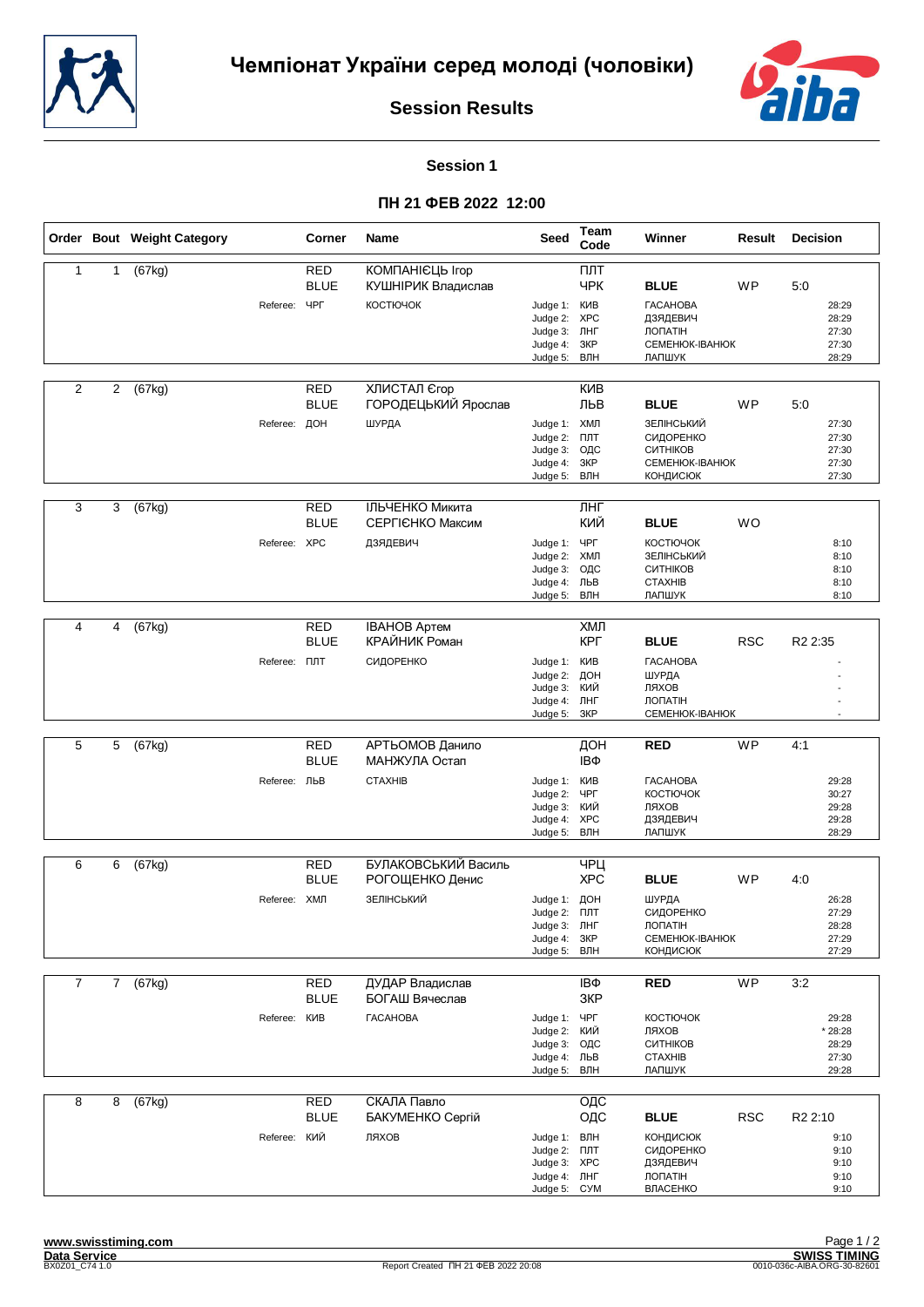



# **Session 1**

|                |    | Order Bout Weight Category |              | Corner                    | Name                                     | <b>Seed</b>                                                                  | Team<br>Code             | Winner                                                                             | Result          | <b>Decision</b>                           |
|----------------|----|----------------------------|--------------|---------------------------|------------------------------------------|------------------------------------------------------------------------------|--------------------------|------------------------------------------------------------------------------------|-----------------|-------------------------------------------|
| $\overline{9}$ | 9  | (67kg)                     |              | <b>RED</b><br><b>BLUE</b> | БАЛАБКО Богдан<br><b>ІГНАТОВ Олексій</b> |                                                                              | $\Psi$<br><b>KNB</b>     | <b>RED</b>                                                                         | $\overline{WO}$ |                                           |
|                |    |                            | Referee:     | ОДС                       | СИТНІКОВ                                 | Judge 1: ДОН<br>Judge 2:<br>Judge 3: ЛЬВ<br>Judge 4:                         | ХМЛ<br>ЗКР<br>ВЛН        | ШУРДА<br>ЗЕЛІНСЬКИЙ<br><b>CTAXHIB</b><br>CEMEHIOK-IBAHIOK<br>ЛАПШУК                |                 |                                           |
|                |    |                            |              |                           |                                          | Judge 5:                                                                     |                          |                                                                                    |                 |                                           |
| 10             | 10 | (67kg)                     |              | <b>RED</b><br><b>BLUE</b> | ВИТВИЦЬКИЙ Владислав<br>ГОРБАНЬ Максим   |                                                                              | ЛЬВ<br><b>BIH</b>        | <b>BLUE</b>                                                                        | <b>WP</b>       | 4:1                                       |
|                |    |                            | Referee: ЛНГ |                           | ЛОПАТІН                                  | Judge 1: KVIB<br>Judge 2:<br>Judge 3:<br>Judge 4: <b>NNT</b><br>Judge 5:     | ЧРГ<br>кий<br><b>XPC</b> | <b><i>TACAHOBA</i></b><br>КОСТЮЧОК<br>ЛЯХОВ<br>СИДОРЕНКО<br>ДЗЯДЕВИЧ               |                 | 30:27<br>27:30<br>27:30<br>27:30<br>27:30 |
| 11             | 11 | (67kg)                     |              | <b>RED</b><br><b>BLUE</b> | СЕРДЮК Богдан<br>АЛЕНІН Данило           |                                                                              | ДНП<br>МКЛ               | <b>RED</b>                                                                         | RSC             | R <sub>2</sub> 2:30                       |
|                |    |                            | Referee:     | 3KP                       | CEMEHIOK-IBAHIOK                         | Judge 1: ДОН<br>Judge 2:<br>Judge 3: ОДС<br>Judge 4: ЛЬВ<br>Judge 5:         | ХМЛ<br><b>CYM</b>        | ШУРДА<br>ЗЕЛІНСЬКИЙ<br>СИТНІКОВ<br><b>CTAXHIB</b><br><b>ВЛАСЕНКО</b>               |                 | 20:17<br>19:19<br>20:17<br>20:17<br>20:18 |
| 12             | 12 | (92kg)                     |              | <b>RED</b>                | ЗІНЧЕНКО Михайло                         |                                                                              | <b>YPK</b>               |                                                                                    |                 |                                           |
|                |    |                            |              | <b>BLUE</b>               | ПАЛИВОДА Владислав                       |                                                                              | ДНП                      | <b>BLUE</b>                                                                        | <b>RSC</b>      | R <sub>2</sub> 1:20                       |
|                |    |                            | Referee: XPC |                           | ДЗЯДЕВИЧ                                 | Judge 1:<br>Judge 2:<br>Judge 3: КИЙ<br>Judge 4:<br>Judge 5: JHF             | КИВ<br>ДОН<br>ПЛТ        | <b><i>TACAHOBA</i></b><br>ШУРДА<br>ЛЯХОВ<br>СИДОРЕНКО<br>ЛОПАТІН                   |                 | 8:10<br>8:10<br>8:10<br>8:10<br>8:10      |
| 13             | 13 | (92kg)                     |              | <b>RED</b><br><b>BLUE</b> | ЦЕРЦЕЯ Микола<br>КАЧУР Максим            |                                                                              | ДОН<br>ХМЛ               | <b>RED</b>                                                                         | <b>WP</b>       | 3:2                                       |
|                |    |                            | Referee: CYM |                           | ВЛАСЕНКО                                 | Judge 1: KVB<br>Judge 2:<br>Judge 3: ЛЬВ<br>Judge 4:<br>Judge 5:             | ОДС<br>3KP<br>ВЛН        | <b><i>TACAHOBA</i></b><br>СИТНІКОВ<br><b>CTAXHIB</b><br>CEMEHIOK-IBAHIOK<br>ЛАПШУК |                 | 28:29<br>29:28<br>29:28<br>27:30<br>29:28 |
| 14             | 14 | (92kg)                     |              | <b>RED</b><br><b>BLUE</b> | ЧЕВЕРДА Назар<br>КРУЦЬ Владислав         |                                                                              | <b>TPH</b><br><b>TPH</b> | <b>RED</b>                                                                         | <b>RSC</b>      | R <sub>2</sub> 2:30                       |
|                |    |                            | Referee: XMЛ |                           | ЗЕЛІНСЬКИЙ                               | Judge 1: КИЙ<br>Judge 2: NJT<br>Judge 3: XPC<br>Judge 4: ЛНГ<br>Judge 5: ВЛН |                          | ЛЯХОВ<br>СИДОРЕНКО<br>ДЗЯДЕВИЧ<br>ЛОПАТІН<br><b>КОНДИСЮК</b>                       |                 | 10:8<br>10:8<br>10:8<br>10:9<br>10:9      |

| <b>LEGEND</b>       |                     |    |              |                                     |                              |    |          |                             |
|---------------------|---------------------|----|--------------|-------------------------------------|------------------------------|----|----------|-----------------------------|
|                     | Preferred winner    | Rn | Round number | <b>RSC</b>                          | <b>Referee Stops Contest</b> | wo | Walkover |                             |
| WP                  | Win on points       |    |              |                                     |                              |    |          |                             |
|                     | www.swisstiming.com |    |              |                                     |                              |    |          | Page $2/2$                  |
| <b>Data Service</b> |                     |    |              |                                     |                              |    |          | <b>SWISS TIMING</b>         |
| BX0Z01 C74 1.0      |                     |    |              | Report Created NH 21 ΦEB 2022 20:08 |                              |    |          | 0010-036c-AIBA.ORG-30-82601 |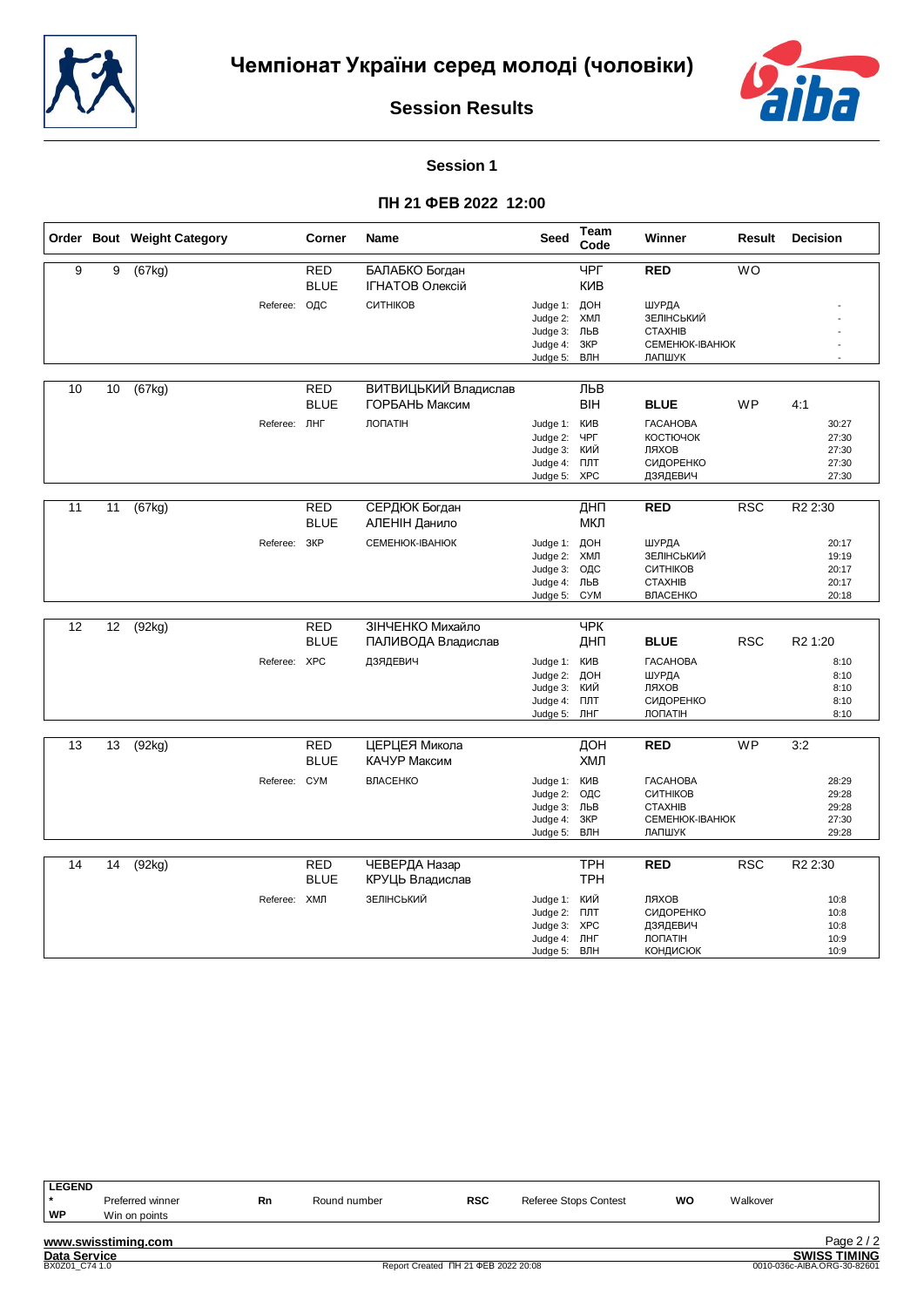



#### **Session 2**

|                |    | Order Bout Weight Category |                     | Corner                    | <b>Name</b>                             | Seed                                                                            | Team<br>Code                  | Winner                                                                         | Result    | Decision |                                           |
|----------------|----|----------------------------|---------------------|---------------------------|-----------------------------------------|---------------------------------------------------------------------------------|-------------------------------|--------------------------------------------------------------------------------|-----------|----------|-------------------------------------------|
| $\mathbf{1}$   | 15 | (54kg)                     |                     | <b>RED</b><br><b>BLUE</b> | ТКАЧУК Давид<br>ЗАЛОЗНИЙ Назар          |                                                                                 | ДОН<br>$3$ $\Pi$ P            | <b>RED</b>                                                                     | <b>WP</b> | 5:0      |                                           |
|                |    |                            | Referee:            | ЧРГ                       | КЛАДЬКО                                 | Judge 1: KVIB<br>Judge 2: NJT<br>Judge 3: XPC<br>Judge 4: XPK<br>Judge 5: YPK   |                               | <b>ГОЛУМБІЄВСЬКИЙ</b><br>ПРИХОДЬКО<br>ЧЕРНИШОВ<br><b>ЧИЖИК</b><br><b>ICKPA</b> |           |          | 30:23<br>30:24<br>30:24<br>30:24<br>30:24 |
| $\overline{2}$ | 16 | (54kg)                     |                     | RED<br><b>BLUE</b>        | МАНСУРОВ Олександр<br>ГОРПИНИЧ Максим   |                                                                                 | IΒΦ<br>ДНП                    | <b>RED</b>                                                                     | <b>WP</b> | 5:0      |                                           |
|                |    |                            | Referee: ВЛН        |                           | <b>CEMKO</b>                            | Judge 1: ХМЛ<br>Judge 2:<br>Judge 3:<br>Judge 4: KPF<br>Judge 5: ВЛН            | PBH<br>ОДС                    | БУГАЙОВ<br>CABIH<br>ДОНЦОВ<br>ПЛАТОНОВ<br><b>KOBTYH</b>                        |           |          | 29:28<br>29:28<br>29:28<br>30:27<br>29:28 |
| 3              | 17 | (60kg)                     |                     | <b>RED</b><br><b>BLUE</b> | КАРМАЛІТА Максим<br>ЗІНЦОВ Леонід       |                                                                                 | <b>TPH</b><br><b>YPK</b>      | <b>BLUE</b>                                                                    | WP        | 5:0      |                                           |
|                |    |                            | Referee: ДОН        |                           | ЖИГЖАВІН                                | Judge 1: <b>NNT</b><br>Judge 2: XPC<br>Judge 3: XPK<br>Judge 4: ЧРГ<br>Judge 5: | 3 <sup>7</sup>                | ПРИХОДЬКО<br>ЧЕРНИШОВ<br>ЧИЖИК<br>КЛАДЬКО<br>КАРАКУЛОВ                         |           |          | 28:29<br>28:29<br>28:29<br>28:29<br>28:29 |
|                |    |                            |                     |                           |                                         |                                                                                 |                               |                                                                                |           |          |                                           |
| 4              | 18 | (60kg)                     |                     | <b>RED</b><br><b>BLUE</b> | МУРАДЯН Ярослав<br>ТИМІНСЬКИЙ Владислав |                                                                                 | <b>XPC</b><br>ЧРЦ             | <b>RED</b>                                                                     | <b>WP</b> | 5:0      |                                           |
|                |    |                            | Referee: KVB        |                           | <b>ГОЛУМБІЄВСЬКИЙ</b>                   | Judge 1: ВЛН<br>Judge 2: ХМЛ<br>Judge 3:<br>Judge 4: ОДС<br>Judge 5:            | PBH<br>ЧРК                    | <b>CEMKO</b><br>БУГАЙОВ<br>CABIH<br>ДОНЦОВ<br><b>ICKPA</b>                     |           |          | 30:27<br>30:27<br>30:27<br>30:27<br>30:27 |
|                |    |                            |                     |                           |                                         |                                                                                 |                               |                                                                                |           |          |                                           |
| 5              | 19 | (60kg)                     |                     | <b>RED</b><br><b>BLUE</b> | РАЗУМОВ Владислав<br>НАГОРНЯК Тарас     |                                                                                 | ЛЬВ<br>IΒΦ                    | <b>BLUE</b>                                                                    | WP        | 5:0      |                                           |
|                |    |                            | Referee: ВЛН        |                           | <b>KOBTYH</b>                           | Judge 1: ДОН<br>Judge 2: NJT<br>Judge 3: XPC<br>Judge 4:<br>Judge 5:            | КРГ<br>$3\text{IP}$           | ЖИГЖАВІН<br>ПРИХОДЬКО<br>ЧЕРНИШОВ<br>ПЛАТОНОВ<br>КАРАКУЛОВ                     |           |          | 27:30<br>27:30<br>27:30<br>27:30<br>28:29 |
| 6              | 20 | (60kg)                     |                     | RED                       | ЛИСАКОВ Євген                           |                                                                                 | ДОН                           |                                                                                |           |          |                                           |
|                |    |                            |                     | <b>BLUE</b>               | ЖУЛА Вадим                              |                                                                                 | ЧРГ                           | <b>BLUE</b>                                                                    | <b>WP</b> | 3:2      |                                           |
|                |    |                            | Referee: ХМЛ        |                           | БУГАЙОВ                                 | Judge 1: ВЛН<br>Judge 2:<br>Judge 3: PBH<br>Judge 4: XPK<br>Judge 5: ЧРК        | <b>KNB</b>                    | <b>CEMKO</b><br>ГОЛУМБІЄВСЬКИЙ<br>CABIH<br>ЧИЖИК<br><b>ICKPA</b>               |           |          | 28:29<br>29:28<br>29:28<br>28:29<br>28:29 |
| $\overline{7}$ | 21 | (60kg)                     |                     | <b>RED</b>                | БОКАЛЕНКО Руслан                        |                                                                                 | ДНП                           | <b>RED</b>                                                                     | <b>WP</b> | 5:0      |                                           |
|                |    |                            |                     | <b>BLUE</b>               | ПИСКО Юрій                              |                                                                                 | ЛЬВ                           |                                                                                |           |          |                                           |
|                |    |                            | Referee: <b>NNT</b> |                           | ПРИХОДЬКО                               | Judge 1: ЧРГ<br>Judge 2:<br>Judge 3: XPC<br>Judge 4:<br>Judge 5:                | ДОН<br>ОДС<br>ВЛН             | КЛАДЬКО<br>ЖИГЖАВІН<br>ЧЕРНИШОВ<br>ДОНЦОВ<br><b>KOBTYH</b>                     |           |          | 29:28<br>30:26<br>30:27<br>30:27<br>30:26 |
| 8              | 22 | (60kg)                     |                     | <b>RED</b><br><b>BLUE</b> | ЦІЛУЙКО Артем<br>ШКЛЯРСЬКИЙ Іван        |                                                                                 | 3 <sub>DP</sub><br><b>KNB</b> | <b>RED</b>                                                                     | <b>WP</b> | 5:0      |                                           |
|                |    |                            | Referee: PBH        |                           | CABIH                                   | Judge 1: ВЛН<br>Judge 2: ХМЛ<br>Judge 3: XPK<br>Judge 4: KPF<br>Judge 5: YPK    |                               | <b>CEMKO</b><br>БУГАЙОВ<br>ЧИЖИК<br>ПЛАТОНОВ<br><b>ICKPA</b>                   |           |          | 30:26<br>30:26<br>30:27<br>30:26<br>30:25 |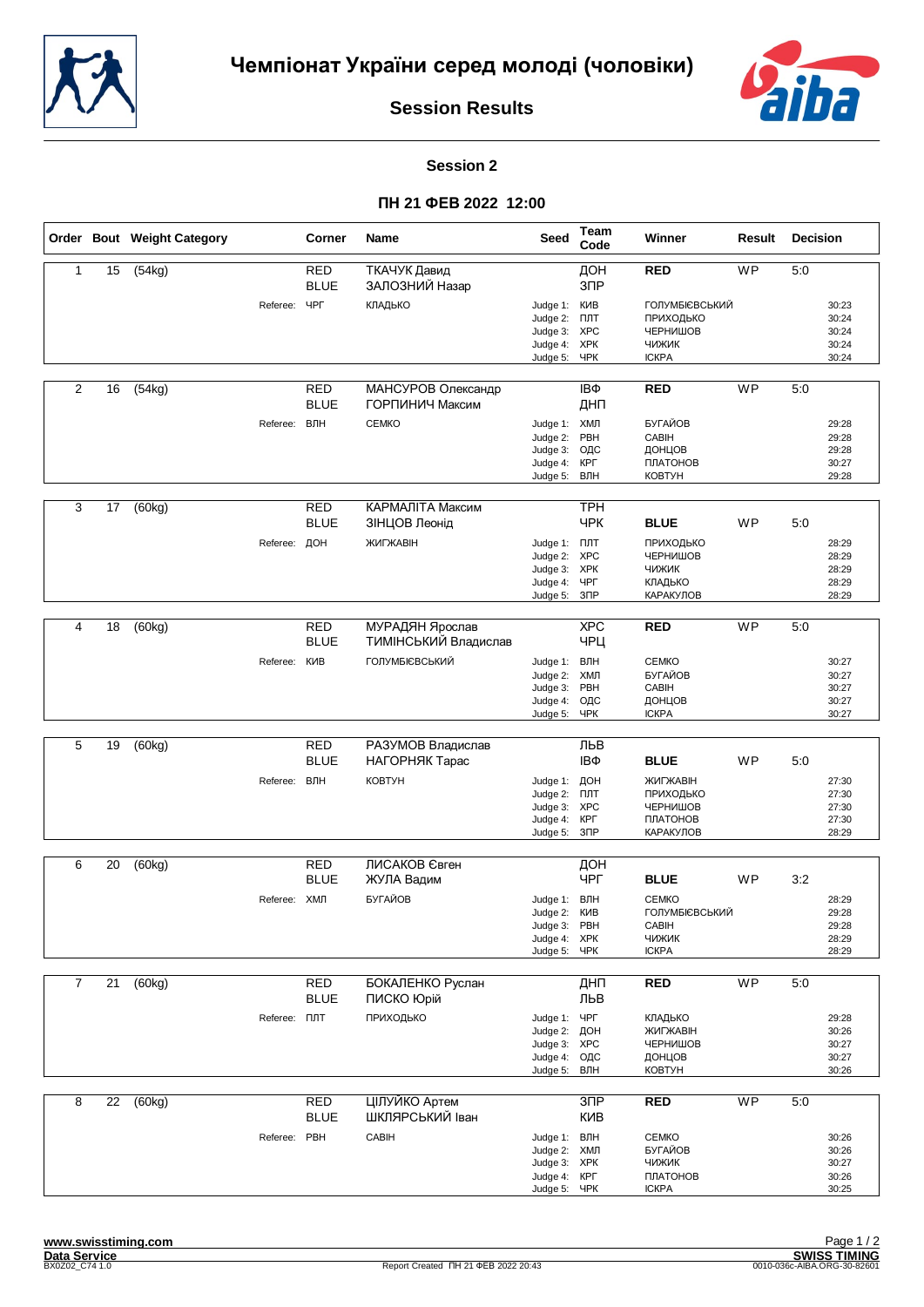



# **Session 2**

|    |    | Order Bout Weight Category |              | <b>Corner</b>             | <b>Name</b>                             | <b>Seed</b>                                                              | Team<br>Code                    | Winner                                                                       | <b>Result</b> | <b>Decision</b>                           |
|----|----|----------------------------|--------------|---------------------------|-----------------------------------------|--------------------------------------------------------------------------|---------------------------------|------------------------------------------------------------------------------|---------------|-------------------------------------------|
| 9  | 23 | (60kg)                     |              | <b>RED</b><br><b>BLUE</b> | УСІК Едуард<br>ГОРБАНЧУК Вадим          |                                                                          | КИЙ<br>ХМЛ                      | <b>RED</b>                                                                   | <b>RSC</b>    | R1 2:00                                   |
|    |    |                            | Referee: XPC |                           | ЧЕРНИШОВ                                | Judge 1:<br>Judge 2:<br>Judge 3: NJT<br>Judge 4:<br>Judge 5:             | ЧРГ<br>ДОН<br>ОДС<br>ВЛН        | КЛАДЬКО<br>ЖИГЖАВІН<br>ПРИХОДЬКО<br>ДОНЦОВ<br>КОВТУН                         |               |                                           |
| 10 | 24 | (60kg)                     |              | <b>RED</b><br><b>BLUE</b> | КІРІЛКОВ Вадим<br>РАФАЛЬСЬКИЙ Ілля      |                                                                          | PBH<br>PBH                      | <b>BLUE</b>                                                                  | WP            | 5:0                                       |
|    |    |                            | Referee:     | $3$ $\Pi$ P               | КАРАКУЛОВ                               | Judge 1:<br>Judge 2:<br>Judge 3: ХМЛ<br>Judge 4: KPL<br>Judge 5:         | ВЛН<br>KNB<br>ЧPК               | <b>CEMKO</b><br>ГОЛУМБІЄВСЬКИЙ<br><b>БУГАЙОВ</b><br>ПЛАТОНОВ<br><b>ICKPA</b> |               | 28:29<br>27:30<br>27:30<br>26:30<br>27:30 |
| 11 | 25 | (75kg)                     |              | <b>RED</b><br><b>BLUE</b> | ЧИЧУЛІН Данило<br>БАКОТА Ілля           |                                                                          | ЛНГ<br>IΒΦ                      | <b>BLUE</b>                                                                  | WP            | 5:0                                       |
|    |    |                            | Referee: XPK |                           | чижик                                   | Judge 1: ЧРГ<br>Judge 2: NJT<br>Judge 3:<br>Judge 4: XPC<br>Judge 5: ВЛН | PBH                             | КЛАДЬКО<br>ПРИХОДЬКО<br>CABIH<br>ЧЕРНИШОВ<br>КОВТУН                          |               | 28:29<br>28:29<br>27:30<br>28:29<br>28:29 |
| 12 | 26 | (75kg)                     |              | <b>RED</b><br><b>BLUE</b> | МОХНАТКО Олександр<br>ВАСИЛЬЧЕНКО Артем |                                                                          | 3 <sub>DP</sub><br><b>KVB</b>   | <b>RED</b>                                                                   | WP            | 5:0                                       |
|    |    |                            | Referee:     | ОДС                       | ДОНЦОВ                                  | Judge 1:<br>Judge 2:<br>Judge 3: ХМЛ<br>Judge 4:<br>Judge 5:             | ВЛН<br>ДОН<br>КРГ<br><b>YPK</b> | <b>CEMKO</b><br>ЖИГЖАВІН<br><b>БУГАЙОВ</b><br>ПЛАТОНОВ<br><b>ICKPA</b>       |               | 29:25<br>29:26<br>28:27<br>28:27<br>29:26 |
| 13 | 27 | (75kg)                     |              | <b>RED</b><br><b>BLUE</b> | СУШИНСЬКИЙ Дмитро<br>ПОСІМБАЙЛО Самір   |                                                                          | $\Psi$<br>МКЛ                   | <b>RED</b>                                                                   | <b>WO</b>     |                                           |
|    |    |                            | Referee:     | <b>KPL</b>                | ПЛАТОНОВ                                | Judge 1:<br>Judge 2: KVIB<br>Judge 3:<br>Judge 4: PBH<br>Judge 5: 3NP    | ЧРГ<br>ПЛТ                      | КЛАДЬКО<br>ГОЛУМБІЄВСЬКИЙ<br>ПРИХОДЬКО<br>CABIH<br><b>КАРАКУЛОВ</b>          |               |                                           |

| <b>LEGEND</b>       |                     |            |                              |                                     |          |    |                             |                     |
|---------------------|---------------------|------------|------------------------------|-------------------------------------|----------|----|-----------------------------|---------------------|
| Rn                  | Round number        | <b>RSC</b> | <b>Referee Stops Contest</b> | wo                                  | Walkover | WP | Win on points               |                     |
|                     |                     |            |                              |                                     |          |    |                             |                     |
|                     | www.swisstiming.com |            |                              |                                     |          |    |                             | Page $2/2$          |
| <b>Data Service</b> |                     |            |                              |                                     |          |    |                             | <b>SWISS TIMING</b> |
| BX0Z02 C74 1.0      |                     |            |                              | Report Created NH 21 ΦEB 2022 20:43 |          |    | 0010-036c-AIBA.ORG-30-82601 |                     |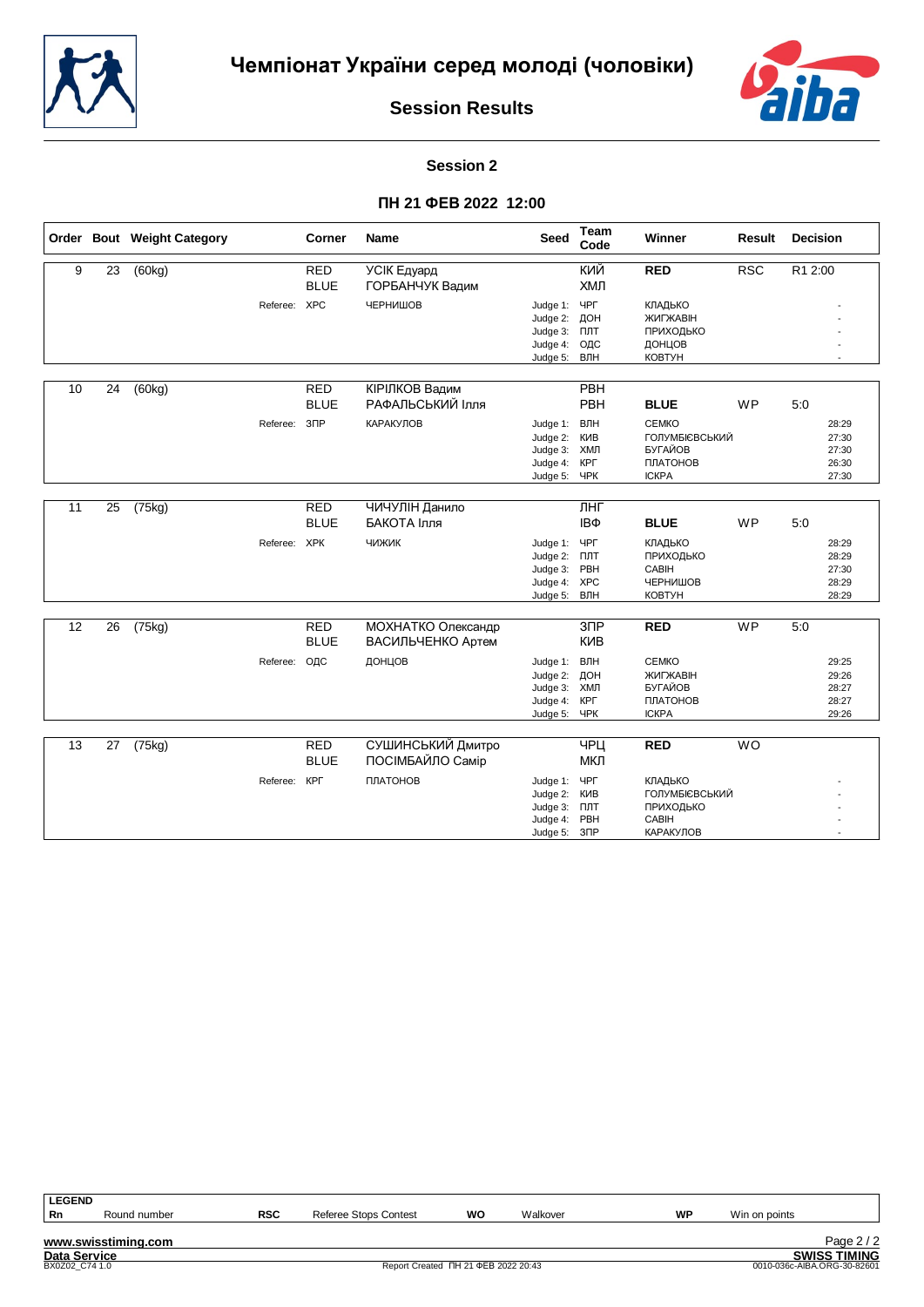



#### **Session 3**

|                |    | Order Bout Weight Category |              | Corner                    | Name                                 | Seed                                                                                | Team<br>Code                              | Winner                                                                                       | Result     | <b>Decision</b>                           |
|----------------|----|----------------------------|--------------|---------------------------|--------------------------------------|-------------------------------------------------------------------------------------|-------------------------------------------|----------------------------------------------------------------------------------------------|------------|-------------------------------------------|
| $\mathbf{1}$   | 28 | (57kg)                     |              | <b>RED</b><br><b>BLUE</b> | РОМАНЕНКО Володимир<br>ДАНИЛІВ Роман |                                                                                     | ДНП<br>IΒΦ                                | <b>RED</b>                                                                                   | <b>RSC</b> | R3 1:35                                   |
|                |    |                            | Referee: ЛЬВ |                           | <b>CTAXHIB</b>                       | Judge 1: KVIB<br>Judge 2:<br>Judge 3:<br>Judge 4:<br>Judge 5:                       | ЧРГ<br>ПЛТ<br>ОДС<br>ВЛН                  | <b><i>TACAHOBA</i></b><br><b>КОСТЮЧОК</b><br>СИДОРЕНКО<br>СИТНІКОВ<br><b>КОНДИСЮК</b>        |            | 20:18<br>20:16<br>20:18<br>20:18<br>20:18 |
| 2              | 29 | (57kg)                     |              | <b>RED</b><br><b>BLUE</b> | КРАЙНІЧУК Андрій<br>УЛЬЯНОВ Андрій   |                                                                                     | ЧРЦ<br>ПЛТ                                | <b>BLUE</b>                                                                                  | RSC-I      | R <sub>2</sub> 2:15                       |
|                |    |                            | Referee: ДОН |                           | ШУРДА                                | Judge 1: КИЙ<br>Judge 2:<br>Judge 3: XPC<br>Judge 4:<br>Judge 5: ВЛН                | ХМЛ<br>ЛНГ                                | ЛЯХОВ<br>ЗЕЛІНСЬКИЙ<br>ДЗЯДЕВИЧ<br>ЛОПАТІН<br>ЛАПШУК                                         |            | 8:10<br>8:10<br>10:8<br>8:10<br>8:10      |
| 3              | 30 | (57kg)                     |              | <b>RED</b><br><b>BLUE</b> | АРАБОВ Амадило<br>ПЛІСАК Олексій     |                                                                                     | <b>XPK</b><br><b>ЖТМ</b>                  | <b>BLUE</b>                                                                                  | <b>WP</b>  | 5:0                                       |
|                |    |                            | Referee:     | ЧРГ                       | КОСТЮЧОК                             | Judge 1:<br>Judge 2:<br>Judge 3: ЛЬВ<br>Judge 4:<br>Judge 5:                        | КИВ<br>ПЛТ<br>3KP<br><b>C<sub>N</sub></b> | <b><i>TACAHOBA</i></b><br>СИДОРЕНКО<br><b>CTAXHIB</b><br><b>CEMEHIOK-IBAHIOK</b><br>ВЛАСЕНКО |            | 26:30<br>26:30<br>27:29<br>27:29<br>27:29 |
| 4              |    |                            |              |                           |                                      |                                                                                     |                                           |                                                                                              |            |                                           |
|                | 31 | (57kg)                     |              | RED<br><b>BLUE</b>        | СТРОЄНКО Юрій<br>КОВАЛЬОВ Кіріл      |                                                                                     | ЛЬВ<br>КИЙ                                | <b>RED</b>                                                                                   | ABD        | R <sub>2</sub> 2:30                       |
|                |    |                            | Referee: ХМЛ |                           | ЗЕЛІНСЬКИЙ                           | Judge 1:<br>Judge 2:<br>Judge 3:<br>Judge 4:<br>Judge 5:                            | ДОН<br><b>XPC</b><br>ОДС<br>ВЛН<br>ВЛН    | ШУРДА<br>ДЗЯДЕВИЧ<br>СИТНІКОВ<br>ЛАПШУК<br><b>КОНДИСЮК</b>                                   |            | 10:9<br>10:9<br>10:9<br>10:9<br>10:9      |
| 5              | 32 |                            |              | <b>RED</b>                | ДОЛГАЧОВ Святослав                   |                                                                                     | МКЛ                                       | <b>RED</b>                                                                                   | <b>WP</b>  | 5:0                                       |
|                |    | (57kg)                     |              | <b>BLUE</b>               | ОРЕЛ Андрій                          |                                                                                     | ПЛТ                                       |                                                                                              |            |                                           |
|                |    |                            | Referee: ЛНГ |                           | <b>ЛОПАТІН</b>                       | Judge 1: KVB<br>Judge 2:<br>Judge 3:<br>Judge 4:<br>Judge 5:                        | ЧРГ<br>кий<br>3KP<br><b>C<sub>N</sub></b> | <b><i>TACAHOBA</i></b><br><b>КОСТЮЧОК</b><br>ЛЯХОВ<br>CEMEHIOK-IBAHIOK<br>ВЛАСЕНКО           |            | 30:27<br>29:28<br>30:26<br>29:28<br>30:27 |
| 6              | 33 | (57kg)                     |              | RED                       | ХЛИСТУН Денис                        |                                                                                     | <b>YPK</b>                                | <b>RED</b>                                                                                   | <b>WP</b>  | 5:0                                       |
|                |    |                            |              | <b>BLUE</b>               | ПАВЛОВ Костянтин                     |                                                                                     | ДНП                                       |                                                                                              |            |                                           |
|                |    |                            | Referee: ОДС |                           | СИТНІКОВ                             | Judge 1: ДОН<br>Judge 2: ХМЛ<br>Judge 3: NJT<br>Judge 4: ЛЬВ<br>Judge 5: ВЛН        |                                           | ШУРДА<br>ЗЕЛІНСЬКИЙ<br>СИДОРЕНКО<br><b>CTAXHIB</b><br>ЛАПШУК                                 |            | 30:25<br>30:25<br>30:25<br>30:25<br>30:25 |
| $\overline{7}$ | 34 | (71kg)                     |              | <b>RED</b>                | БАШЕВ Констянтин                     |                                                                                     | ЧРГ                                       | <b>RED</b>                                                                                   | <b>WP</b>  | 3:2                                       |
|                |    |                            |              | <b>BLUE</b>               | ЖЕЖЕЛЬ Ілля                          |                                                                                     | ПЛТ                                       |                                                                                              |            |                                           |
|                |    |                            | Referee:     | КИЙ                       | ЛЯХОВ                                | Judge 1: XPC<br>Judge 2: JHF<br>Judge 3:<br>Judge 4: ВЛН<br>Judge 5:                | 3KP<br><b>C<sub>N</sub></b>               | ДЗЯДЕВИЧ<br>ЛОПАТІН<br>CEMEHIOK-IBAHIOK<br><b>КОНДИСЮК</b><br>ВЛАСЕНКО                       |            | 28:29<br>29:28<br>30:27<br>27:30<br>29:28 |
| 8              | 35 | (71kg)                     |              | <b>RED</b><br><b>BLUE</b> | ДЖУС Костянтин<br>МАРЧЕНКО Артур     |                                                                                     | <b>BIH</b><br><b>XPC</b>                  | <b>RED</b>                                                                                   | WP         | 5:0                                       |
|                |    |                            | Referee: KVB |                           | <b><i>TACAHOBA</i></b>               | Judge 1: ДОН<br>Judge 2: YPF<br>Judge 3: ХМЛ<br>Judge 4: <b>NNT</b><br>Judge 5: ЛЬВ |                                           | ШУРДА<br>КОСТЮЧОК<br>ЗЕЛІНСЬКИЙ<br>СИДОРЕНКО<br><b>CTAXHIB</b>                               |            | 28:27<br>29:26<br>29:26<br>28:27<br>29:26 |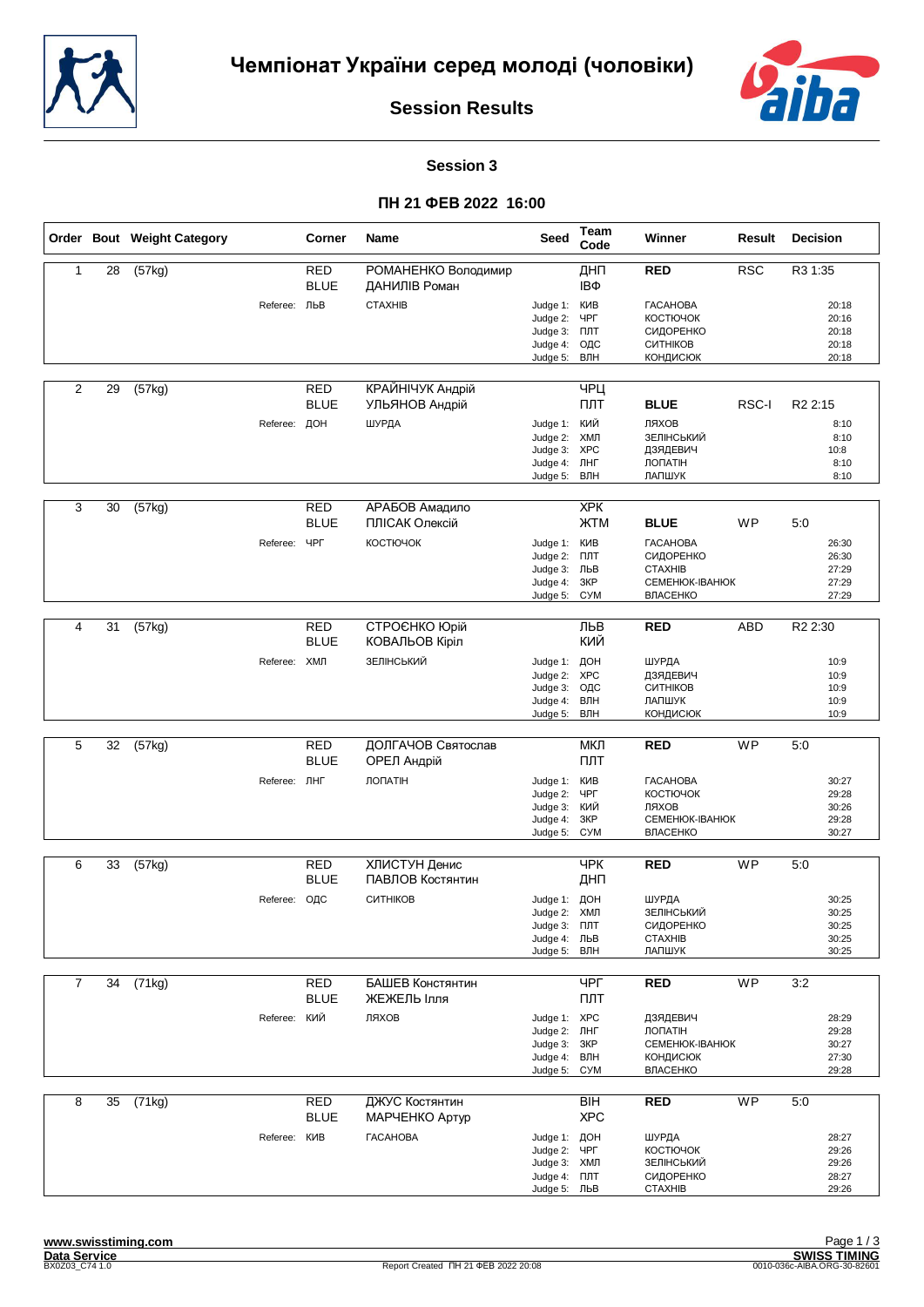



#### **Session 3**

|    |    | Order Bout Weight Category |              | Corner                    | <b>Name</b>                          | Seed                                                              | Team<br>Code          | Winner                                                                                 | Result    | <b>Decision</b>                           |
|----|----|----------------------------|--------------|---------------------------|--------------------------------------|-------------------------------------------------------------------|-----------------------|----------------------------------------------------------------------------------------|-----------|-------------------------------------------|
| 9  | 36 | (71kg)                     |              | <b>RED</b><br><b>BLUE</b> | ПИЛЬЧЕНКО Микита<br>ОРЛУТА Олександр |                                                                   | ПЛТ<br>ЛЬВ            | <b>BLUE</b>                                                                            | WP        | 3:2                                       |
|    |    |                            | Referee:     | ВЛН                       | ЛАПШУК                               | Judge 1: КИЙ<br>Judge 2: XPC<br>Judge 3:<br>Judge 4:<br>Judge 5:  | ОДС<br>ЛНГ<br>ВЛН     | ЛЯХОВ<br>ДЗЯДЕВИЧ<br>СИТНІКОВ<br><b>ЛОПАТІН</b><br><b>КОНДИСЮК</b>                     |           | 28:29<br>28:29<br>28:29<br>29:28<br>29:28 |
| 10 | 37 | (71kg)                     |              | <b>RED</b><br><b>BLUE</b> | БІЛОВ Денис<br>САВУЛІЦЬКИЙ Дмитро    |                                                                   | 3 <sup>7</sup><br>ХМЛ | <b>RED</b>                                                                             | <b>WO</b> |                                           |
|    |    |                            | Referee:     |                           |                                      | Judge 1:<br>Judge 2:                                              |                       |                                                                                        |           |                                           |
| 11 | 38 | (71kg)                     |              | <b>RED</b>                | <b>MIHTEHKO Георгій</b>              |                                                                   | PBH                   |                                                                                        |           |                                           |
|    |    |                            |              | <b>BLUE</b>               | ЗАХАРЧЕНКО Андрій                    |                                                                   | ДНП                   | <b>BLUE</b>                                                                            | WP        | 5:0                                       |
|    |    |                            | Referee: CYM |                           | ВЛАСЕНКО                             | Judge 1: KVIB<br>Judge 2:<br>Judge 3: ХМЛ<br>Judge 4:<br>Judge 5: | ЧРГ<br>ПЛТ<br>ЛЬВ     | <b><i>TACAHOBA</i></b><br><b>КОСТЮЧОК</b><br>ЗЕЛІНСЬКИЙ<br>СИДОРЕНКО<br><b>CTAXHIB</b> |           | 25:30<br>25:30<br>26:30<br>28:29<br>26:30 |
| 12 | 39 |                            |              |                           |                                      |                                                                   | <b>BIH</b>            |                                                                                        |           |                                           |
|    |    | (71kg)                     |              | <b>RED</b><br><b>BLUE</b> | НИАДЖИОФОР Іван<br>НИКОНЧУК Денис    |                                                                   | ХМЛ                   | <b>BLUE</b>                                                                            | <b>WP</b> | 5:0                                       |
|    |    |                            | Referee:     | 3KP                       | CEMEHIOK-IBAHIOK                     | Judge 1: ДОН<br>Judge 2:<br>Judge 3: XPC<br>Judge 4:<br>Judge 5:  | КИЙ<br>ЛНГ<br>ВЛН     | ШУРДА<br>ЛЯХОВ<br>ДЗЯДЕВИЧ<br><b>ЛОПАТІН</b><br>ЛАПШУК                                 |           | 27:30<br>27:30<br>27:30<br>27:30<br>27:30 |
| 13 | 40 |                            |              |                           | ЗІНЕВИЧ Максим                       |                                                                   | МКЛ                   |                                                                                        |           |                                           |
|    |    | (71kg)                     |              | <b>RED</b><br><b>BLUE</b> | НАУМОВ Максим                        |                                                                   | ДОН                   | <b>BLUE</b>                                                                            | WP        | 5:0                                       |
|    |    |                            | Referee:     | ОДС                       | СИТНІКОВ                             | Judge 1: KVIB<br>Judge 2:                                         | ЧРГ                   | <b><i>TACAHOBA</i></b><br><b>КОСТЮЧОК</b>                                              |           | 28:29<br>26:30                            |
|    |    |                            |              |                           |                                      | Judge 3: ХМЛ                                                      |                       | ЗЕЛІНСЬКИЙ                                                                             |           | 27:30                                     |
|    |    |                            |              |                           |                                      | Judge 4:<br>Judge 5:                                              | ВЛН<br><b>CYM</b>     | <b>КОНДИСЮК</b><br>ВЛАСЕНКО                                                            |           | 27:30<br>27:30                            |
| 14 | 41 | (71kg)                     |              | <b>RED</b>                | ЗБУНЬ Артур                          |                                                                   | <b>KVB</b>            | <b>RED</b>                                                                             | <b>WP</b> | 5:0                                       |
|    |    |                            |              | <b>BLUE</b>               | МАРЧУК Олександр                     |                                                                   | кий                   |                                                                                        |           |                                           |
|    |    |                            | Referee: XPC |                           | ДЗЯДЕВИЧ                             | Judge 1:<br>Judge 2: <b>NNT</b>                                   | ДОН                   | ШУРДА<br>СИДОРЕНКО                                                                     |           | 30:27<br>30:27                            |
|    |    |                            |              |                           |                                      | Judge 3: ЛНГ                                                      |                       | ЛОПАТІН                                                                                |           | 30:27                                     |
|    |    |                            |              |                           |                                      | Judge 4: КИЙ<br>Judge 5:                                          | ВЛН                   | ЛЯХОВ<br>ЛАПШУК                                                                        |           | 30:27<br>29:28                            |
| 15 | 42 | (71kg)                     |              | <b>RED</b>                | ТОДЕРЯН Олександр                    |                                                                   | ЧРЦ                   |                                                                                        |           |                                           |
|    |    |                            |              | <b>BLUE</b>               | ТАТАРІН Арсеній                      |                                                                   | KNB                   | <b>BLUE</b>                                                                            | <b>WP</b> | 5:0                                       |
|    |    |                            | Referee: ЧРГ |                           | КОСТЮЧОК                             | Judge 1: ХМЛ<br>Judge 2:                                          | ОДС                   | ЗЕЛІНСЬКИЙ<br>СИТНІКОВ                                                                 |           | 27:30<br>27:30                            |
|    |    |                            |              |                           |                                      | Judge 3: 3KP<br>Judge 4: ВЛН                                      |                       | CEMEHIOK-IBAHIOK<br>ЛАПШУК                                                             |           | 28:29<br>28:29                            |
|    |    |                            |              |                           |                                      | Judge 5:                                                          | <b>CYM</b>            | ВЛАСЕНКО                                                                               |           | 27:30                                     |
| 16 | 43 | (71kg)                     |              | <b>RED</b>                | КОВАЛЬЧУК Богдан                     |                                                                   | ОДС                   | <b>RED</b>                                                                             | RSC       | R <sub>2</sub> 2:10                       |
|    |    |                            |              | <b>BLUE</b>               | <b>МІШАКОВ Артур</b>                 |                                                                   | ВЛН                   |                                                                                        |           |                                           |
|    |    |                            | Referee: ЛЬВ |                           | <b>CTAXHIB</b>                       | Judge 1: KVIB<br>Judge 2: ДОН                                     |                       | <b><i>TACAHOBA</i></b><br>ШУРДА                                                        |           | 10:8<br>10:8                              |
|    |    |                            |              |                           |                                      | Judge 3:                                                          | кий                   | ЛЯХОВ                                                                                  |           | 10:8                                      |
|    |    |                            |              |                           |                                      | Judge 4: NTT<br>Judge 5: JHF                                      |                       | СИДОРЕНКО<br>ЛОПАТІН                                                                   |           | 10:8<br>10:9                              |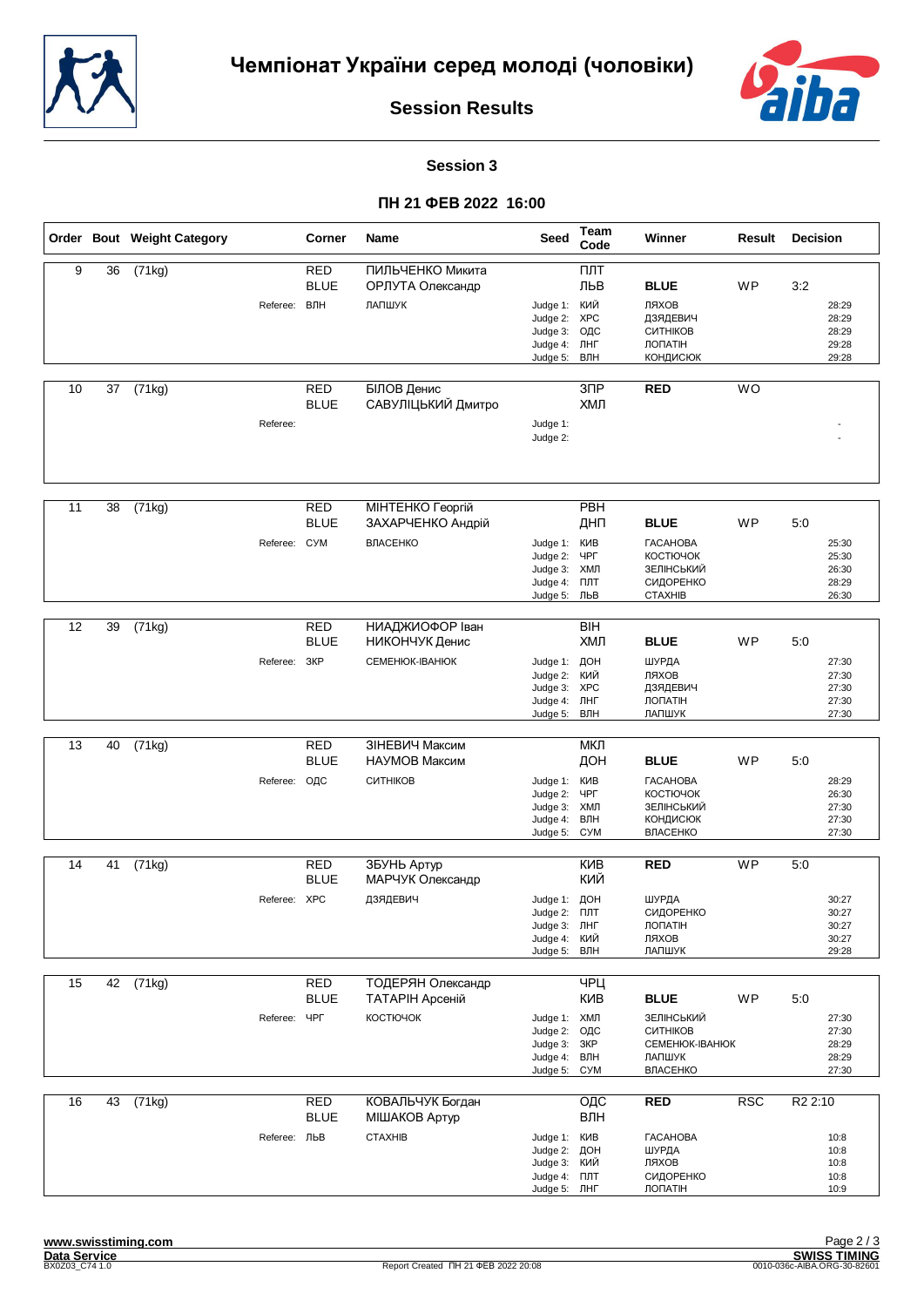



#### **Session 3**

|    |    | Order Bout Weight Category |          | Corner                    | <b>Name</b>                           | <b>Seed</b>                                                              | Team<br>Code                    | Winner                                                                                      | Result     | <b>Decision</b>                           |
|----|----|----------------------------|----------|---------------------------|---------------------------------------|--------------------------------------------------------------------------|---------------------------------|---------------------------------------------------------------------------------------------|------------|-------------------------------------------|
| 17 | 44 | (71kg)                     |          | <b>RED</b><br><b>BLUE</b> | МУРТАЗАЄВ Ельдар<br>ЗАГОРОДНІЙ Микола |                                                                          | IΒΦ<br><b>TPH</b>               | <b>RED</b>                                                                                  | <b>WP</b>  | 5:0                                       |
|    |    |                            | Referee: | <b>CYM</b>                | ВЛАСЕНКО                              | Judge 1:<br>Judge 2: ХМЛ<br>Judge 3: XPC<br>Judge 4:<br>Judge 5:         | ЧРГ<br>ОДС<br>ЗКР               | <b>КОСТЮЧОК</b><br>ЗЕЛІНСЬКИЙ<br>ДЗЯДЕВИЧ<br>СИТНІКОВ<br>CEMEHIOK-IBAHIOK                   |            | 29:26<br>30:27<br>30:27<br>30:27<br>30:27 |
| 18 | 45 | (71kg)                     |          | <b>RED</b><br><b>BLUE</b> | ДУДОЛАТ Богдан<br>ЧЕРНОБОЙ Геннадій   |                                                                          | <b>XPK</b><br>ЛНГ               | <b>BLUE</b>                                                                                 | <b>WP</b>  | 5:0                                       |
|    |    |                            | Referee: | ПЛТ                       | СИДОРЕНКО                             | Judge 1:<br>Judge 2:<br>Judge 3:<br>Judge 4:<br>Judge 5:                 | КИВ<br>ДОН<br>КИЙ<br>ОДС<br>ВЛН | <b><i>TACAHOBA</i></b><br>ШУРДА<br>ЛЯХОВ<br>СИТНІКОВ<br>ЛАПШУК                              |            | 26:30<br>26:30<br>27:29<br>27:29<br>26:30 |
| 19 | 46 | (71kg)                     |          | <b>RED</b><br><b>BLUE</b> | ПОТЕХІН Сергій<br>ЗЕЙНАЛОВ Раван      |                                                                          | ОДС<br>3 <sub>DP</sub>          | <b>BLUE</b>                                                                                 | <b>ABD</b> | R3 1:35                                   |
|    |    |                            | Referee: | ХМЛ                       | ЗЕЛІНСЬКИЙ                            | Judge 1: ЧРГ<br>Judge 2: XPC<br>Judge 3: ЛЬВ<br>Judge 4:<br>Judge 5: CYM | ЗКР                             | <b>КОСТЮЧОК</b><br>ДЗЯДЕВИЧ<br><b>CTAXHIB</b><br><b>CEMEHIOK-IBAHIOK</b><br><b>ВЛАСЕНКО</b> |            | 17:20<br>18:20<br>18:19<br>18:20<br>17:20 |
| 20 | 47 | (71kg)                     |          | <b>RED</b><br><b>BLUE</b> | ШКАРАДЮК Василь<br>МЕЛЬНИК Марк       |                                                                          | ВЛН<br>ЧРЦ                      | <b>BLUE</b>                                                                                 | <b>ABD</b> | R <sub>2</sub> 2:00                       |
|    |    |                            | Referee: | ДОН                       | ШУРДА                                 | Judge 1:<br>Judge 2:<br>Judge 3:<br>Judge 4:<br>Judge 5: CYM             | КИВ<br>КИЙ<br>ЛНГ<br>ВЛН        | <b><i>TACAHOBA</i></b><br>ЛЯХОВ<br>ЛОПАТІН<br>ЛАПШУК<br><b>ВЛАСЕНКО</b>                     |            | 10:9<br>10:9<br>9:10<br>10:9<br>10:9      |

| <b>LEGEND</b> |                     |    |               |            |                       |              |                                |
|---------------|---------------------|----|---------------|------------|-----------------------|--------------|--------------------------------|
| <b>ABD</b>    | Abandon             | Rn | Round number  | <b>RSC</b> | Referee Stops Contest | <b>RSC-I</b> | Referee Stops Contest - Injury |
| WO            | Walkover            | WP | Win on points |            |                       |              |                                |
|               | www.swisstiming.com |    |               |            |                       |              | Page $3/3$                     |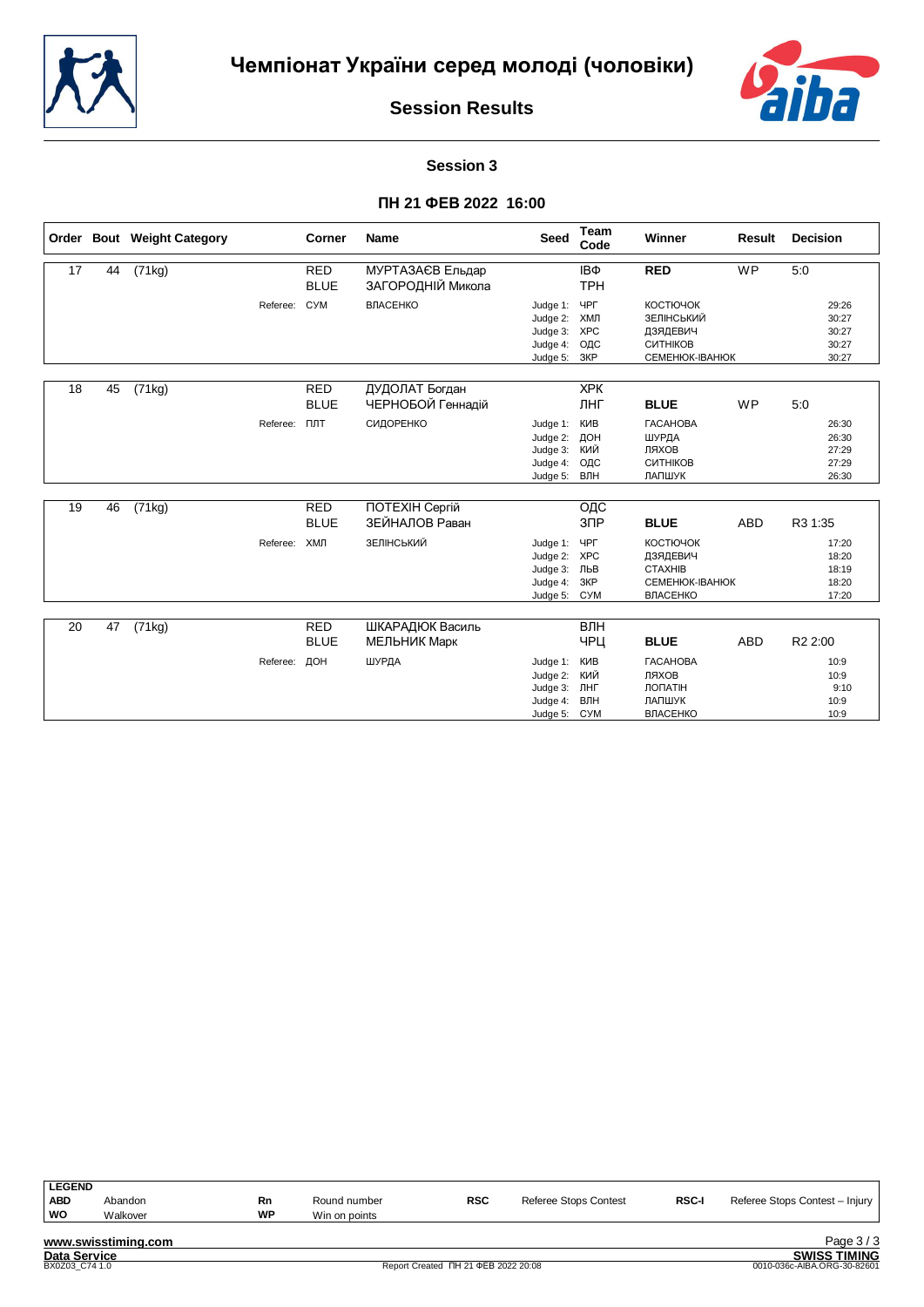



#### **Session 4**

|                |    | Order Bout Weight Category |                          | Corner                    | <b>Name</b>                                 | <b>Seed</b>                                                                   | Team<br>Code                                | Winner                                                                        | Result          | Decision                                         |
|----------------|----|----------------------------|--------------------------|---------------------------|---------------------------------------------|-------------------------------------------------------------------------------|---------------------------------------------|-------------------------------------------------------------------------------|-----------------|--------------------------------------------------|
| $\mathbf{1}$   | 48 | (57kg)                     |                          | <b>RED</b><br><b>BLUE</b> | КАРЛОВЕЦЬ Максим<br>ПРИСІЧ Антон            |                                                                               | <b>XPC</b><br><b>BIH</b>                    | <b>RED</b>                                                                    | WP              | 4:1                                              |
|                |    |                            | Referee: ВЛН             |                           | <b>CEMKO</b>                                | Judge 1: YPF<br>Judge 2: FIJIT<br>Judge 3:<br>Judge 4:<br>Judge 5:            | PBH<br>ОДС<br>ВЛН                           | <b>КЛАДЬКО</b><br>ПРИХОДЬКО<br>CABIH<br>ДОНЦОВ<br><b>KOBTYH</b>               |                 | 29:28<br>29:28<br>30:27<br>29:28<br>27:30        |
| $\overline{2}$ | 49 | (57kg)                     |                          | RED<br><b>BLUE</b>        | РЕБРОВ Микола<br>CEMOHYYK Irop              |                                                                               | ДОН<br>ЧРК                                  | <b>BLUE</b>                                                                   | <b>WP</b>       | 4:1                                              |
|                |    |                            | Referee: 3 <sub>ΠP</sub> |                           | КАРАКУЛОВ                                   | Judge 1:<br>Judge 2:<br>Judge 3: PBH<br>Judge 4:<br>Judge 5: KPL              | КИВ<br>ХМЛ<br><b>XPK</b>                    | <b>ГОЛУМБІЄВСЬКИЙ</b><br>БУГАЙОВ<br>CABIH<br>ЧИЖИК<br>ПЛАТОНОВ                |                 | 29:28<br>28:29<br>28:29<br>28:29<br>28:29        |
| 3              | 50 | $\overline{(63,5kg)}$      |                          | <b>RED</b><br><b>BLUE</b> | КОСТЕНКО Андрій<br>КРУШЕЛЬНИЦЬКИЙ Олександр |                                                                               | КИЙ<br>3KP                                  | <b>RED</b>                                                                    | $\overline{WP}$ | 5:0                                              |
|                |    |                            | Referee:                 | ЧРК                       | <b>ICKPA</b>                                | Judge 1:<br>Judge 2:<br>Judge 3:<br>Judge 4:<br>Judge 5:                      | ДОН<br>ПЛТ<br>PBH<br>ОДС<br>ВЛН             | ЖИГЖАВІН<br>ПРИХОДЬКО<br>CABIH<br>ДОНЦОВ<br><b>KOBTYH</b>                     |                 | 30:24<br>30:26<br>30:25<br>30:26<br>30:25        |
| 4              | 51 | (63, 5kg)                  |                          | <b>RED</b>                | БОЛДИРЄВ Владислав                          |                                                                               | <b>XPC</b>                                  |                                                                               |                 |                                                  |
|                |    |                            | Referee: KVB             | <b>BLUE</b>               | ТАШИРОВ Руслан<br>ГОЛУМБІЄВСЬКИЙ            | Judge 1: ЧРГ<br>Judge 2:<br>Judge 3: ХМЛ<br>Judge 4:<br>Judge 5:              | <b>XPK</b><br>ВЛН<br>КРГ<br>ЧPК             | <b>BLUE</b><br>КЛАДЬКО<br><b>CEMKO</b><br>БУГАЙОВ<br>ПЛАТОНОВ<br><b>ICKPA</b> | <b>WP</b>       | 5:0<br>27:29<br>27:29<br>28:29<br>27:29<br>27:29 |
|                |    |                            |                          |                           |                                             |                                                                               |                                             |                                                                               |                 |                                                  |
| 5              | 52 | (63, 5kg)                  |                          | <b>RED</b><br><b>BLUE</b> | КОВАЛЬЧУК Михайло<br>САВАЙДА Володимир      |                                                                               | <b>KNB</b><br>ЛЬВ                           | <b>BLUE</b>                                                                   | WP              | 5:0                                              |
|                |    |                            | Referee: <b>NNT</b>      |                           | ПРИХОДЬКО                                   | Judge 1:<br>Judge 2: XPC<br>Judge 3:<br>Judge 4:<br>Judge 5:                  | ДОН<br>ОДС<br><b>XPK</b><br>3 <sup>CP</sup> | <b>ЖИГЖАВІН</b><br>ЧЕРНИШОВ<br>ДОНЦОВ<br>ЧИЖИК<br>КАРАКУЛОВ                   |                 | 28:29<br>27:30<br>27:30<br>28:29<br>28:29        |
| 6              | 53 | (63, 5kg)                  |                          | RED<br><b>BLUE</b>        | МУХАМЕТШИН Андрій<br>КУШНІР Віталій         |                                                                               | ПЛТ<br>ХМЛ                                  | <b>RED</b>                                                                    | <b>RSC</b>      | R3 1:55                                          |
|                |    |                            | Referee: PBH             |                           | CABIH                                       | Judge 1: ЧРГ<br>Judge 2: ВЛН<br>Judge 3: KVIB<br>Judge 4: KPF<br>Judge 5: ЧРК |                                             | КЛАДЬКО<br><b>CEMKO</b><br><b>ГОЛУМБІЄВСЬКИЙ</b><br>ПЛАТОНОВ<br><b>ICKPA</b>  |                 | 20:16<br>20:16<br>20:16<br>20:16<br>20:17        |
| $\overline{7}$ | 54 | (63, 5kg)                  |                          | RED                       | ПІДГОРОДСЬКИЙ Алан                          |                                                                               | 3KP                                         |                                                                               |                 |                                                  |
|                |    |                            |                          | <b>BLUE</b>               | ГАДЖИЄВ Імран                               |                                                                               | ОДС                                         | <b>BLUE</b>                                                                   | <b>WP</b>       | 5:0                                              |
|                |    |                            | Referee: ХМЛ             |                           | БУГАЙОВ                                     | Judge 1: ДОН<br>Judge 2: NJT<br>Judge 3: XPK<br>Judge 4:<br>Judge 5:          | $3\Pi P$<br>ВЛН                             | ЖИГЖАВІН<br>ПРИХОДЬКО<br>ЧИЖИК<br>КАРАКУЛОВ<br><b>KOBTYH</b>                  |                 | 27:30<br>28:29<br>28:29<br>28:29<br>27:30        |
| 8              | 55 | (63, 5kg)                  |                          | <b>RED</b><br><b>BLUE</b> | ПАВЛЮК Ігор<br>ВЕНГРОВСЬКИЙ Максим          |                                                                               | ВЛН<br>ПЛТ                                  | <b>BLUE</b>                                                                   | <b>WP</b>       | 4:1                                              |
|                |    |                            | Referee:                 | ЧРГ                       | КЛАДЬКО                                     | Judge 1: KVIB<br>Judge 2: PBH<br>Judge 3: ОДС<br>Judge 4: KPL<br>Judge 5: YPK |                                             | <b>ГОЛУМБІЄВСЬКИЙ</b><br>CABIH<br>ДОНЦОВ<br>ПЛАТОНОВ<br><b>ICKPA</b>          |                 | 27:30<br>28:29<br>28:29<br>28:29<br>30:27        |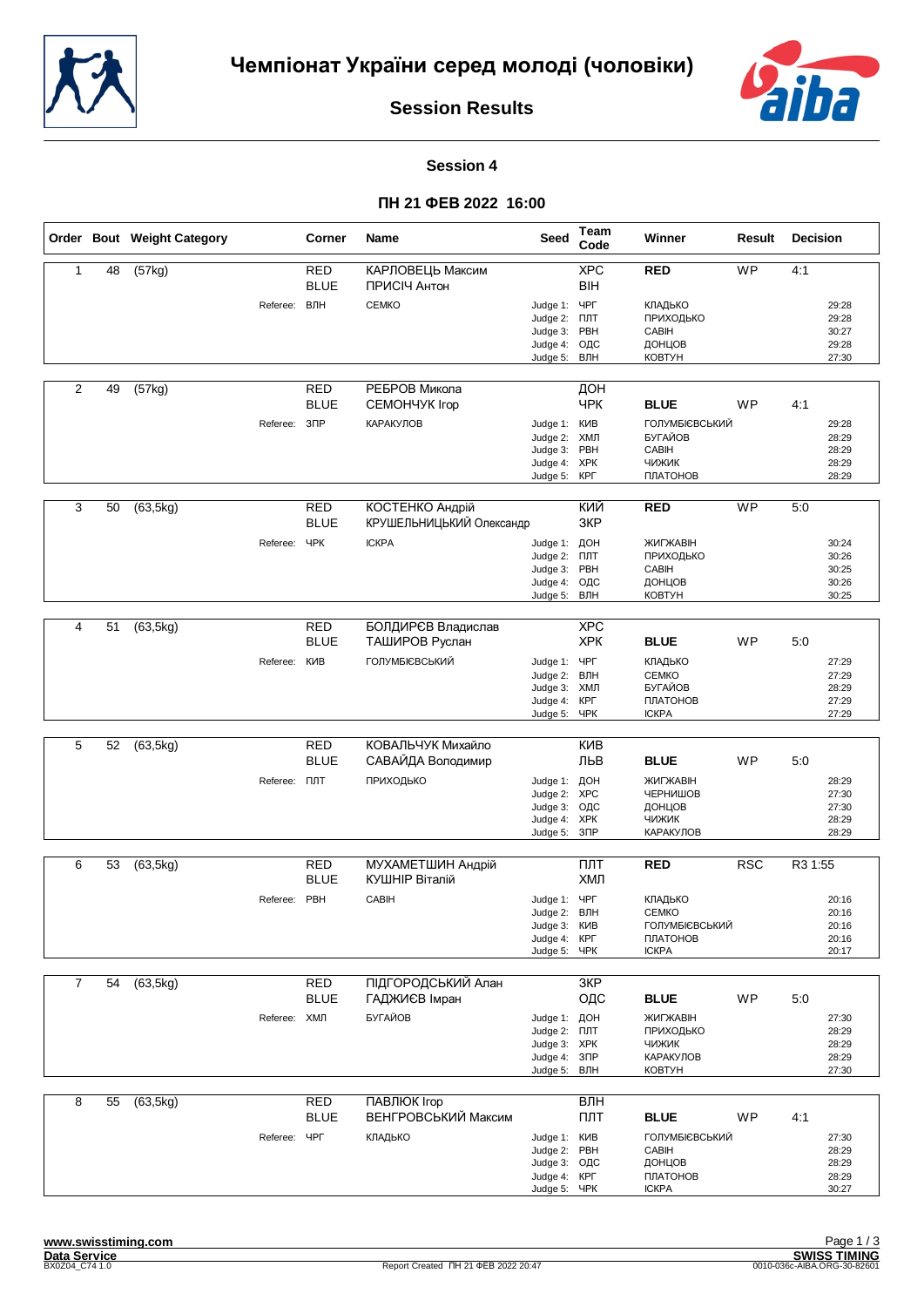



#### **Session 4**

|    |    | Order Bout Weight Category |                     | Corner                    | Name                                  | <b>Seed</b>                                                                  | Team<br>Code                                   | Winner                                                       | Result     | <b>Decision</b>                           |
|----|----|----------------------------|---------------------|---------------------------|---------------------------------------|------------------------------------------------------------------------------|------------------------------------------------|--------------------------------------------------------------|------------|-------------------------------------------|
| 9  | 56 | (63, 5kg)                  |                     | <b>RED</b><br><b>BLUE</b> | КЕУШ Дмитро<br>ГАМЛІЙ Павло           |                                                                              | 3KP<br>ЛЬВ                                     | <b>BLUE</b>                                                  | <b>WP</b>  | 5:0                                       |
|    |    |                            | Referee: XPK        |                           | ЧИЖИК                                 | Judge 1: ВЛН<br>Judge 2:<br>Judge 3:<br>Judge 4:<br>Judge 5:                 | ХМЛ<br>PBH<br><b>XPC</b><br>ЧРК                | <b>CEMKO</b><br>БУГАЙОВ<br>CABIH<br>ЧЕРНИШОВ<br><b>ICKPA</b> |            | 24:30<br>25:30<br>24:30<br>25:30<br>24:30 |
| 10 | 57 | (63, 5kg)                  |                     | RED<br><b>BLUE</b>        | ГАВРИЛЯК Роман<br>САДОВСЬКИЙ Максим   |                                                                              | ЛЬВ<br>ХМЛ                                     | <b>BLUE</b>                                                  | WP         | 5:0                                       |
|    |    |                            | Referee:            | ОДС                       | ДОНЦОВ                                | Judge 1:<br>Judge 2:<br>Judge 3: NJT<br>Judge 4:<br>Judge 5: 3NP             | ЧРГ<br>ДОН<br>PBH                              | КЛАДЬКО<br>ЖИГЖАВІН<br>ПРИХОДЬКО<br>CABIH<br>КАРАКУЛОВ       |            | 27:30<br>27:30<br>27:30<br>27:30<br>27:30 |
| 11 | 58 | (63, 5kg)                  |                     | <b>RED</b><br><b>BLUE</b> | УМАНЕЦЬ Артем<br>ЩУКІН Максим         |                                                                              | <b>YPK</b><br><b>KNB</b>                       | <b>BLUE</b>                                                  | WP         | 4:0                                       |
|    |    |                            | Referee:            | КРГ                       | ПЛАТОНОВ                              | Judge 1: ХМЛ<br>Judge 2:<br>Judge 3:<br>Judge 4:<br>Judge 5:                 | <b>XPC</b><br>ПЛТ<br><b>XPK</b><br>ВЛН         | БУГАЙОВ<br>ЧЕРНИШОВ<br>ПРИХОДЬКО<br>ЧИЖИК<br><b>KOBTYH</b>   |            | 27:29<br>27:29<br>27:29<br>27:29<br>28:28 |
| 12 | 59 | (63, 5kg)                  |                     | <b>RED</b>                | КРЕМІНСЬКИЙ Михайло                   |                                                                              | МКЛ                                            |                                                              |            |                                           |
|    |    |                            |                     | <b>BLUE</b>               | ДУНЬ Олександр                        |                                                                              | КИЙ                                            | <b>BLUE</b><br>КЛАДЬКО                                       | <b>WP</b>  | 4:0                                       |
|    |    |                            | Referee:            | ВЛН                       | <b>CEMKO</b>                          | Judge 1:<br>Judge 2:<br>Judge 3:<br>Judge 4:<br>Judge 5:                     | ЧРГ<br>ДОН<br>PBH<br>ОДС<br>ЧРК                | ЖИГЖАВІН<br>CABIH<br>ДОНЦОВ<br><b>ICKPA</b>                  |            | 26:30<br>27:29<br>27:29<br>28:28<br>26:29 |
|    |    |                            |                     |                           |                                       |                                                                              |                                                |                                                              |            |                                           |
| 13 | 60 | (63, 5kg)                  |                     | <b>RED</b><br><b>BLUE</b> | КУЩ Даніїл<br>САПІЖАК Олег            |                                                                              | ЧРГ<br>IΒΦ                                     | <b>BLUE</b>                                                  | <b>WP</b>  | 5:0                                       |
|    |    |                            | Referee: XPC        |                           | ЧЕРНИШОВ                              | Judge 1:<br>Judge 2: ХМЛ<br>Judge 3:<br>Judge 4:<br>Judge 5:                 | КИВ<br>ПЛТ<br><b>XPK</b><br>$3$ <sub>D</sub> P | ГОЛУМБІЄВСЬКИЙ<br>БУГАЙОВ<br>ПРИХОДЬКО<br>ЧИЖИК<br>КАРАКУЛОВ |            | 25:30<br>25:30<br>25:30<br>27:29<br>26:29 |
| 14 | 61 | (63, 5kg)                  |                     | <b>RED</b>                | ВАГІН Нікіта                          |                                                                              | 3 <sub>DP</sub>                                | <b>RED</b>                                                   | <b>ABD</b> | R <sub>2</sub> 0:01                       |
|    |    |                            | Referee:            | <b>BLUE</b><br>КИВ        | ДОБРИНІН Артем<br>ГОЛУМБІЄВСЬКИЙ      | Judge 1:<br>Judge 2: ВЛН<br>Judge 3: PBH<br>Judge 4: KPF<br>Judge 5: YPK     | ЛНГ<br>ЧРГ                                     | КЛАДЬКО<br><b>CEMKO</b><br>CABIH<br>ПЛАТОНОВ<br><b>ICKPA</b> |            | 10:9<br>10:8<br>10:8<br>10:8<br>10:8      |
| 15 | 62 | (63, 5kg)                  |                     | <b>RED</b>                | <b>МЕЛЬНИК Клим</b>                   |                                                                              | ДНП                                            | <b>RED</b>                                                   | <b>WP</b>  | 5:0                                       |
|    |    |                            |                     | <b>BLUE</b>               | КУДРЯВЦЕВ Денис                       |                                                                              | ОДС                                            |                                                              |            |                                           |
|    |    |                            | Referee: <b>NTT</b> |                           | ПРИХОДЬКО                             | Judge 1: ХМЛ<br>Judge 2: XPC<br>Judge 3: XPK<br>Judge 4: 3NP<br>Judge 5:     | ВЛН                                            | БУГАЙОВ<br>ЧЕРНИШОВ<br>ЧИЖИК<br>КАРАКУЛОВ<br><b>KOBTYH</b>   |            | 29:28<br>29:28<br>30:27<br>30:27<br>30:27 |
| 16 | 63 | (63, 5kg)                  |                     | <b>RED</b><br><b>BLUE</b> | ДОВГОШИЯ Артур<br>ПОНОМАРЕНКО Михайло |                                                                              | <b>TPH</b><br>ДНП                              | <b>BLUE</b>                                                  | WP         | 5:0                                       |
|    |    |                            | Referee: ОДС        |                           | ДОНЦОВ                                | Judge 1: ХМЛ<br>Judge 2: ДОН<br>Judge 3: PBH<br>Judge 4: KPL<br>Judge 5: YPK |                                                | БУГАЙОВ<br>ЖИГЖАВІН<br>CABIH<br>ПЛАТОНОВ<br><b>ICKPA</b>     |            | 26:30<br>25:30<br>25:30<br>25:30<br>26:29 |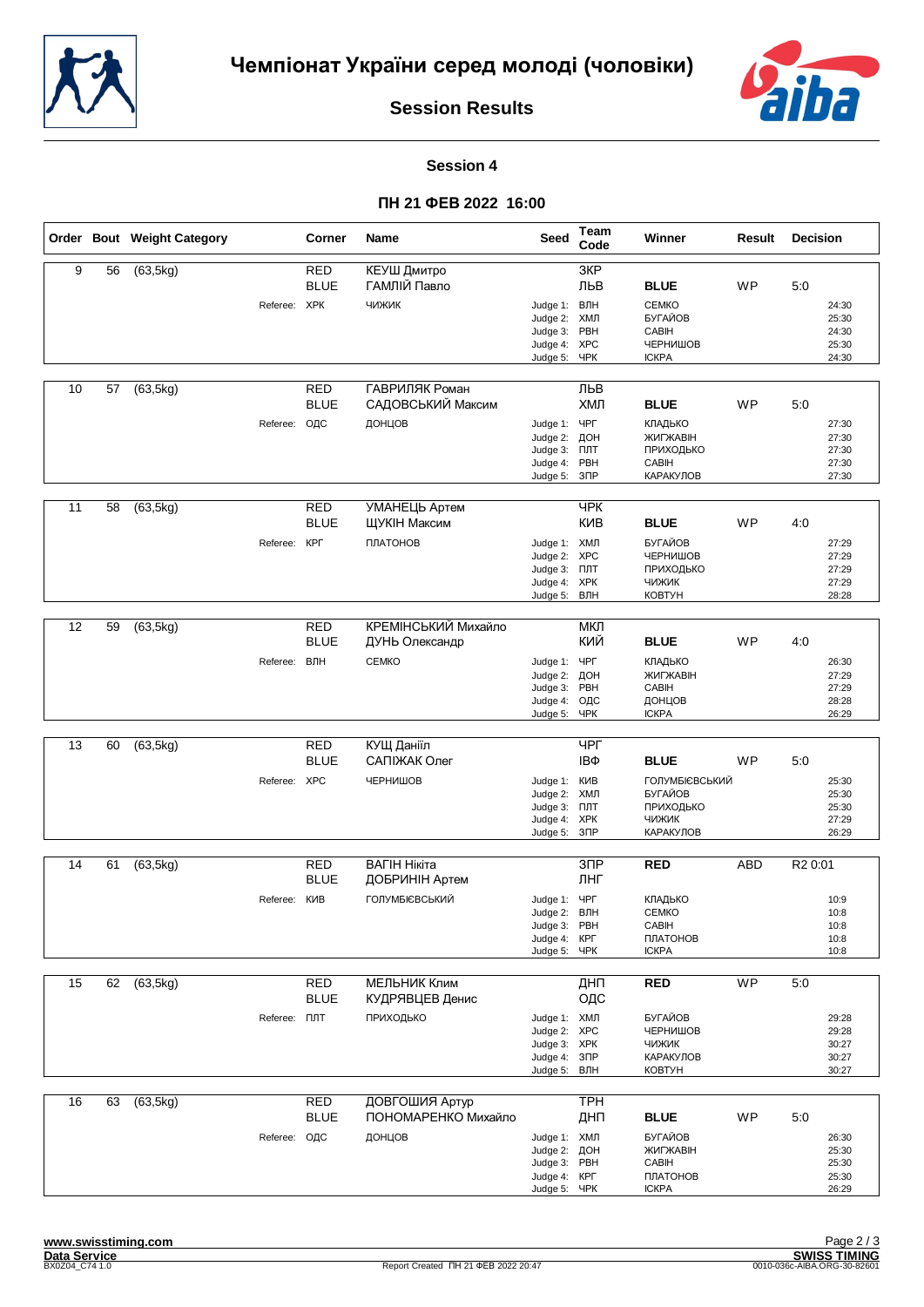



# **Session 4**

| Order |    | <b>Bout</b> Weight Category |          | Corner                    | Name                                 | Seed                                                                           | Team<br>Code             | <b>Winner</b>                                                               | Result    | <b>Decision</b> |                                           |
|-------|----|-----------------------------|----------|---------------------------|--------------------------------------|--------------------------------------------------------------------------------|--------------------------|-----------------------------------------------------------------------------|-----------|-----------------|-------------------------------------------|
| 17    | 64 | (63, 5kg)                   |          | <b>RED</b><br><b>BLUE</b> | СЕЛЕВКО Денис<br>ВАСІЛЬЄВ Маркіян    |                                                                                | <b>KPL</b><br><b>BIH</b> | <b>BLUE</b>                                                                 | <b>WP</b> | 3:2             |                                           |
|       |    |                             | Referee: | ЧРГ                       | КЛАДЬКО                              | Judge 1: BJIH<br>Judge 2: KIAB<br>Judge 3: XPC<br>Judge 4: XPK<br>Judge 5: ВЛН |                          | <b>CEMKO</b><br>ГОЛУМБІЄВСЬКИЙ<br>ЧЕРНИШОВ<br><b>ЧИЖИК</b><br><b>KOBTYH</b> |           |                 | 28:29<br>29:28<br>29:28<br>28:29<br>28:29 |
| 18    | 65 | (63, 5kg)                   |          | <b>RED</b><br><b>BLUE</b> | ТОМАЩУК Андрій<br>ЛЕВЧЕНКО Олександр |                                                                                | ЧРЦ<br><b>XPK</b>        | <b>BLUE</b>                                                                 | <b>WP</b> | 5:0             |                                           |
|       |    |                             | Referee: | ДОН                       | <b>ЖИГЖАВІН</b>                      | Judge 1: YPF<br>Judge 2: ХМЛ<br>Judge 3:<br>Judge 4: PBH<br>Judge 5: KPL       | ПЛТ                      | КЛАДЬКО<br>БУГАЙОВ<br>ПРИХОДЬКО<br><b>CABIH</b><br>ПЛАТОНОВ                 |           |                 | 27:30<br>27:30<br>27:30<br>27:30<br>27:30 |

| <b>LEGEND</b>  |                     |    |              |                                     |                       |    |                             |                     |
|----------------|---------------------|----|--------------|-------------------------------------|-----------------------|----|-----------------------------|---------------------|
| <b>ABD</b>     | Abandon             | Rn | Round number | <b>RSC</b>                          | Referee Stops Contest | WF | Win on points               |                     |
|                | www.swisstiming.com |    |              |                                     |                       |    |                             | Page $3/3$          |
| Data Service   |                     |    |              |                                     |                       |    |                             | <b>SWISS TIMING</b> |
| BX0Z04 C74 1.0 |                     |    |              | Report Created TH 21 ΦEB 2022 20:47 |                       |    | 0010-036c-AIBA.ORG-30-82601 |                     |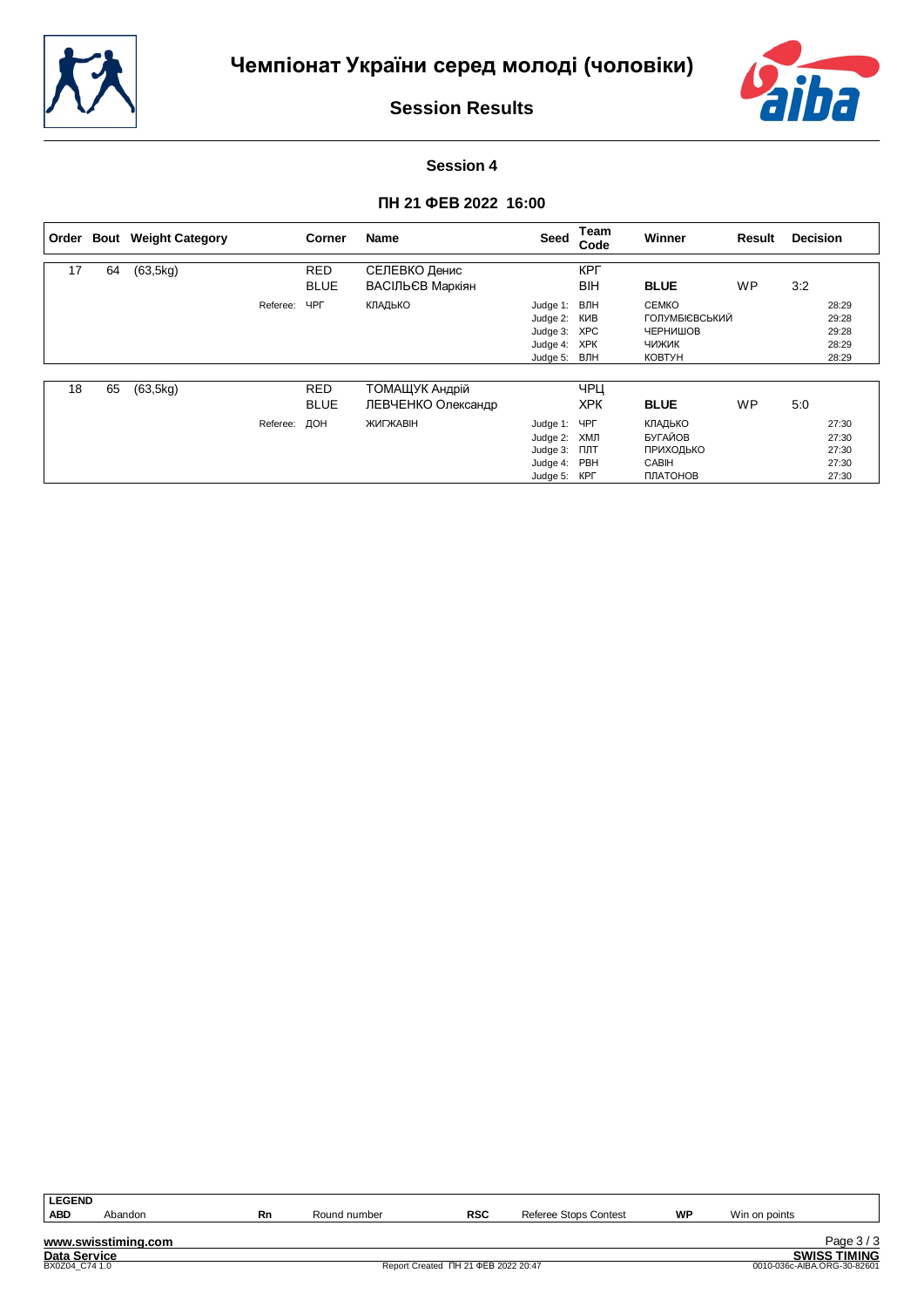



#### **Session 5**

|                |    | Order Bout Weight Category |                     | Corner                    | Name                                   | Seed                                                                          | Team<br>Code             | Winner                                                                               | Result     | <b>Decision</b>                           |
|----------------|----|----------------------------|---------------------|---------------------------|----------------------------------------|-------------------------------------------------------------------------------|--------------------------|--------------------------------------------------------------------------------------|------------|-------------------------------------------|
| 1              | 66 | (54kg)                     |                     | <b>RED</b><br><b>BLUE</b> | РОЗДОЛЬСЬКИЙ Денис<br>ТКАЧУК Давид     |                                                                               | IΒΦ<br>ДОН               | <b>RED</b>                                                                           | <b>WP</b>  | 5:0                                       |
|                |    |                            | Referee: CYM        |                           | ВЛАСЕНКО                               | Judge 1: KVIB<br>Judge 2:<br>Judge 3:<br>Judge 4:<br>Judge 5: ВЛН             | ПЛТ<br>ОДС<br>ЛЬВ        | <b><i>TACAHOBA</i></b><br>СИДОРЕНКО<br>СИТНІКОВ<br><b>CTAXHIB</b><br>ЛАПЧУК          |            | 29:28<br>30:27<br>30:27<br>30:27<br>30:27 |
| 2              | 67 | (54kg)                     |                     | <b>RED</b><br><b>BLUE</b> | <b>КУХТА Денис</b><br>КРІГЕР Володимир |                                                                               | КРГ<br>ЛЬВ               | <b>BLUE</b>                                                                          | WP         | 5:0                                       |
|                |    |                            | Referee:            | <b>HPL</b>                | КОСТЮЧОК                               | Judge 1: ДОН<br>Judge 2:<br>Judge 3: JHF<br>Judge 4:<br>Judge 5: 3KP          | кий<br><b>XPC</b>        | ШУРДА<br>ЛЯХОВ<br>ЛОПАТІН<br>ДЗЯДЕВИЧ<br>CEMEHIOK-IBAHIOK                            |            | 26:30<br>25:30<br>28:29<br>27:30<br>26:30 |
| 3              | 68 | (54kg)                     |                     | <b>RED</b><br><b>BLUE</b> | СУТУРМІН Іван<br>МАЙДАНЕЦЬ Максим      |                                                                               | ДНП<br>BIH               | <b>BLUE</b>                                                                          | <b>RSC</b> | R <sub>2</sub> 1:30                       |
|                |    |                            | Referee:            | КИВ                       | <b><i>TACAHOBA</i></b>                 | Judge 1: CYM<br>Judge 2:<br>Judge 3:<br>Judge 4:<br>Judge 5: ЛЬВ              | ПЛТ<br>ХМЛ<br>ОДС        | <b>ВЛАСЕНКО</b><br>СИДОРЕНКО<br>ЗЕЛІНСЬКИЙ<br>СИТНІКОВ<br><b>CTAXHIB</b>             |            | 7:10<br>8:10<br>8:10<br>8:10<br>8:10      |
|                |    |                            |                     |                           |                                        |                                                                               |                          |                                                                                      |            |                                           |
| $\overline{4}$ | 69 | (54kg)                     |                     | RED<br><b>BLUE</b>        | РИБАЛКО Ренат<br>ЄМ Анатолій           |                                                                               | <b>XPK</b><br>МКЛ        | <b>BLUE</b>                                                                          | <b>RSC</b> | R3 1:45                                   |
|                |    |                            | Referee: ЛНГ        |                           | <b>ЛОПАТІН</b>                         | Judge 1:<br>Judge 2:<br>Judge 3:<br>Judge 4: XPC<br>Judge 5:                  | ЧРГ<br>ДОН<br>кий<br>3KP | КОСТЮЧОК<br>ШУРДА<br>ЛЯХОВ<br>ДЗЯДЕВИЧ<br>CEMEHIOK-IBAHIOK                           |            | 17:20<br>16:20<br>16:20<br>16:20<br>17:20 |
|                |    |                            |                     |                           |                                        |                                                                               |                          |                                                                                      |            |                                           |
| 5              | 70 | (54kg)                     |                     | <b>RED</b><br><b>BLUE</b> | ЗАВАДСЬКИЙ Іван<br>ЩЕРБІНА Олександр   |                                                                               | ЛЬВ<br>3KP               | <b>RED</b>                                                                           | WP         | 5:0                                       |
|                |    |                            | Referee: <b>NNT</b> |                           | СИДОРЕНКО                              | Judge 1: CYM<br>Judge 2:<br>Judge 3:<br>Judge 4:<br>Judge 5:                  | КИВ<br>ХМЛ<br>ОДС<br>ВЛН | <b>ВЛАСЕНКО</b><br><b><i>TACAHOBA</i></b><br>ЗЕЛІНСЬКИЙ<br><b>СИТНІКОВ</b><br>ЛАПЧУК |            | 30:27<br>30:27<br>29:28<br>30:27<br>30:27 |
| 6              | 71 | (54kg)                     |                     | <b>RED</b>                | МИХАЙЛОВ Владислав                     |                                                                               | КИЙ                      | <b>RED</b>                                                                           | <b>WP</b>  | 5:0                                       |
|                |    |                            |                     | <b>BLUE</b>               | СЄБЄЛЄВ Гліб                           |                                                                               | ЛНГ                      |                                                                                      |            |                                           |
|                |    |                            | Referee: ДОН        |                           | ШУРДА                                  | Judge 1:<br>Judge 2: XPC<br>Judge 3: ЛЬВ<br>Judge 4: 3KP<br>Judge 5: ВЛН      | ЧРГ                      | КОСТЮЧОК<br>ДЗЯДЕВИЧ<br><b>CTAXHIB</b><br>CEMEHIOK-IBAHIOK<br><b>КОНДИСЮК</b>        |            | 29:27<br>30:26<br>30:26<br>30:26<br>30:26 |
| $\overline{7}$ | 72 | (54kg)                     |                     | <b>RED</b><br><b>BLUE</b> | ЛАВРЕНЮК Андрій<br>КОВАЛЬСКИЙ Андрій   |                                                                               | ЧРЦ<br>КИВ               | <b>BLUE</b>                                                                          | WP         | 5:0                                       |
|                |    |                            | Referee:            | ВЛН                       | ЛАПЧУК                                 | Judge 1: КИЙ<br>Judge 2: NJT<br>Judge 3:<br>Judge 4:<br>Judge 5:              | ХМЛ<br>ОДС<br>ЛНГ        | ЛЯХОВ<br>СИДОРЕНКО<br>ЗЕЛІНСЬКИЙ<br>СИТНІКОВ<br>ЛОПАТІН                              |            | 27:30<br>27:30<br>27:30<br>27:30<br>28:29 |
| 8              | 73 | (54kg)                     |                     | <b>RED</b><br><b>BLUE</b> | МАНСУРОВ Олександр<br>ШИЛОВ Руслан     |                                                                               | IΒΦ<br>ПЛТ               | <b>BLUE</b>                                                                          | <b>RSC</b> | R1 2:30                                   |
|                |    |                            | Referee: ЛЬВ        |                           | <b>CTAXHIB</b>                         | Judge 1: CYM<br>Judge 2: ЧРГ<br>Judge 3: ДОН<br>Judge 4: KVIB<br>Judge 5: XPC |                          | <b>ВЛАСЕНКО</b><br><b>КОСТЮЧОК</b><br>ШУРДА<br><b><i>TACAHOBA</i></b><br>ДЗЯДЕВИЧ    |            | 8:10                                      |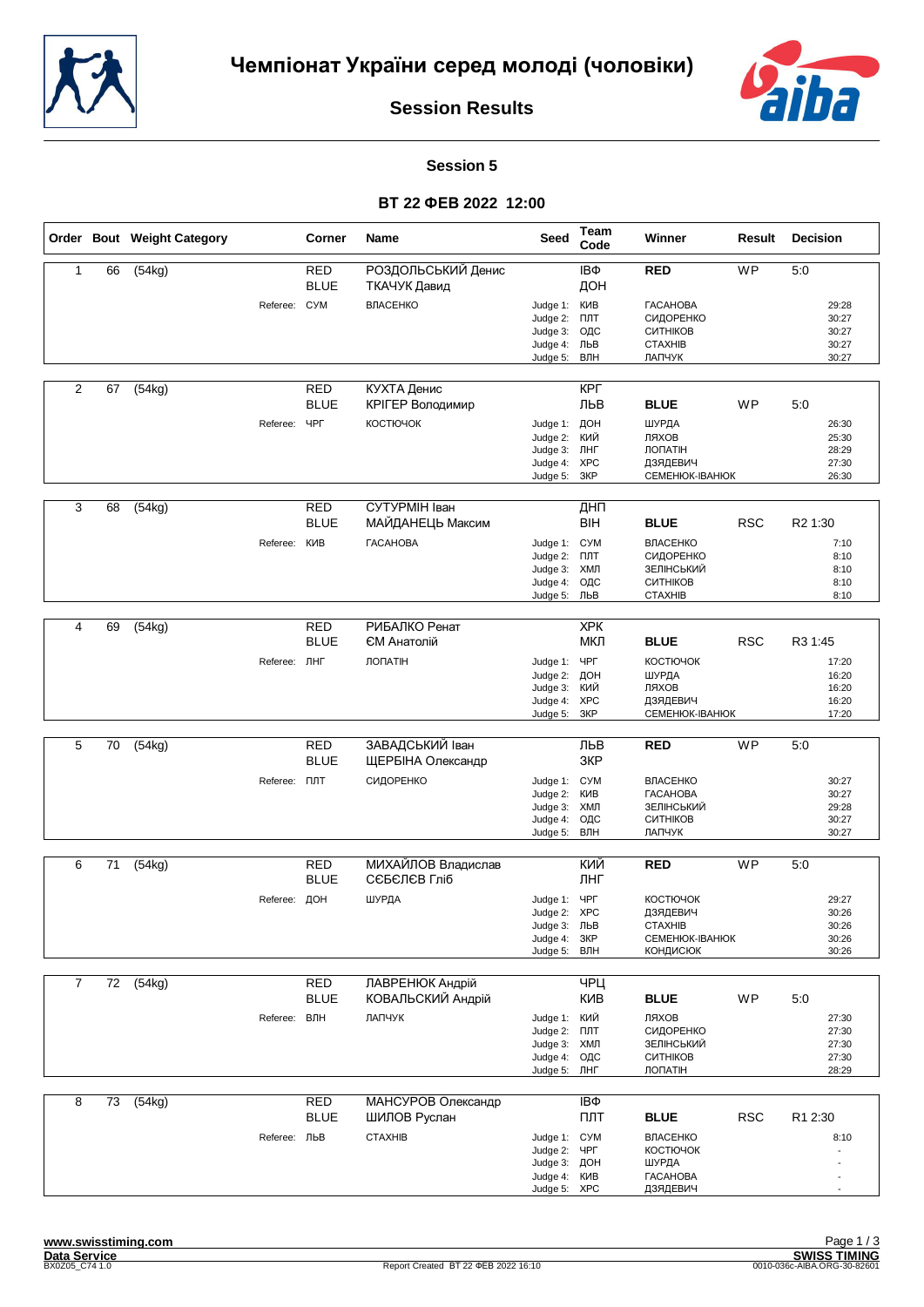



#### **Session 5**

|    |    | Order Bout Weight Category |                     | Corner                    | Name                                    | <b>Seed</b>                                                                     | Team<br>Code             | Winner                                                                              | Result    | <b>Decision</b>                           |
|----|----|----------------------------|---------------------|---------------------------|-----------------------------------------|---------------------------------------------------------------------------------|--------------------------|-------------------------------------------------------------------------------------|-----------|-------------------------------------------|
| 9  | 74 | (67kg)                     |                     | <b>RED</b><br><b>BLUE</b> | БОКЛАХ Олексій<br>КУШНІРИК Владислав    |                                                                                 | ДОН<br>ЧРК               | <b>RED</b>                                                                          | <b>WP</b> | $\overline{5:0}$                          |
|    |    |                            | Referee: ХМЛ        |                           | ЗЕЛІНСЬКИЙ                              | Judge 1: КИЙ<br>Judge 2:<br>Judge 3: ЛНГ<br>Judge 4:<br>Judge 5:                | ПЛТ<br>3KP<br>ВЛН        | ЛЯХОВ<br>СИДОРЕНКО<br>ЛОПАТІН<br><b>CEMEHIOK-IBAHIOK</b><br><b>КОНДИСЮК</b>         |           | 30:26<br>30:26<br>30:26<br>30:27<br>30:27 |
| 10 | 75 | (67kg)                     |                     | <b>RED</b><br><b>BLUE</b> | ГОРОДЕЦЬКИЙ Ярослав<br>СЕРГІЄНКО Максим |                                                                                 | ЛЬВ<br>КИЙ               | <b>BLUE</b>                                                                         | <b>WP</b> | 5:0                                       |
|    |    |                            | Referee: ОДС        |                           | СИТНІКОВ                                | Judge 1: CYM<br>Judge 2:<br>Judge 3: ДОН<br>Judge 4:<br>Judge 5:                | ЧРГ<br><b>XPC</b><br>ВЛН | ВЛАСЕНКО<br>КОСТЮЧОК<br>ШУРДА<br>ДЗЯДЕВИЧ<br>ЛАПЧУК                                 |           | 24:28<br>23:29<br>24:29<br>25:29<br>24:29 |
| 11 | 76 | (67kg)                     |                     | <b>RED</b><br><b>BLUE</b> | ЗАЄЦЬ Олександр<br>КРАЙНИК Роман        |                                                                                 | ХМЛ<br><b>KPL</b>        | <b>BLUE</b>                                                                         | ABD       | R1 2:50                                   |
|    |    |                            | Referee:            | кий                       | ЛЯХОВ                                   | Judge 1: KVIB<br>Judge 2: NJT<br>Judge 3: JHF<br>Judge 4: ЛЬВ<br>Judge 5:       | ВЛН                      | <b><i>TACAHOBA</i></b><br>СИДОРЕНКО<br><b>ЛОПАТІН</b><br><b>CTAXHIB</b><br>КОНДИСЮК |           |                                           |
|    |    |                            |                     |                           |                                         |                                                                                 |                          |                                                                                     |           |                                           |
| 12 | 77 | (67kg)                     |                     | <b>RED</b><br><b>BLUE</b> | АРТЬОМОВ Данило<br>КРАСНІКОВ В'ячеслав  |                                                                                 | ДОН<br><b>XPK</b>        | <b>BLUE</b>                                                                         | <b>WP</b> | 5:0                                       |
|    |    |                            | Referee:            | ЧРГ                       | КОСТЮЧОК                                | Judge 1: CYM<br>Judge 2: ХМЛ<br>Judge 3:<br>Judge 4: XPC<br>Judge 5:            | ОДС<br>ВЛН               | ВЛАСЕНКО<br>ЗЕЛІНСЬКИЙ<br>СИТНІКОВ<br>ДЗЯДЕВИЧ<br>ЛАПЧУК                            |           | 28:29<br>27:30<br>27:30<br>27:30<br>27:30 |
|    |    |                            |                     |                           |                                         |                                                                                 |                          |                                                                                     |           |                                           |
| 13 | 78 | (67kg)                     |                     | <b>RED</b><br><b>BLUE</b> | БАЙДА Вадим<br>РОГОЩЕНКО Денис          |                                                                                 | ВЛН<br><b>XPC</b>        | <b>RED</b>                                                                          | <b>WP</b> | 4:1                                       |
|    |    |                            | Referee:            | КИВ                       | <b><i>TACAHOBA</i></b>                  | Judge 1: ДОН<br>Judge 2:<br>Judge 3: <b>NUT</b><br>Judge 4: JHF<br>Judge 5: ЛЬВ | кий                      | ШУРДА<br>ЛЯХОВ<br>СИДОРЕНКО<br>ЛОПАТІН<br><b>CTAXHIB</b>                            |           | 26:29<br>29:26<br>28:27<br>29:26<br>28:27 |
| 14 | 79 |                            |                     | <b>RED</b>                | ДУДАР Владислав                         |                                                                                 | IΒΦ                      | <b>RED</b>                                                                          | <b>WP</b> | 5:0                                       |
|    |    | (67kg)                     |                     | <b>BLUE</b>               | БАКУМЕНКО Сергій                        |                                                                                 | ОДС                      |                                                                                     |           |                                           |
|    |    |                            | Referee: XPC        |                           | ДЗЯДЕВИЧ                                | Judge 1: YPF<br>Judge 2: ХМЛ<br>Judge 3: ЛНГ<br>Judge 4:<br>Judge 5:            | 3KP<br>ВЛН               | <b>КОСТЮЧОК</b><br>ЗЕЛІНСЬКИЙ<br>ЛОПАТІН<br>CEMEHIOK-IBAHIOK<br><b>КОНДИСЮК</b>     |           | 30:27<br>30:27<br>30:27<br>30:27<br>29:28 |
| 15 | 80 | (67kg)                     |                     | <b>RED</b>                | БАЛАБКО Богдан                          |                                                                                 | <b>YPF</b>               | <b>RED</b>                                                                          | <b>WP</b> | 5:0                                       |
|    |    |                            |                     | <b>BLUE</b>               | ГОРБАНЬ Максим                          |                                                                                 | <b>BIH</b>               |                                                                                     |           |                                           |
|    |    |                            | Referee: <b>NNT</b> |                           | СИДОРЕНКО                               | Judge 1: CYM<br>Judge 2: КИЙ<br>Judge 3: ОДС<br>Judge 4: ЛЬВ<br>Judge 5: ВЛН    |                          | ВЛАСЕНКО<br>ЛЯХОВ<br>СИТНІКОВ<br><b>CTAXHIB</b><br>ЛАПЧУК                           |           | 29:28<br>29:28<br>29:28<br>29:28<br>29:28 |
| 16 | 81 | (67kg)                     |                     | <b>RED</b><br><b>BLUE</b> | СЕРДЮК Богдан<br>КНУТ Максим            |                                                                                 | ДНП<br>3 <sup>7</sup>    | <b>RED</b>                                                                          | WP        | 4:1                                       |
|    |    |                            | Referee: 3KP        |                           | <b>CEMEHIOK-IBAHIOK</b>                 | Judge 1: ДОН<br>Judge 2: KVIB<br>Judge 3: ХМЛ<br>Judge 4: JHF<br>Judge 5: ВЛН   |                          | ШУРДА<br><b><i>TACAHOBA</i></b><br>ЗЕЛІНСЬКИЙ<br>ЛОПАТІН<br><b>КОНДИСЮК</b>         |           | 29:28<br>30:27<br>28:29<br>29:28<br>29:28 |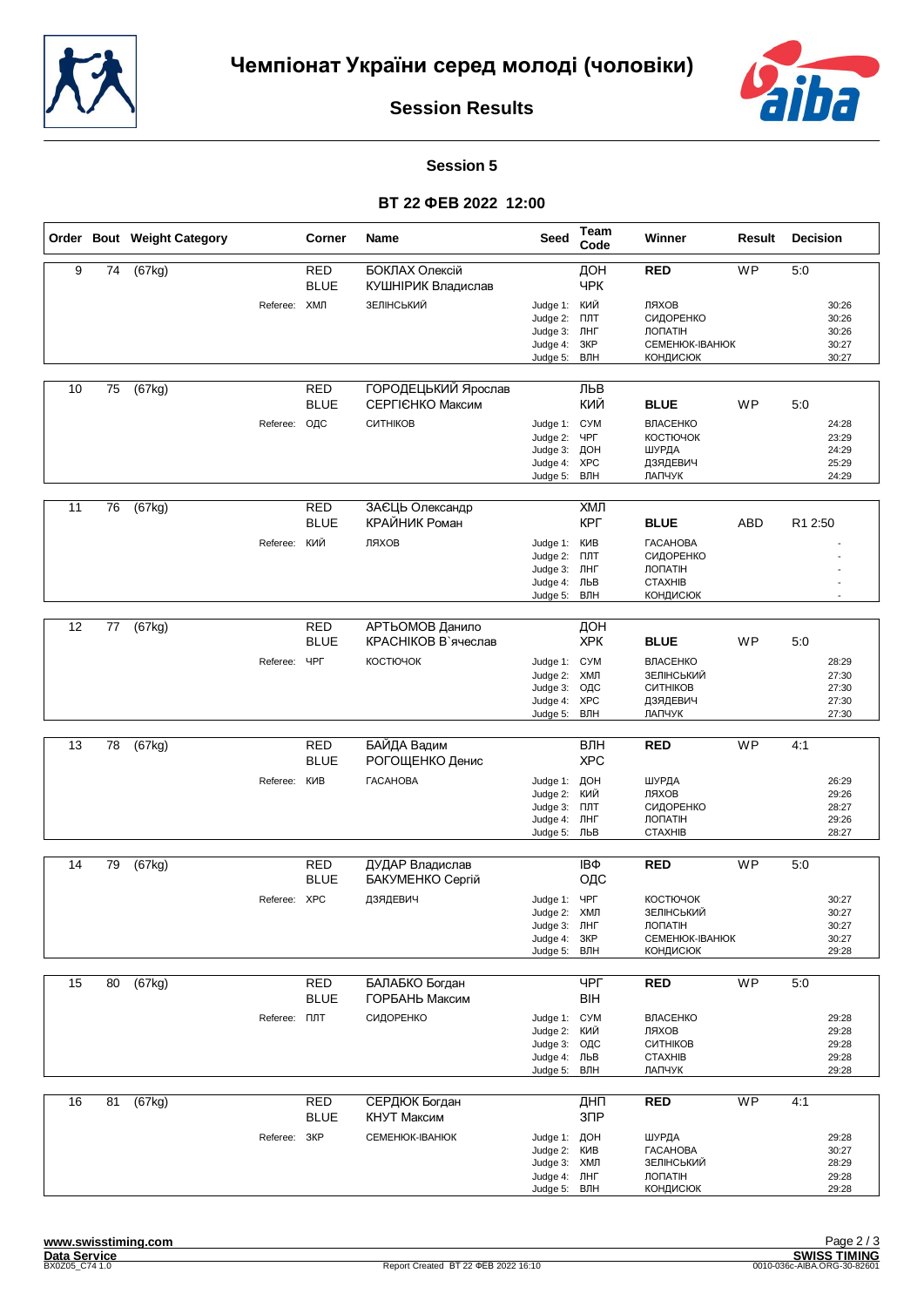

| <b>LEGEND</b> |         |    |              |            |                          |    |                  |
|---------------|---------|----|--------------|------------|--------------------------|----|------------------|
| <b>ABD</b>    | Abandon | Rn | Round number | <b>RSC</b> | Stops Contest<br>Referee | WP | Win on<br>points |
|               |         |    |              |            |                          |    |                  |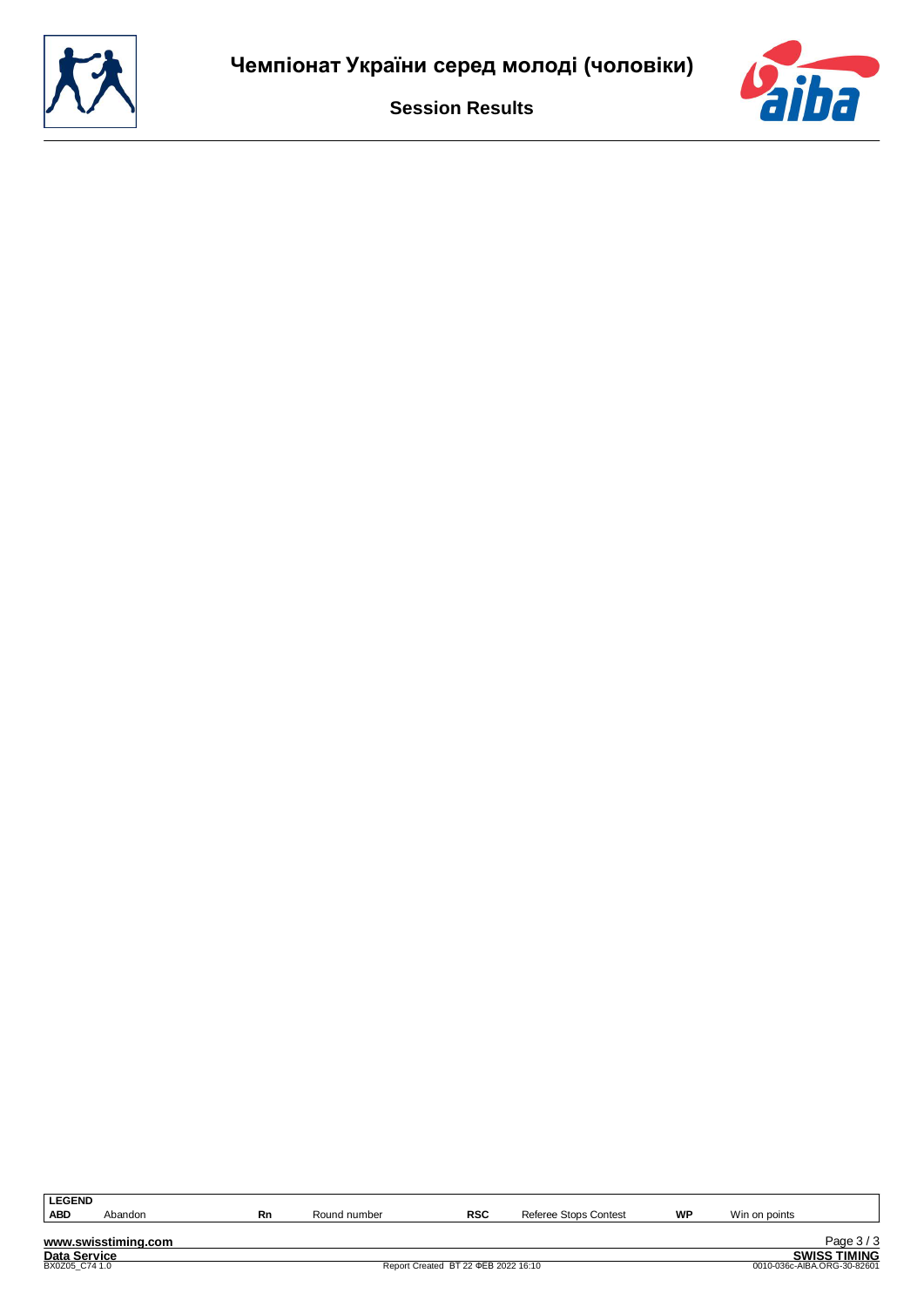



**Ринг Б**

|                |    | Order Bout Weight Category |                     | Corner                    | <b>Name</b>                         | Seed                                                                         | Team<br>Code             | Winner                                                                       | Result     | Decision                                                    |
|----------------|----|----------------------------|---------------------|---------------------------|-------------------------------------|------------------------------------------------------------------------------|--------------------------|------------------------------------------------------------------------------|------------|-------------------------------------------------------------|
| $\mathbf{1}$   | 82 | (60kg)                     |                     | <b>RED</b><br><b>BLUE</b> | ЯРОВИЙ Олександр<br>ЗІНЦОВ Леонід   |                                                                              | BIH<br><b>YPK</b>        | <b>RED</b>                                                                   | <b>WP</b>  | 5:0                                                         |
|                |    |                            | Referee: <b>NNT</b> |                           | ПРИХОДЬКО                           | Judge 1: ЧРГ<br>Judge 2:<br>Judge 3:<br>Judge 4:<br>Judge 5:                 | ДОН<br>КИВ<br>ХМЛ<br>КРГ | КЛАДЬКО<br>ЖИГЖАВІН<br>ГОЛУМБІЄВСЬКИЙ<br>БУГАЙОВ<br>ПЛАТОНОВ                 |            | 30:24<br>30:23<br>30:25<br>30:25<br>30:24                   |
| $\overline{2}$ | 83 | (60kg)                     |                     | RED<br><b>BLUE</b>        | МУРАДЯН Ярослав<br>ПЕРЕЦЬ Олександр |                                                                              | <b>XPC</b><br>3KP        | <b>RED</b>                                                                   | <b>WP</b>  | 5:0                                                         |
|                |    |                            | Referee:            | 3 <sup>7</sup>            | КАРАКУЛОВ                           | Judge 1: PBH<br>Judge 2:<br>Judge 3:<br>Judge 4: XPK<br>Judge 5: ЧРК         | ВЛН<br>ОДС               | CABIH<br><b>CEMKO</b><br>ДОНЦОВ<br>ЧИЖИК<br><b>ICKPA</b>                     |            | 30:27<br>30:27<br>30:27<br>30:27<br>30:27                   |
| 3              | 84 | (60kg)                     |                     | <b>RED</b><br><b>BLUE</b> | РОЖНОВ Андрій<br>НАГОРНЯК Тарас     |                                                                              | <b>KPL</b><br>IΒΦ        | <b>BLUE</b>                                                                  | WP         | 5:0                                                         |
|                |    |                            | Referee: ВЛН        |                           | КОВТУН                              | Judge 1: ЧРГ<br>Judge 2: ВЛН<br>Judge 3:<br>Judge 4: XPK<br>Judge 5:         | КИВ<br>ЧРК               | КЛАДЬКО<br><b>CEMKO</b><br>ГОЛУМБІЄВСЬКИЙ<br><b>ЧИЖИК</b><br><b>ICKPA</b>    |            | 26:30<br>27:30<br>27:30<br>27:30<br>26:29                   |
| 4              | 85 | (60kg)                     |                     | <b>RED</b>                | ЖУЛА Вадим                          |                                                                              | ЧРГ                      | <b>RED</b>                                                                   | WP         | 5:0                                                         |
|                |    |                            |                     | <b>BLUE</b>               | АЛТУНЯН Максим                      |                                                                              | ХМЛ                      |                                                                              |            |                                                             |
|                |    |                            | Referee: ОДС        |                           | ДОНЦОВ                              | Judge 1: ДОН<br>Judge 2: NJT<br>Judge 3:<br>Judge 4: XPC<br>Judge 5:         | PBH<br>КРГ               | ЖИГЖАВІН<br>ПРИХОДЬКО<br>CABIH<br>ЧЕРНИШОВ<br>ПЛАТОНОВ                       |            | 29:27<br>29:28<br>29:28<br>29:28<br>29:27                   |
| 5              | 86 | (60kg)                     |                     | <b>RED</b>                | МАРТИРОСЯН Севак                    |                                                                              | ХМЛ                      | <b>RED</b>                                                                   | WP         | 5:0                                                         |
|                |    |                            |                     | <b>BLUE</b>               | БОКАЛЕНКО Руслан                    |                                                                              | ДНП                      |                                                                              |            |                                                             |
|                |    |                            | Referee:            | ЧРГ                       | КЛАДЬКО                             | Judge 1: ВЛН<br>Judge 2: KIAB<br>Judge 3: XPK<br>Judge 4:<br>Judge 5:        | 3 <sup>7</sup><br>ВЛН    | <b>CEMKO</b><br>ГОЛУМБІЄВСЬКИЙ<br><b>ЧИЖИК</b><br>КАРАКУЛОВ<br><b>KOBTYH</b> |            | 30:26<br>30:26<br>30:26<br>30:25<br>30:26                   |
| 6              | 87 | (60kg)                     |                     | <b>RED</b>                | ЦІЛУЙКО Артем                       |                                                                              | $3$ $\Pi$ P              |                                                                              |            |                                                             |
|                |    |                            | Referee:            | <b>BLUE</b>               | ЗИНОВ`ЄВ Артем                      | Judge 1:<br>Judge 2:                                                         | 3 <sub>DP</sub>          | <b>BLUE</b>                                                                  | <b>WO</b>  |                                                             |
|                |    |                            |                     |                           |                                     |                                                                              |                          |                                                                              |            |                                                             |
| $\overline{7}$ | 88 | (60kg)                     |                     | <b>RED</b>                | ОМЕЛЬЯНЕНКО Богдан                  |                                                                              | ПЛТ                      |                                                                              |            |                                                             |
|                |    |                            |                     | <b>BLUE</b>               | УСІК Едуард                         |                                                                              | КИЙ                      | <b>BLUE</b>                                                                  | WP         | 3:2                                                         |
|                |    |                            | Referee: XPK        |                           | <b>ЧИЖИК</b>                        | Judge 1: ВЛН<br>Judge 2:<br>Judge 3: XPC<br>Judge 4: 3NP<br>Judge 5:         | PBH<br>ЧРК               | <b>CEMKO</b><br>CABIH<br>ЧЕРНИШОВ<br>КАРАКУЛОВ<br><b>ICKPA</b>               |            | 27:30<br>29:28<br>29:28<br>28:29<br>28:29                   |
| 8              | 89 | (60kg)                     |                     | <b>RED</b>                | РАФАЛЬСЬКИЙ Ілля                    |                                                                              | PBH                      |                                                                              |            |                                                             |
|                |    |                            | Referee: ХМЛ        | <b>BLUE</b>               | АГАПОВ Іван<br>БУГАЙОВ              | Judge 1: YPF<br>Judge 2: ДОН<br>Judge 3: NTT<br>Judge 4: ОДС<br>Judge 5: KPF | <b>XPK</b>               | <b>BLUE</b><br>КЛАДЬКО<br>ЖИГЖАВІН<br>ПРИХОДЬКО<br>ДОНЦОВ<br>ПЛАТОНОВ        | <b>RSC</b> | R <sub>2</sub> 1:25<br>8:10<br>8:10<br>9:10<br>8:10<br>8:10 |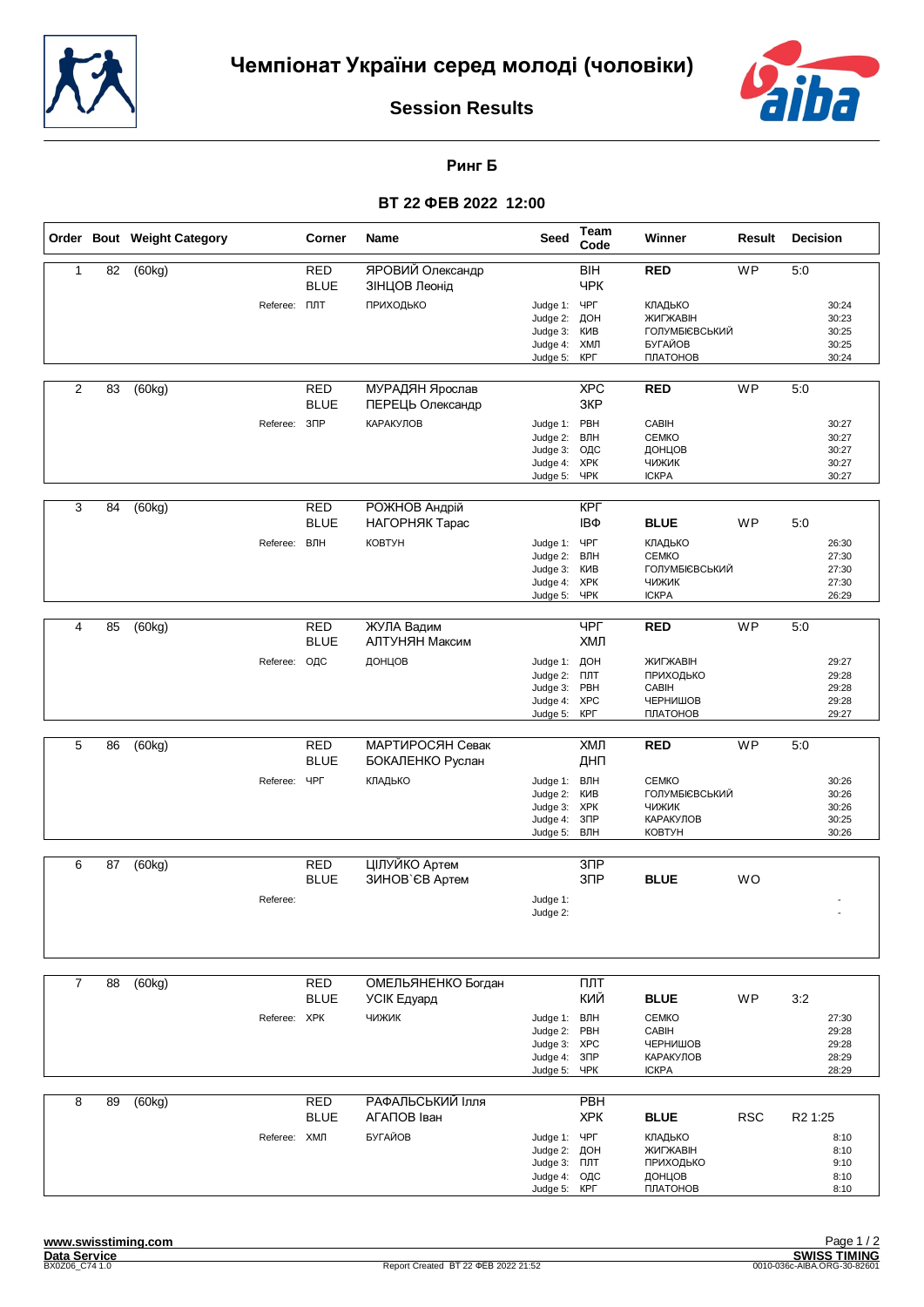



**Ринг Б**

# **ВТ 22 ФЕВ 2022 12:00**

| 9<br>90<br>(86kg)<br><b>RED</b><br>БУЛИГА Денис<br>ЛЬВ<br><b>BLUE</b><br>ДНП<br>WP<br>СЄДИХ Михайло<br><b>BLUE</b><br>5:0<br><b>ГОЛУМБІЄВСЬКИЙ</b><br>КИВ<br>ВЛН<br><b>CEMKO</b><br>27:30<br>Referee:<br>Judge 1:<br>PBH<br>CABIH<br>Judge 2:<br>27:30<br>Judge 3: XPC<br>ЧЕРНИШОВ<br>25:30<br><b>XPK</b><br><b>ЧИЖИК</b><br>25:30<br>Judge 4:<br>ЧРК<br><b>ICKPA</b><br>26:30<br>Judge 5:<br><b>RED</b><br>10<br>91<br>(86kg)<br>ПОПЕНКО Iгор<br>ПЛТ<br><b>BLUE</b><br>МКЛ<br>WP<br>ПАРХОМОВ Богдан<br><b>BLUE</b><br>5:0<br>Referee: ДОН<br>ЖИГЖАВІН<br>ЧРГ<br>КЛАДЬКО<br>Judge 1:<br>26:30<br>ХМЛ<br>Judge 2:<br>БУГАЙОВ<br>27:30<br>КРГ<br>ПЛАТОНОВ<br>27:30<br>Judge 3:<br>Judge 4:<br>ОДС<br>ДОНЦОВ<br>28:29<br>Judge 5:<br>$3\Box P$<br>КАРАКУЛОВ<br>27:30<br>11<br>92<br>(86kg)<br><b>RED</b><br>САВЄНКО Євген<br>ЛНГ<br><b>BLUE</b><br><b>RSC</b><br>ЗАСЕНОК Микита<br>ДНП<br>R1 2:40<br><b>BLUE</b><br>Referee: XPC<br>ЧЕРНИШОВ<br>КИВ<br>ГОЛУМБІЄВСЬКИЙ<br>Judge 1:<br>Judge 2: PBH<br>CABIH<br><b>XPK</b><br><b>ЧИЖИК</b><br>Judge 3:<br>Judge 4: KPF<br>ПЛАТОНОВ<br>Judge 5:<br>ВЛН<br><b>KOBTYH</b><br><b>WP</b><br>12<br>(86kg)<br><b>RED</b><br>СОКАЧ Ярослав<br>3KP<br>93<br><b>RED</b><br>5:0<br><b>BLUE</b><br>КОРОЛЬ Матвій<br><b>YPF</b><br>3 <sup>7</sup><br><b>КАРАКУЛОВ</b><br>Judge 1: ВЛН<br><b>CEMKO</b><br>Referee:<br>29:28<br>ЖИГЖАВІН<br>ДОН<br>Judge 2:<br>30:27<br>ХМЛ<br>БУГАЙОВ<br>30:27<br>Judge 3:<br>ОДС<br>ДОНЦОВ<br>30:27<br>Judge 4:<br>ЧРК<br><b>ICKPA</b><br>30:27<br>Judge 5:<br>(86kg)<br><b>RED</b><br>КАМЕНЕВ Микола<br>13<br>94<br>ДНП<br><b>BLUE</b><br><b>XPK</b><br><b>BLUE</b><br>WP<br>5:0<br>БЛУДОВ Юрій<br>ЧРГ<br>Referee: <b>NNT</b><br>ПРИХОДЬКО<br>КЛАДЬКО<br>28:29<br>Judge 1:<br><b>KNB</b><br>ГОЛУМБІЄВСЬКИЙ<br>Judge 2:<br>28:29<br>Judge 3: PBH<br>CABIH<br>27:30<br><b>XPC</b><br>ЧЕРНИШОВ<br>Judge 4:<br>27:30<br><b>КОВТУН</b><br>Judge 5: ВЛН<br>28:29<br><b>WP</b><br>(86kg)<br><b>RED</b><br>КРИШИНА Артем<br><b>BIH</b><br><b>RED</b><br>5:0<br>14<br>95<br><b>BLUE</b><br>СОРОКІН Вадим<br><b>YPK</b><br>ВЛН<br><b>CEMKO</b><br>ДОН<br>ЖИГЖАВІН<br>Referee:<br>Judge 1:<br>29:27<br><b>БУГАЙОВ</b><br>29:27<br>Judge 2: ХМЛ<br>Judge 3: ОДС<br>ДОНЦОВ<br>29:27<br>Judge 4: XPK<br>чижик<br>29:27<br>Judge 5: 3NP<br>КАРАКУЛОВ<br>29:27<br><b>RED</b><br><b>КОШКАЛДА Іван</b><br>$\overline{nnT}$<br>15<br>96<br>(86kg)<br><b>BLUE</b><br><b>ТЕЛЕГІН Ігор</b><br>ДОН<br><b>BLUE</b><br>WP<br>5:0<br>Referee: PBH<br>CABIH<br>ЧРГ<br>Judge 1:<br>КЛАДЬКО<br>27:30<br>Judge 2: KIAB<br><b>ГОЛУМБІЄВСЬКИЙ</b><br>26:30<br>Judge 3: XPC<br>ЧЕРНИШОВ<br>24:30<br>Judge 4: KPL<br>ПЛАТОНОВ<br>26:30<br><b>KOBTYH</b><br>25:30<br>Judge 5: ВЛН |  | Order Bout Weight Category | Corner | Name | Seed | Team<br>Code | Winner | Result | <b>Decision</b> |
|---------------------------------------------------------------------------------------------------------------------------------------------------------------------------------------------------------------------------------------------------------------------------------------------------------------------------------------------------------------------------------------------------------------------------------------------------------------------------------------------------------------------------------------------------------------------------------------------------------------------------------------------------------------------------------------------------------------------------------------------------------------------------------------------------------------------------------------------------------------------------------------------------------------------------------------------------------------------------------------------------------------------------------------------------------------------------------------------------------------------------------------------------------------------------------------------------------------------------------------------------------------------------------------------------------------------------------------------------------------------------------------------------------------------------------------------------------------------------------------------------------------------------------------------------------------------------------------------------------------------------------------------------------------------------------------------------------------------------------------------------------------------------------------------------------------------------------------------------------------------------------------------------------------------------------------------------------------------------------------------------------------------------------------------------------------------------------------------------------------------------------------------------------------------------------------------------------------------------------------------------------------------------------------------------------------------------------------------------------------------------------------------------------------------------------------------------------------------------------------------------------------------------------------------------------------------------------------------------------------------------------------------------------------------------------------------------------------|--|----------------------------|--------|------|------|--------------|--------|--------|-----------------|
|                                                                                                                                                                                                                                                                                                                                                                                                                                                                                                                                                                                                                                                                                                                                                                                                                                                                                                                                                                                                                                                                                                                                                                                                                                                                                                                                                                                                                                                                                                                                                                                                                                                                                                                                                                                                                                                                                                                                                                                                                                                                                                                                                                                                                                                                                                                                                                                                                                                                                                                                                                                                                                                                                                               |  |                            |        |      |      |              |        |        |                 |
|                                                                                                                                                                                                                                                                                                                                                                                                                                                                                                                                                                                                                                                                                                                                                                                                                                                                                                                                                                                                                                                                                                                                                                                                                                                                                                                                                                                                                                                                                                                                                                                                                                                                                                                                                                                                                                                                                                                                                                                                                                                                                                                                                                                                                                                                                                                                                                                                                                                                                                                                                                                                                                                                                                               |  |                            |        |      |      |              |        |        |                 |
|                                                                                                                                                                                                                                                                                                                                                                                                                                                                                                                                                                                                                                                                                                                                                                                                                                                                                                                                                                                                                                                                                                                                                                                                                                                                                                                                                                                                                                                                                                                                                                                                                                                                                                                                                                                                                                                                                                                                                                                                                                                                                                                                                                                                                                                                                                                                                                                                                                                                                                                                                                                                                                                                                                               |  |                            |        |      |      |              |        |        |                 |
|                                                                                                                                                                                                                                                                                                                                                                                                                                                                                                                                                                                                                                                                                                                                                                                                                                                                                                                                                                                                                                                                                                                                                                                                                                                                                                                                                                                                                                                                                                                                                                                                                                                                                                                                                                                                                                                                                                                                                                                                                                                                                                                                                                                                                                                                                                                                                                                                                                                                                                                                                                                                                                                                                                               |  |                            |        |      |      |              |        |        |                 |
|                                                                                                                                                                                                                                                                                                                                                                                                                                                                                                                                                                                                                                                                                                                                                                                                                                                                                                                                                                                                                                                                                                                                                                                                                                                                                                                                                                                                                                                                                                                                                                                                                                                                                                                                                                                                                                                                                                                                                                                                                                                                                                                                                                                                                                                                                                                                                                                                                                                                                                                                                                                                                                                                                                               |  |                            |        |      |      |              |        |        |                 |
|                                                                                                                                                                                                                                                                                                                                                                                                                                                                                                                                                                                                                                                                                                                                                                                                                                                                                                                                                                                                                                                                                                                                                                                                                                                                                                                                                                                                                                                                                                                                                                                                                                                                                                                                                                                                                                                                                                                                                                                                                                                                                                                                                                                                                                                                                                                                                                                                                                                                                                                                                                                                                                                                                                               |  |                            |        |      |      |              |        |        |                 |
|                                                                                                                                                                                                                                                                                                                                                                                                                                                                                                                                                                                                                                                                                                                                                                                                                                                                                                                                                                                                                                                                                                                                                                                                                                                                                                                                                                                                                                                                                                                                                                                                                                                                                                                                                                                                                                                                                                                                                                                                                                                                                                                                                                                                                                                                                                                                                                                                                                                                                                                                                                                                                                                                                                               |  |                            |        |      |      |              |        |        |                 |
|                                                                                                                                                                                                                                                                                                                                                                                                                                                                                                                                                                                                                                                                                                                                                                                                                                                                                                                                                                                                                                                                                                                                                                                                                                                                                                                                                                                                                                                                                                                                                                                                                                                                                                                                                                                                                                                                                                                                                                                                                                                                                                                                                                                                                                                                                                                                                                                                                                                                                                                                                                                                                                                                                                               |  |                            |        |      |      |              |        |        |                 |
|                                                                                                                                                                                                                                                                                                                                                                                                                                                                                                                                                                                                                                                                                                                                                                                                                                                                                                                                                                                                                                                                                                                                                                                                                                                                                                                                                                                                                                                                                                                                                                                                                                                                                                                                                                                                                                                                                                                                                                                                                                                                                                                                                                                                                                                                                                                                                                                                                                                                                                                                                                                                                                                                                                               |  |                            |        |      |      |              |        |        |                 |
|                                                                                                                                                                                                                                                                                                                                                                                                                                                                                                                                                                                                                                                                                                                                                                                                                                                                                                                                                                                                                                                                                                                                                                                                                                                                                                                                                                                                                                                                                                                                                                                                                                                                                                                                                                                                                                                                                                                                                                                                                                                                                                                                                                                                                                                                                                                                                                                                                                                                                                                                                                                                                                                                                                               |  |                            |        |      |      |              |        |        |                 |
|                                                                                                                                                                                                                                                                                                                                                                                                                                                                                                                                                                                                                                                                                                                                                                                                                                                                                                                                                                                                                                                                                                                                                                                                                                                                                                                                                                                                                                                                                                                                                                                                                                                                                                                                                                                                                                                                                                                                                                                                                                                                                                                                                                                                                                                                                                                                                                                                                                                                                                                                                                                                                                                                                                               |  |                            |        |      |      |              |        |        |                 |
|                                                                                                                                                                                                                                                                                                                                                                                                                                                                                                                                                                                                                                                                                                                                                                                                                                                                                                                                                                                                                                                                                                                                                                                                                                                                                                                                                                                                                                                                                                                                                                                                                                                                                                                                                                                                                                                                                                                                                                                                                                                                                                                                                                                                                                                                                                                                                                                                                                                                                                                                                                                                                                                                                                               |  |                            |        |      |      |              |        |        |                 |
|                                                                                                                                                                                                                                                                                                                                                                                                                                                                                                                                                                                                                                                                                                                                                                                                                                                                                                                                                                                                                                                                                                                                                                                                                                                                                                                                                                                                                                                                                                                                                                                                                                                                                                                                                                                                                                                                                                                                                                                                                                                                                                                                                                                                                                                                                                                                                                                                                                                                                                                                                                                                                                                                                                               |  |                            |        |      |      |              |        |        |                 |
|                                                                                                                                                                                                                                                                                                                                                                                                                                                                                                                                                                                                                                                                                                                                                                                                                                                                                                                                                                                                                                                                                                                                                                                                                                                                                                                                                                                                                                                                                                                                                                                                                                                                                                                                                                                                                                                                                                                                                                                                                                                                                                                                                                                                                                                                                                                                                                                                                                                                                                                                                                                                                                                                                                               |  |                            |        |      |      |              |        |        |                 |
|                                                                                                                                                                                                                                                                                                                                                                                                                                                                                                                                                                                                                                                                                                                                                                                                                                                                                                                                                                                                                                                                                                                                                                                                                                                                                                                                                                                                                                                                                                                                                                                                                                                                                                                                                                                                                                                                                                                                                                                                                                                                                                                                                                                                                                                                                                                                                                                                                                                                                                                                                                                                                                                                                                               |  |                            |        |      |      |              |        |        |                 |
|                                                                                                                                                                                                                                                                                                                                                                                                                                                                                                                                                                                                                                                                                                                                                                                                                                                                                                                                                                                                                                                                                                                                                                                                                                                                                                                                                                                                                                                                                                                                                                                                                                                                                                                                                                                                                                                                                                                                                                                                                                                                                                                                                                                                                                                                                                                                                                                                                                                                                                                                                                                                                                                                                                               |  |                            |        |      |      |              |        |        |                 |
|                                                                                                                                                                                                                                                                                                                                                                                                                                                                                                                                                                                                                                                                                                                                                                                                                                                                                                                                                                                                                                                                                                                                                                                                                                                                                                                                                                                                                                                                                                                                                                                                                                                                                                                                                                                                                                                                                                                                                                                                                                                                                                                                                                                                                                                                                                                                                                                                                                                                                                                                                                                                                                                                                                               |  |                            |        |      |      |              |        |        |                 |
|                                                                                                                                                                                                                                                                                                                                                                                                                                                                                                                                                                                                                                                                                                                                                                                                                                                                                                                                                                                                                                                                                                                                                                                                                                                                                                                                                                                                                                                                                                                                                                                                                                                                                                                                                                                                                                                                                                                                                                                                                                                                                                                                                                                                                                                                                                                                                                                                                                                                                                                                                                                                                                                                                                               |  |                            |        |      |      |              |        |        |                 |
|                                                                                                                                                                                                                                                                                                                                                                                                                                                                                                                                                                                                                                                                                                                                                                                                                                                                                                                                                                                                                                                                                                                                                                                                                                                                                                                                                                                                                                                                                                                                                                                                                                                                                                                                                                                                                                                                                                                                                                                                                                                                                                                                                                                                                                                                                                                                                                                                                                                                                                                                                                                                                                                                                                               |  |                            |        |      |      |              |        |        |                 |
|                                                                                                                                                                                                                                                                                                                                                                                                                                                                                                                                                                                                                                                                                                                                                                                                                                                                                                                                                                                                                                                                                                                                                                                                                                                                                                                                                                                                                                                                                                                                                                                                                                                                                                                                                                                                                                                                                                                                                                                                                                                                                                                                                                                                                                                                                                                                                                                                                                                                                                                                                                                                                                                                                                               |  |                            |        |      |      |              |        |        |                 |
|                                                                                                                                                                                                                                                                                                                                                                                                                                                                                                                                                                                                                                                                                                                                                                                                                                                                                                                                                                                                                                                                                                                                                                                                                                                                                                                                                                                                                                                                                                                                                                                                                                                                                                                                                                                                                                                                                                                                                                                                                                                                                                                                                                                                                                                                                                                                                                                                                                                                                                                                                                                                                                                                                                               |  |                            |        |      |      |              |        |        |                 |
|                                                                                                                                                                                                                                                                                                                                                                                                                                                                                                                                                                                                                                                                                                                                                                                                                                                                                                                                                                                                                                                                                                                                                                                                                                                                                                                                                                                                                                                                                                                                                                                                                                                                                                                                                                                                                                                                                                                                                                                                                                                                                                                                                                                                                                                                                                                                                                                                                                                                                                                                                                                                                                                                                                               |  |                            |        |      |      |              |        |        |                 |
|                                                                                                                                                                                                                                                                                                                                                                                                                                                                                                                                                                                                                                                                                                                                                                                                                                                                                                                                                                                                                                                                                                                                                                                                                                                                                                                                                                                                                                                                                                                                                                                                                                                                                                                                                                                                                                                                                                                                                                                                                                                                                                                                                                                                                                                                                                                                                                                                                                                                                                                                                                                                                                                                                                               |  |                            |        |      |      |              |        |        |                 |
|                                                                                                                                                                                                                                                                                                                                                                                                                                                                                                                                                                                                                                                                                                                                                                                                                                                                                                                                                                                                                                                                                                                                                                                                                                                                                                                                                                                                                                                                                                                                                                                                                                                                                                                                                                                                                                                                                                                                                                                                                                                                                                                                                                                                                                                                                                                                                                                                                                                                                                                                                                                                                                                                                                               |  |                            |        |      |      |              |        |        |                 |
|                                                                                                                                                                                                                                                                                                                                                                                                                                                                                                                                                                                                                                                                                                                                                                                                                                                                                                                                                                                                                                                                                                                                                                                                                                                                                                                                                                                                                                                                                                                                                                                                                                                                                                                                                                                                                                                                                                                                                                                                                                                                                                                                                                                                                                                                                                                                                                                                                                                                                                                                                                                                                                                                                                               |  |                            |        |      |      |              |        |        |                 |
|                                                                                                                                                                                                                                                                                                                                                                                                                                                                                                                                                                                                                                                                                                                                                                                                                                                                                                                                                                                                                                                                                                                                                                                                                                                                                                                                                                                                                                                                                                                                                                                                                                                                                                                                                                                                                                                                                                                                                                                                                                                                                                                                                                                                                                                                                                                                                                                                                                                                                                                                                                                                                                                                                                               |  |                            |        |      |      |              |        |        |                 |
|                                                                                                                                                                                                                                                                                                                                                                                                                                                                                                                                                                                                                                                                                                                                                                                                                                                                                                                                                                                                                                                                                                                                                                                                                                                                                                                                                                                                                                                                                                                                                                                                                                                                                                                                                                                                                                                                                                                                                                                                                                                                                                                                                                                                                                                                                                                                                                                                                                                                                                                                                                                                                                                                                                               |  |                            |        |      |      |              |        |        |                 |
|                                                                                                                                                                                                                                                                                                                                                                                                                                                                                                                                                                                                                                                                                                                                                                                                                                                                                                                                                                                                                                                                                                                                                                                                                                                                                                                                                                                                                                                                                                                                                                                                                                                                                                                                                                                                                                                                                                                                                                                                                                                                                                                                                                                                                                                                                                                                                                                                                                                                                                                                                                                                                                                                                                               |  |                            |        |      |      |              |        |        |                 |
|                                                                                                                                                                                                                                                                                                                                                                                                                                                                                                                                                                                                                                                                                                                                                                                                                                                                                                                                                                                                                                                                                                                                                                                                                                                                                                                                                                                                                                                                                                                                                                                                                                                                                                                                                                                                                                                                                                                                                                                                                                                                                                                                                                                                                                                                                                                                                                                                                                                                                                                                                                                                                                                                                                               |  |                            |        |      |      |              |        |        |                 |
|                                                                                                                                                                                                                                                                                                                                                                                                                                                                                                                                                                                                                                                                                                                                                                                                                                                                                                                                                                                                                                                                                                                                                                                                                                                                                                                                                                                                                                                                                                                                                                                                                                                                                                                                                                                                                                                                                                                                                                                                                                                                                                                                                                                                                                                                                                                                                                                                                                                                                                                                                                                                                                                                                                               |  |                            |        |      |      |              |        |        |                 |
|                                                                                                                                                                                                                                                                                                                                                                                                                                                                                                                                                                                                                                                                                                                                                                                                                                                                                                                                                                                                                                                                                                                                                                                                                                                                                                                                                                                                                                                                                                                                                                                                                                                                                                                                                                                                                                                                                                                                                                                                                                                                                                                                                                                                                                                                                                                                                                                                                                                                                                                                                                                                                                                                                                               |  |                            |        |      |      |              |        |        |                 |
|                                                                                                                                                                                                                                                                                                                                                                                                                                                                                                                                                                                                                                                                                                                                                                                                                                                                                                                                                                                                                                                                                                                                                                                                                                                                                                                                                                                                                                                                                                                                                                                                                                                                                                                                                                                                                                                                                                                                                                                                                                                                                                                                                                                                                                                                                                                                                                                                                                                                                                                                                                                                                                                                                                               |  |                            |        |      |      |              |        |        |                 |
|                                                                                                                                                                                                                                                                                                                                                                                                                                                                                                                                                                                                                                                                                                                                                                                                                                                                                                                                                                                                                                                                                                                                                                                                                                                                                                                                                                                                                                                                                                                                                                                                                                                                                                                                                                                                                                                                                                                                                                                                                                                                                                                                                                                                                                                                                                                                                                                                                                                                                                                                                                                                                                                                                                               |  |                            |        |      |      |              |        |        |                 |
|                                                                                                                                                                                                                                                                                                                                                                                                                                                                                                                                                                                                                                                                                                                                                                                                                                                                                                                                                                                                                                                                                                                                                                                                                                                                                                                                                                                                                                                                                                                                                                                                                                                                                                                                                                                                                                                                                                                                                                                                                                                                                                                                                                                                                                                                                                                                                                                                                                                                                                                                                                                                                                                                                                               |  |                            |        |      |      |              |        |        |                 |
|                                                                                                                                                                                                                                                                                                                                                                                                                                                                                                                                                                                                                                                                                                                                                                                                                                                                                                                                                                                                                                                                                                                                                                                                                                                                                                                                                                                                                                                                                                                                                                                                                                                                                                                                                                                                                                                                                                                                                                                                                                                                                                                                                                                                                                                                                                                                                                                                                                                                                                                                                                                                                                                                                                               |  |                            |        |      |      |              |        |        |                 |
|                                                                                                                                                                                                                                                                                                                                                                                                                                                                                                                                                                                                                                                                                                                                                                                                                                                                                                                                                                                                                                                                                                                                                                                                                                                                                                                                                                                                                                                                                                                                                                                                                                                                                                                                                                                                                                                                                                                                                                                                                                                                                                                                                                                                                                                                                                                                                                                                                                                                                                                                                                                                                                                                                                               |  |                            |        |      |      |              |        |        |                 |
|                                                                                                                                                                                                                                                                                                                                                                                                                                                                                                                                                                                                                                                                                                                                                                                                                                                                                                                                                                                                                                                                                                                                                                                                                                                                                                                                                                                                                                                                                                                                                                                                                                                                                                                                                                                                                                                                                                                                                                                                                                                                                                                                                                                                                                                                                                                                                                                                                                                                                                                                                                                                                                                                                                               |  |                            |        |      |      |              |        |        |                 |
|                                                                                                                                                                                                                                                                                                                                                                                                                                                                                                                                                                                                                                                                                                                                                                                                                                                                                                                                                                                                                                                                                                                                                                                                                                                                                                                                                                                                                                                                                                                                                                                                                                                                                                                                                                                                                                                                                                                                                                                                                                                                                                                                                                                                                                                                                                                                                                                                                                                                                                                                                                                                                                                                                                               |  |                            |        |      |      |              |        |        |                 |
|                                                                                                                                                                                                                                                                                                                                                                                                                                                                                                                                                                                                                                                                                                                                                                                                                                                                                                                                                                                                                                                                                                                                                                                                                                                                                                                                                                                                                                                                                                                                                                                                                                                                                                                                                                                                                                                                                                                                                                                                                                                                                                                                                                                                                                                                                                                                                                                                                                                                                                                                                                                                                                                                                                               |  |                            |        |      |      |              |        |        |                 |
|                                                                                                                                                                                                                                                                                                                                                                                                                                                                                                                                                                                                                                                                                                                                                                                                                                                                                                                                                                                                                                                                                                                                                                                                                                                                                                                                                                                                                                                                                                                                                                                                                                                                                                                                                                                                                                                                                                                                                                                                                                                                                                                                                                                                                                                                                                                                                                                                                                                                                                                                                                                                                                                                                                               |  |                            |        |      |      |              |        |        |                 |
|                                                                                                                                                                                                                                                                                                                                                                                                                                                                                                                                                                                                                                                                                                                                                                                                                                                                                                                                                                                                                                                                                                                                                                                                                                                                                                                                                                                                                                                                                                                                                                                                                                                                                                                                                                                                                                                                                                                                                                                                                                                                                                                                                                                                                                                                                                                                                                                                                                                                                                                                                                                                                                                                                                               |  |                            |        |      |      |              |        |        |                 |
|                                                                                                                                                                                                                                                                                                                                                                                                                                                                                                                                                                                                                                                                                                                                                                                                                                                                                                                                                                                                                                                                                                                                                                                                                                                                                                                                                                                                                                                                                                                                                                                                                                                                                                                                                                                                                                                                                                                                                                                                                                                                                                                                                                                                                                                                                                                                                                                                                                                                                                                                                                                                                                                                                                               |  |                            |        |      |      |              |        |        |                 |
|                                                                                                                                                                                                                                                                                                                                                                                                                                                                                                                                                                                                                                                                                                                                                                                                                                                                                                                                                                                                                                                                                                                                                                                                                                                                                                                                                                                                                                                                                                                                                                                                                                                                                                                                                                                                                                                                                                                                                                                                                                                                                                                                                                                                                                                                                                                                                                                                                                                                                                                                                                                                                                                                                                               |  |                            |        |      |      |              |        |        |                 |
|                                                                                                                                                                                                                                                                                                                                                                                                                                                                                                                                                                                                                                                                                                                                                                                                                                                                                                                                                                                                                                                                                                                                                                                                                                                                                                                                                                                                                                                                                                                                                                                                                                                                                                                                                                                                                                                                                                                                                                                                                                                                                                                                                                                                                                                                                                                                                                                                                                                                                                                                                                                                                                                                                                               |  |                            |        |      |      |              |        |        |                 |
|                                                                                                                                                                                                                                                                                                                                                                                                                                                                                                                                                                                                                                                                                                                                                                                                                                                                                                                                                                                                                                                                                                                                                                                                                                                                                                                                                                                                                                                                                                                                                                                                                                                                                                                                                                                                                                                                                                                                                                                                                                                                                                                                                                                                                                                                                                                                                                                                                                                                                                                                                                                                                                                                                                               |  |                            |        |      |      |              |        |        |                 |
|                                                                                                                                                                                                                                                                                                                                                                                                                                                                                                                                                                                                                                                                                                                                                                                                                                                                                                                                                                                                                                                                                                                                                                                                                                                                                                                                                                                                                                                                                                                                                                                                                                                                                                                                                                                                                                                                                                                                                                                                                                                                                                                                                                                                                                                                                                                                                                                                                                                                                                                                                                                                                                                                                                               |  |                            |        |      |      |              |        |        |                 |
|                                                                                                                                                                                                                                                                                                                                                                                                                                                                                                                                                                                                                                                                                                                                                                                                                                                                                                                                                                                                                                                                                                                                                                                                                                                                                                                                                                                                                                                                                                                                                                                                                                                                                                                                                                                                                                                                                                                                                                                                                                                                                                                                                                                                                                                                                                                                                                                                                                                                                                                                                                                                                                                                                                               |  |                            |        |      |      |              |        |        |                 |
|                                                                                                                                                                                                                                                                                                                                                                                                                                                                                                                                                                                                                                                                                                                                                                                                                                                                                                                                                                                                                                                                                                                                                                                                                                                                                                                                                                                                                                                                                                                                                                                                                                                                                                                                                                                                                                                                                                                                                                                                                                                                                                                                                                                                                                                                                                                                                                                                                                                                                                                                                                                                                                                                                                               |  |                            |        |      |      |              |        |        |                 |
|                                                                                                                                                                                                                                                                                                                                                                                                                                                                                                                                                                                                                                                                                                                                                                                                                                                                                                                                                                                                                                                                                                                                                                                                                                                                                                                                                                                                                                                                                                                                                                                                                                                                                                                                                                                                                                                                                                                                                                                                                                                                                                                                                                                                                                                                                                                                                                                                                                                                                                                                                                                                                                                                                                               |  |                            |        |      |      |              |        |        |                 |
|                                                                                                                                                                                                                                                                                                                                                                                                                                                                                                                                                                                                                                                                                                                                                                                                                                                                                                                                                                                                                                                                                                                                                                                                                                                                                                                                                                                                                                                                                                                                                                                                                                                                                                                                                                                                                                                                                                                                                                                                                                                                                                                                                                                                                                                                                                                                                                                                                                                                                                                                                                                                                                                                                                               |  |                            |        |      |      |              |        |        |                 |

**LEGEND** Round number **RSC** Referee Stops Contest **WO** Walkover **WP** Win on points

Page 2 / 2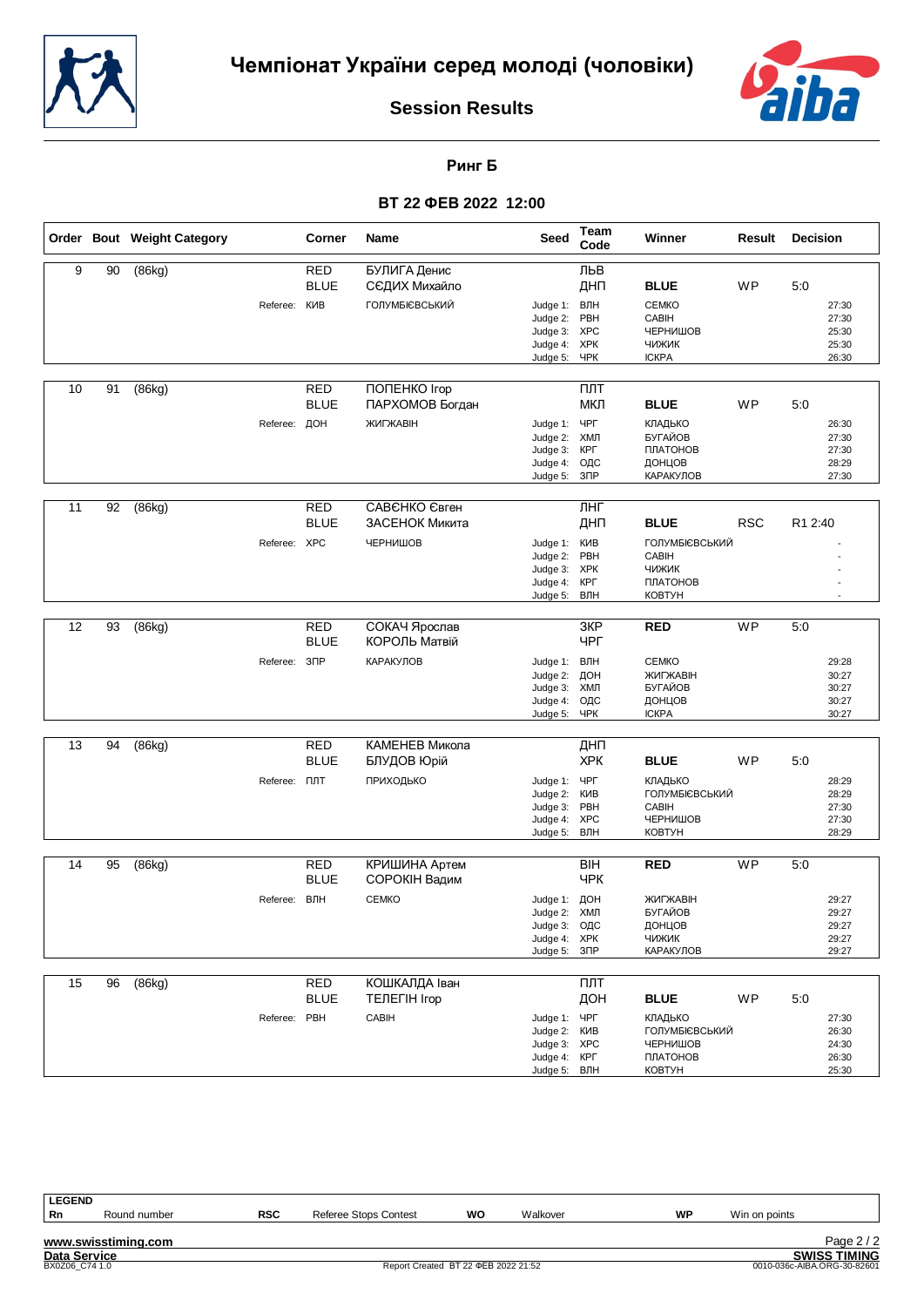



#### **Session 7**

|                |     | Order Bout Weight Category |                     | <b>Corner</b>             | Name                                    | Seed                                                                          | Team<br>Code                              | Winner                                                                                    | Result          | <b>Decision</b>                                  |
|----------------|-----|----------------------------|---------------------|---------------------------|-----------------------------------------|-------------------------------------------------------------------------------|-------------------------------------------|-------------------------------------------------------------------------------------------|-----------------|--------------------------------------------------|
| $\mathbf{1}$   | 97  | (57kg)                     |                     | <b>RED</b><br><b>BLUE</b> | АБДУРАІМОВ Айдер<br>РОМАНЕНКО Володимир |                                                                               | <b>XPK</b><br>ДНП                         | <b>RED</b>                                                                                | WP              | 5:0                                              |
|                |     |                            | Referee: ДОН        |                           | ШУРДА                                   | Judge 1: ВЛН<br>Judge 2:<br>Judge 3:<br>Judge 4:<br>Judge 5:                  | ЛЬВ<br>ОДС<br>ПЛТ<br><b>C<sub>N</sub></b> | <b>КОНДИСЮК</b><br><b>CTAXHIB</b><br>СИТНІКОВ<br>СИДОРЕНКО<br>ВЛАСЕНКО                    |                 | 30:27<br>30:25<br>30:24<br>30:25<br>30:24        |
| 2              | 98  | (57kg)                     |                     | RED<br><b>BLUE</b>        | УЛЬЯНОВ Андрій<br>ПОТАПОВ Олександр     |                                                                               | ПЛТ<br>3 <sup>7</sup>                     | <b>RED</b>                                                                                | WP              | 5:0                                              |
|                |     |                            | Referee: ХМЛ        |                           | ЗЕЛІНСЬКИЙ                              | Judge 1: YPF<br>Judge 2:<br>Judge 3: JHF<br>Judge 4:<br>Judge 5: ВЛН          | <b>KNB</b><br>XPC                         | <b>КОСТЮЧОК</b><br><b><i>TACAHOBA</i></b><br><b>ЛОПАТІН</b><br>ДЗЯДЕВИЧ<br>ЛАПЧУК         |                 | 30:26<br>30:27<br>30:27<br>30:27<br>30:27        |
| 3              | 99  | (57kg)                     |                     | <b>RED</b><br><b>BLUE</b> | ЛУК ЯНЧЕНКО Єгор<br>ПЛІСАК Олексій      |                                                                               | ДОН<br><b>ЖТМ</b>                         | <b>RED</b>                                                                                | $\overline{WP}$ | 5:0                                              |
|                |     |                            | Referee:            | КИЙ                       | ЛЯХОВ                                   | Judge 1: CYM<br>Judge 2: NJT<br>Judge 3:<br>Judge 4:<br>Judge 5:              | ЛЬВ<br>3KP<br>ВЛН                         | ВЛАСЕНКО<br>СИДОРЕНКО<br><b>CTAXHIB</b><br>CEMEHIOK-IBAHIOK<br><b>КОНДИСЮК</b>            |                 | 30:27<br>30:27<br>30:27<br>30:27<br>30:27        |
| 4              | 100 | (57kg)                     |                     | <b>RED</b><br><b>BLUE</b> | СТРОЄНКО Юрій<br>БЕЙДА Богдан           |                                                                               | ЛЬВ<br>ОДС                                | <b>BLUE</b>                                                                               | <b>RSC</b>      | R3 1:25                                          |
|                |     |                            | Referee:            | ЧРГ                       | КОСТЮЧОК                                | Judge 1: ВЛН<br>Judge 2: XPC<br>Judge 3: ЛНГ<br>Judge 4: ХМЛ<br>Judge 5:      | ДОН                                       | ЛАПЧУК<br>ДЗЯДЕВИЧ<br><b>ЛОПАТІН</b><br>ЗЕЛІНСЬКИЙ<br>ШУРДА                               |                 | 19:19<br>19:19<br>19:19<br>18:20<br>19:19        |
| 5              | 101 | (57kg)                     |                     | <b>RED</b>                | КАРПЮК Максим                           |                                                                               | ВЛН                                       | <b>RED</b>                                                                                | <b>WP</b>       | 4:1                                              |
|                |     |                            | Referee: <b>NNT</b> | <b>BLUE</b>               | ДОЛГАЧОВ Святослав<br>СИДОРЕНКО         | Judge 1: ВЛН<br>Judge 2:<br>Judge 3:<br>Judge 4:<br>Judge 5:                  | МКЛ<br>3KP<br>ОДС<br>кий<br>KNB           | <b>КОНДИСЮК</b><br><b>CEMEHIOK-IBAHIOK</b><br>СИТНІКОВ<br>ЛЯХОВ<br><b><i>TACAHOBA</i></b> |                 | 30:27<br>30:27<br>30:27<br>30:27<br>28:29        |
| 6              | 102 | (57kg)                     |                     | RED                       | ХЛИСТУН Денис                           |                                                                               | <b>YPK</b>                                | <b>RED</b>                                                                                | <b>WP</b>       | 5:0                                              |
|                |     |                            | Referee: CYM        | <b>BLUE</b>               | <b>ВОРОБЙОВ Юрій</b><br>ВЛАСЕНКО        | Judge 1: ЧРГ<br>Judge 2: ДОН<br>Judge 3: ХМЛ<br>Judge 4: ЛЬВ<br>Judge 5: ВЛН  | <b>BIH</b>                                | <b>КОСТЮЧОК</b><br>ШУРДА<br>ЗЕЛІНСЬКИЙ<br><b>CTAXHIB</b><br>ЛАПЧУК                        |                 | 30:27<br>30:26<br>30:27<br>29:28<br>30:27        |
| $\overline{7}$ | 103 | (57kg)                     |                     | <b>RED</b>                | ШАПОВАЛ Тарас                           |                                                                               | <b>KNB</b>                                |                                                                                           |                 |                                                  |
|                |     |                            | Referee: ЛНГ        | <b>BLUE</b>               | КАРЛОВЕЦЬ Максим<br>ЛОПАТІН             | Judge 1: КИЙ<br>Judge 2:<br>Judge 3:<br>Judge 4:<br>Judge 5:                  | <b>XPC</b><br>ПЛТ<br>ОДС<br>3KP<br>ВЛН    | <b>BLUE</b><br>ЛЯХОВ<br>СИДОРЕНКО<br>СИТНІКОВ<br>CEMEHIOK-IBAHIOK<br><b>КОНДИСЮК</b>      | WP              | 4:1<br>26:29<br>26:29<br>26:29<br>28:27<br>26:29 |
| 8              | 104 | (57kg)                     |                     | <b>RED</b><br><b>BLUE</b> | CEMOHYYK Irop<br>БАЖЕНОВ Кірілл         |                                                                               | <b>YPK</b><br>МКЛ                         | <b>RED</b>                                                                                | WP              | 4:1                                              |
|                |     |                            | Referee: XPC        |                           | ДЗЯДЕВИЧ                                | Judge 1: ВЛН<br>Judge 2: ЛЬВ<br>Judge 3: KVIB<br>Judge 4: YPF<br>Judge 5: CYM |                                           | ЛАПЧУК<br><b>CTAXHIB</b><br><b><i>TACAHOBA</i></b><br><b>КОСТЮЧОК</b><br>ВЛАСЕНКО         |                 | 28:27<br>28:27<br>28:27<br>27:28<br>28:27        |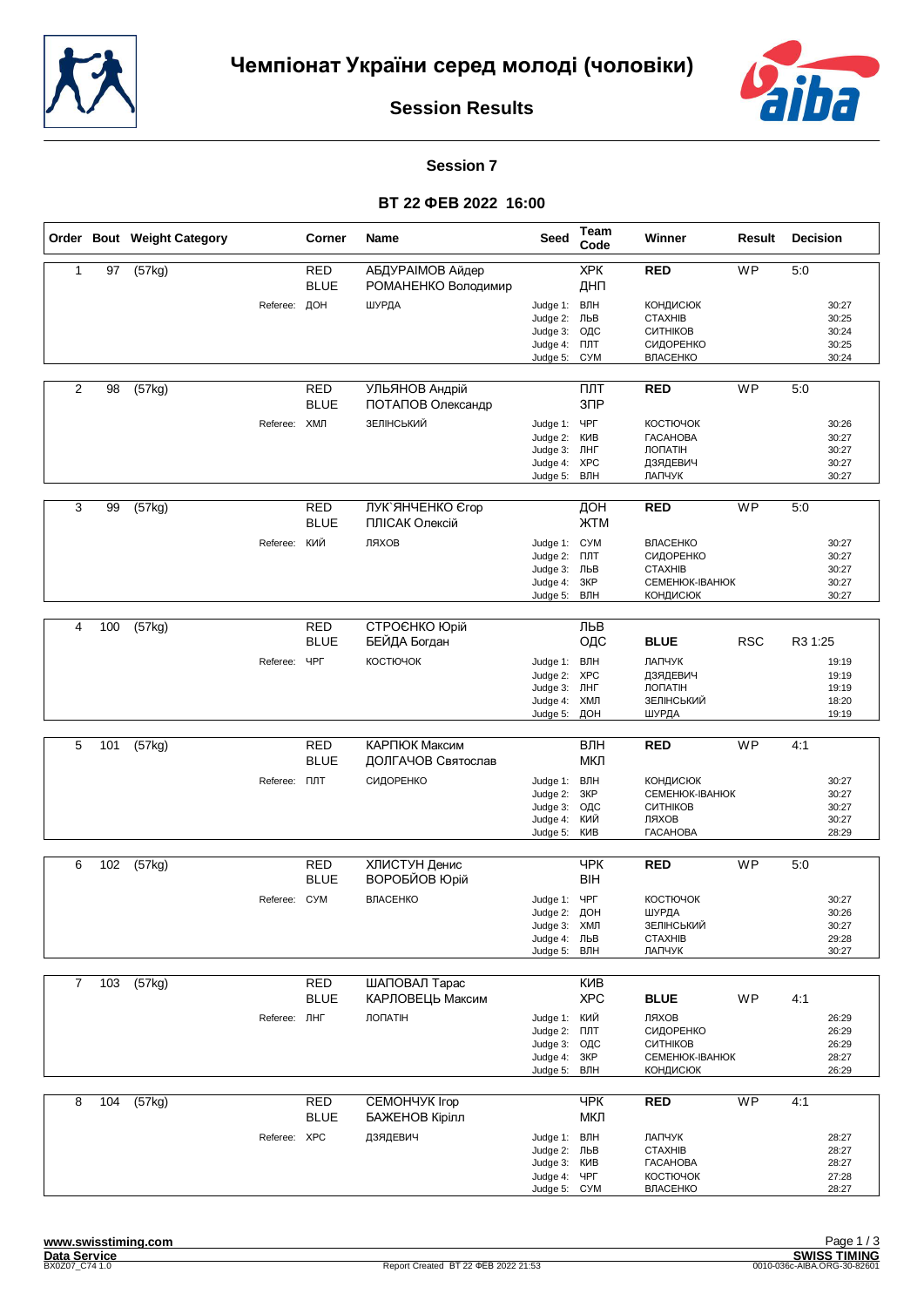



#### **Session 7**

|    |     | Order Bout Weight Category |                     | Corner                    | <b>Name</b>                            | <b>Seed</b>                                                                   | Team<br>Code           | Winner                                                                                                    | Result          | Decision                                         |  |
|----|-----|----------------------------|---------------------|---------------------------|----------------------------------------|-------------------------------------------------------------------------------|------------------------|-----------------------------------------------------------------------------------------------------------|-----------------|--------------------------------------------------|--|
| 9  | 105 | (71kg)                     |                     | <b>RED</b><br><b>BLUE</b> | РЕЗНІЧЕНКО Арсеній<br>БАШЕВ Констянтин |                                                                               | <b>YPK</b><br>ЧРГ      | <b>RED</b>                                                                                                | <b>WP</b>       | 5:0                                              |  |
|    |     |                            | Referee: КИЙ        |                           | ЛЯХОВ                                  | Judge 1: CYM<br>Judge 2: ДОН<br>Judge 3: ХМЛ<br>Judge 4:<br>Judge 5: ЛНГ      | ОДС                    | ВЛАСЕНКО<br>ШУРДА<br>ЗЕЛІНСЬКИЙ<br>СИТНІКОВ<br>ЛОПАТІН                                                    |                 | 29:27<br>30:27<br>30:27<br>30:27<br>30:27        |  |
| 10 | 106 | (71kg)                     |                     | RED<br><b>BLUE</b>        | ДЖУС Костянтин<br>ОРЛУТА Олександр     |                                                                               | <b>BIH</b><br>ЛЬВ      | <b>RED</b>                                                                                                | <b>WP</b>       | 5:0                                              |  |
|    |     |                            | Referee:            | ЗКР                       | CEMEHIOK-IBAHIOK                       | Judge 1: ВЛН<br>Judge 2: XPC<br>Judge 3: NJT<br>Judge 4: KVIB<br>Judge 5: ЧРГ |                        | <b>КОНДИСЮК</b><br>ДЗЯДЕВИЧ<br>СИДОРЕНКО<br><b><i>TACAHOBA</i></b><br>КОСТЮЧОК                            |                 | 30:26<br>30:26<br>30:25<br>30:25<br>30:26        |  |
| 11 | 107 | (71kg)                     |                     | <b>RED</b><br><b>BLUE</b> | БІЛОВ Денис<br>ЗАХАРЧЕНКО Андрій       |                                                                               | 3 <sub>DP</sub><br>ДНП | <b>RED</b>                                                                                                | $\overline{WP}$ | 5:0                                              |  |
|    |     |                            | Referee: ХМЛ        |                           | ЗЕЛІНСЬКИЙ                             | Judge 1: ДОН<br>Judge 2:<br>Judge 3: ОДС<br>Judge 4: ЛНГ<br>Judge 5:          | кий<br>ВЛН             | ШУРДА<br>ЛЯХОВ<br>СИТНІКОВ<br>ЛОПАТІН<br>ЛАПЧУК                                                           |                 | 30:27<br>30:26<br>30:27<br>30:27<br>30:27        |  |
| 12 | 108 | (71kg)                     |                     | <b>RED</b>                | НИКОНЧУК Денис                         |                                                                               | ХМЛ                    |                                                                                                           |                 |                                                  |  |
|    |     |                            |                     | <b>BLUE</b>               | НАУМОВ Максим                          |                                                                               | ДОН                    | <b>BLUE</b>                                                                                               | WP              | 5:0                                              |  |
|    |     |                            | Referee: CYM        |                           | ВЛАСЕНКО                               | Judge 1: ВЛН<br>Judge 2:<br>Judge 3: ЛЬВ<br>Judge 4: ЧРГ<br>Judge 5:          | 3KP<br>KNB             | <b>КОНДИСЮК</b><br><b>CEMEHIOK-IBAHIOK</b><br><b>CTAXHIB</b><br><b>КОСТЮЧОК</b><br><b><i>TACAHOBA</i></b> |                 | 26:30<br>26:30<br>26:30<br>26:30<br>26:30        |  |
| 13 | 109 | (71kg)                     |                     | <b>RED</b>                | ЗБУНЬ Артур                            |                                                                               | <b>KNB</b>             | <b>RED</b>                                                                                                | <b>WP</b>       | 5:0                                              |  |
|    |     |                            |                     | <b>BLUE</b>               | ТАТАРІН Арсеній                        |                                                                               | <b>KNB</b>             |                                                                                                           |                 |                                                  |  |
|    |     |                            | Referee: <b>NNT</b> |                           | СИДОРЕНКО                              | Judge 1: ДОН<br>Judge 2: ХМЛ<br>Judge 3:<br>Judge 4: XPC<br>Judge 5:          | ОДС<br>ВЛН             | ШУРДА<br>ЗЕЛІНСЬКИЙ<br>СИТНІКОВ<br>ДЗЯДЕВИЧ<br>ЛАПЧУК                                                     |                 | 29:26<br>29:27<br>29:27<br>29:27<br>29:26        |  |
| 14 | 110 | (71kg)                     |                     | RED                       | КОВАЛЬЧУК Богдан                       |                                                                               | ОДС                    |                                                                                                           |                 |                                                  |  |
|    |     |                            |                     | <b>BLUE</b>               | МУРТАЗАЄВ Ельдар                       |                                                                               | IΒΦ                    | <b>BLUE</b>                                                                                               | <b>WP</b>       | 4:1                                              |  |
|    |     |                            | Referee: ЛНГ        |                           | <b>ЛОПАТІН</b>                         | Judge 1: ЧРГ<br>Judge 2:<br>Judge 3: КИЙ<br>Judge 4: 3KP<br>Judge 5: ВЛН      | <b>KNB</b>             | КОСТЮЧОК<br><b><i>TACAHOBA</i></b><br>ЛЯХОВ<br>CEMEHIOK-IBAHIOK<br>КОНДИСЮК                               |                 | 28:29<br>27:30<br>28:29<br>29:28<br>27:30        |  |
| 15 |     | 111 (71kg)                 |                     | RED                       | ЧЕРНОБОЙ Геннадій                      |                                                                               | ЛНГ                    |                                                                                                           |                 |                                                  |  |
|    |     |                            |                     | <b>BLUE</b>               | ЗЕЙНАЛОВ Раван                         |                                                                               | $3$ $\Pi$ P            | <b>BLUE</b>                                                                                               | <b>WP</b>       | 5:0                                              |  |
|    |     |                            | Referee: ЛЬВ        |                           | <b>CTAXHIB</b>                         | Judge 1: ВЛН<br>Judge 2: XPC<br>Judge 3: ХМЛ<br>Judge 4: NTT<br>Judge 5: ДОН  |                        | ЛАПЧУК<br>ДЗЯДЕВИЧ<br>ЗЕЛІНСЬКИЙ<br>СИДОРЕНКО<br>ШУРДА                                                    |                 | 27:30<br>28:29<br>28:29<br>28:29<br>28:29        |  |
| 16 | 112 | (71kg)                     |                     | <b>RED</b>                | МЕЛЬНИК Марк                           |                                                                               | ЧРЦ                    |                                                                                                           |                 |                                                  |  |
|    |     |                            | Referee:            | <b>BLUE</b><br>ЧРГ        | МАГА Дмитро<br>КОСТЮЧОК                | Judge 1: CYM<br>Judge 2:<br>Judge 3: 3KP<br>Judge 4: KVIB<br>Judge 5: ОДС     | КИЙ<br>ВЛН             | <b>BLUE</b><br>ВЛАСЕНКО<br><b>КОНДИСЮК</b><br>CEMEHIOK-IBAHIOK<br><b><i>TACAHOBA</i></b><br>СИТНІКОВ      | WP              | 5:0<br>26:30<br>27:30<br>27:30<br>27:30<br>25:30 |  |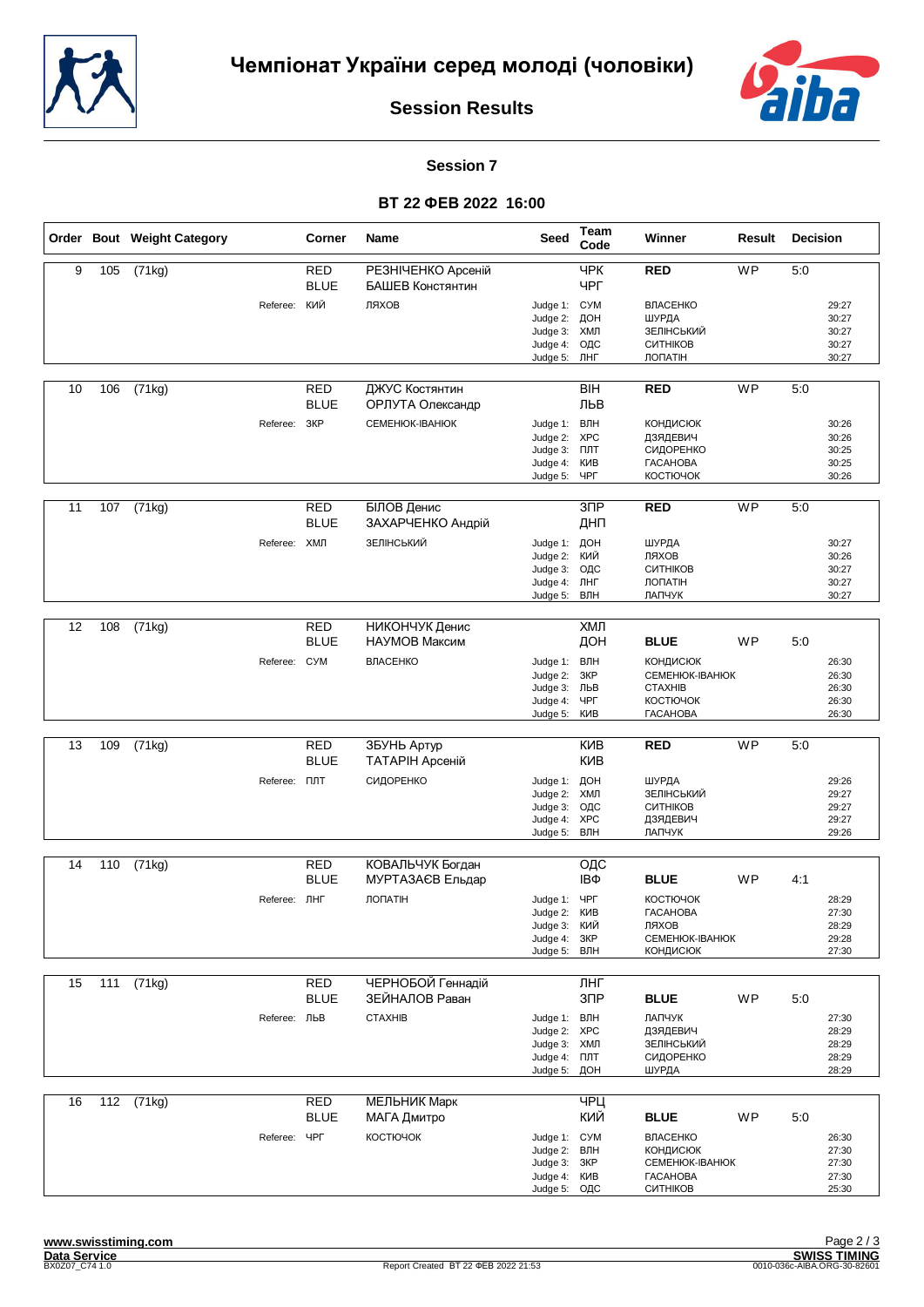



**Session 7**

# **ВТ 22 ФЕВ 2022 16:00**

| Order |     | <b>Bout</b> Weight Category |          | <b>Corner</b>             | Name                          | Seed                                                                     | Team<br>Code      | Winner                                                                   | Result     | <b>Decision</b>                           |
|-------|-----|-----------------------------|----------|---------------------------|-------------------------------|--------------------------------------------------------------------------|-------------------|--------------------------------------------------------------------------|------------|-------------------------------------------|
| 17    | 113 | (80kg)                      |          | <b>RED</b><br><b>BLUE</b> | ЗВАДА Артем<br>МОРОЗ Семен    |                                                                          | ЛЬВ<br><b>KPL</b> | <b>BLUE</b>                                                              | <b>RSC</b> | R <sub>2</sub> 3:00                       |
|       |     |                             | Referee: | ЛНГ                       | ЛОПАТІН                       | Judge 1: XMЛ<br>Judge 2:<br>Judge 3: ДОН<br>Judge 4: XPC<br>Judge 5: ВЛН | плт               | ЗЕЛІНСЬКИЙ<br>СИДОРЕНКО<br>ШУРДА<br>ДЗЯДЕВИЧ<br>ЛАПЧУК                   |            | 9:10<br>9:10<br>10:9<br>9:10<br>10:9      |
| 18    | 114 | (80kg)                      |          | <b>RED</b><br><b>BLUE</b> | ГОРОХ Антон<br>ЗАЯРНИЙ Андрій |                                                                          | ЧРГ<br><b>BIH</b> | <b>RED</b>                                                               | <b>WP</b>  | 5:0                                       |
|       |     |                             | Referee: | КИВ                       | <b><i>TACAHOBA</i></b>        | Judge 1: КИЙ<br>Judge 2:<br>Judge 3: ЛНГ<br>Judge 4: ЛЬВ<br>Judge 5: CYM | ОДС               | ЛЯХОВ<br><b>СИТНІКОВ</b><br>ЛОПАТІН<br><b>CTAXHIB</b><br><b>ВЛАСЕНКО</b> |            | 30:27<br>30:27<br>30:27<br>30:27<br>30:27 |

**LEGEND**

**www.swisstiming.com**

Round number **RSC** Referee Stops Contest **WP** Win on points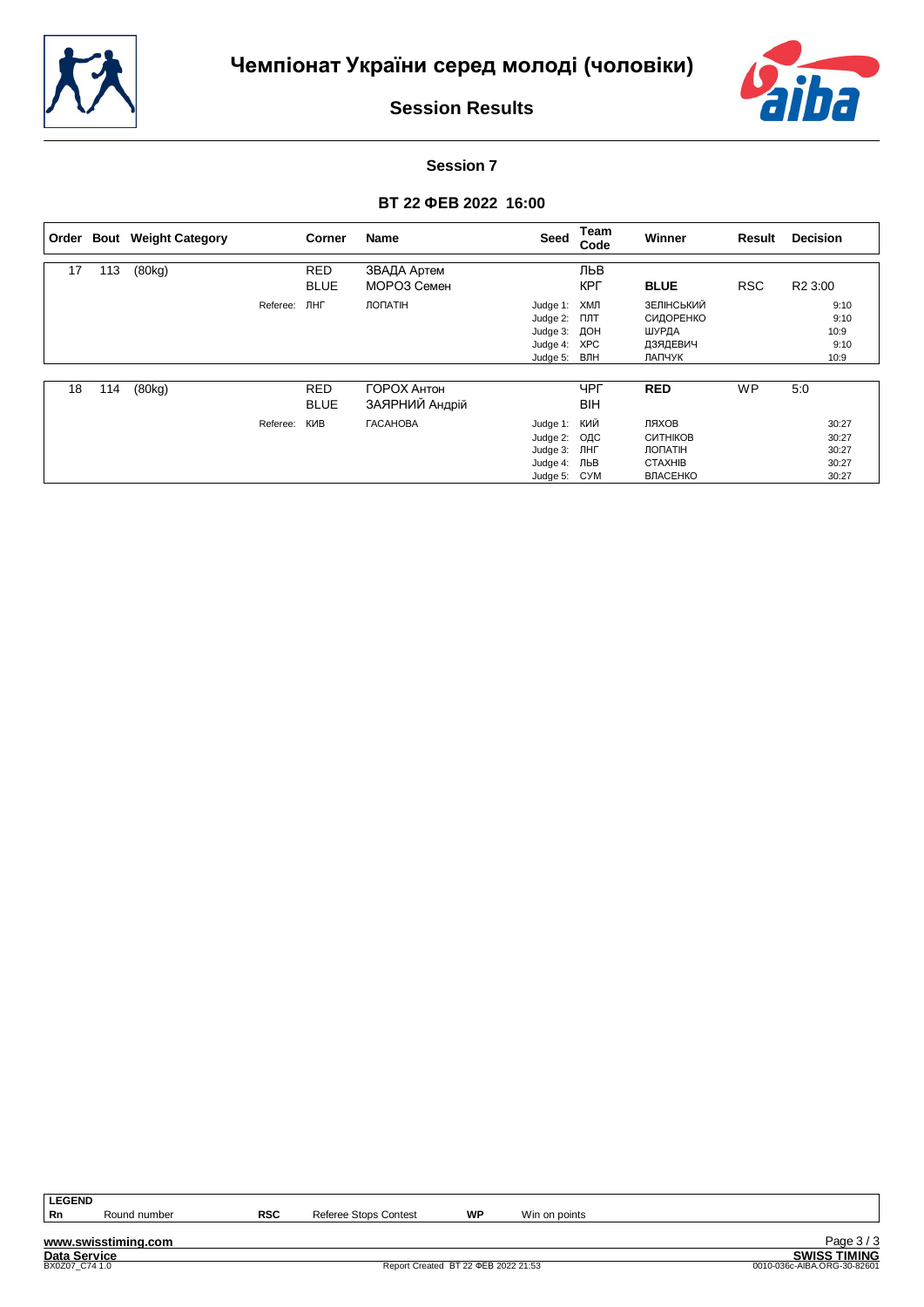



**Ринг Б**

|                |     | Order Bout Weight Category |              | Corner                    | Name                                   | <b>Seed</b>                                                                  | Team<br>Code                  | Winner                                                                  | Result     | Decision                                  |
|----------------|-----|----------------------------|--------------|---------------------------|----------------------------------------|------------------------------------------------------------------------------|-------------------------------|-------------------------------------------------------------------------|------------|-------------------------------------------|
| 1              | 115 | (48kg)                     |              | <b>RED</b><br><b>BLUE</b> | ВОЙТЕНКО Богдан<br>БАЛАБАН Данило      |                                                                              | <b>BIH</b><br><b>XPK</b>      | <b>RED</b>                                                              | <b>WO</b>  |                                           |
|                |     |                            | Referee:     |                           |                                        | Judge 1:<br>Judge 2:                                                         |                               |                                                                         |            |                                           |
| 2              | 116 | (48kg)                     |              | <b>RED</b><br><b>BLUE</b> | ДАВИДЕНКО Роман<br>СУК Андрій          |                                                                              | ХМЛ<br>МКЛ                    | <b>RED</b>                                                              | <b>WP</b>  | 5:0                                       |
|                |     |                            | Referee:     | КИВ                       | <b>ГОЛУМБІЄВСЬКИЙ</b>                  | Judge 1: YPF<br>Judge 2:<br>Judge 3: FIJIT<br>Judge 4:<br>Judge 5:           | ДОН<br>PBH<br>КРГ             | КЛАДЬКО<br>ЖИГЖАВІН<br>ПРИХОДЬКО<br>CABIH<br>ПЛАТОНОВ                   |            | 30:27<br>30:26<br>30:27<br>30:27<br>30:27 |
| 3              | 117 | (48kg)                     |              | <b>RED</b><br><b>BLUE</b> | МАЛЕЦЬ Максим<br>БУРМЕХА Максим        |                                                                              | 3KP<br>ЛЬВ                    | <b>BLUE</b>                                                             | WP         | 5:0                                       |
|                |     |                            | Referee: ХМЛ |                           | БУГАЙОВ                                | Judge 1:<br>Judge 2: XPC<br>Judge 3:<br>Judge 4: XPK<br>Judge 5:             | ВЛН<br>ОДС<br>ЧРК             | <b>CEMKO</b><br>ЧЕРНИШОВ<br>ДОНЦОВ<br>чижик<br><b>ICKPA</b>             |            | 23:30<br>23:30<br>23:30<br>25:30<br>24:30 |
| 4              | 118 |                            |              | <b>RED</b>                |                                        |                                                                              |                               | <b>RED</b>                                                              | WP         | 5:0                                       |
|                |     | (48kg)                     |              | <b>BLUE</b>               | МУНТЯН Руслан<br>ФРОНЧКО Андрій        |                                                                              | ОДС<br>ВЛН                    |                                                                         |            |                                           |
|                |     |                            | Referee:     | $3\Box P$                 | КАРАКУЛОВ                              | Judge 1: ДОН<br>Judge 2: KVIB<br>Judge 3:<br>Judge 4:<br>Judge 5:            | PBH<br>КРГ<br>ВЛН             | ЖИГЖАВІН<br>ГОЛУМБІЄВСЬКИЙ<br><b>CABIH</b><br>ПЛАТОНОВ<br><b>KOBTYH</b> |            | 30:27<br>30:27<br>30:27<br>30:27<br>30:27 |
|                |     |                            |              |                           |                                        |                                                                              |                               |                                                                         |            |                                           |
| 5              | 119 | (51kg)                     |              | RED<br><b>BLUE</b>        | ТКАЧОВСЬКИЙ Роман<br>ДАВИДЕНКО Артур   |                                                                              | IΒΦ<br>КИЙ                    | <b>BLUE</b>                                                             | WP         | 5:0                                       |
|                |     |                            | Referee:     | ВЛН                       | КОВТУН                                 | Judge 1: ЧРГ<br>Judge 2:<br>Judge 3: NTT<br>Judge 4: XPC<br>Judge 5: YPK     | ВЛН                           | КЛАДЬКО<br><b>CEMKO</b><br>ПРИХОДЬКО<br>ЧЕРНИШОВ<br><b>ICKPA</b>        |            | 26:29<br>27:28<br>26:29<br>26:29<br>27:28 |
| 6              | 120 | (51kg)                     |              | <b>RED</b><br><b>BLUE</b> | СИДОРЕНКО Сергій<br>ДУБОВКА Богдан     |                                                                              | 3 <sub>DP</sub><br><b>XPC</b> | <b>RED</b>                                                              | <b>ABD</b> | R3 0:02                                   |
|                |     |                            | Referee: XPK |                           | <b>ЧИЖИК</b>                           | Judge 1: ДОН<br>Judge 2: KVIB<br>Judge 3: ХМЛ<br>Judge 4: PBH<br>Judge 5:    | КРГ                           | ЖИГЖАВІН<br><b>ГОЛУМБІЄВСЬКИЙ</b><br>БУГАЙОВ<br>CABIH<br>ПЛАТОНОВ       |            | 20:16<br>20:16<br>20:16<br>20:16<br>20:16 |
| $\overline{7}$ | 121 | (63, 5kg)                  |              | <b>RED</b><br><b>BLUE</b> | КОСТЕНКО Андрій<br>ТАШИРОВ Руслан      |                                                                              | КИЙ<br><b>XPK</b>             | <b>RED</b>                                                              | <b>WP</b>  | 5:0                                       |
|                |     |                            | Referee: ОДС |                           | ДОНЦОВ                                 | Judge 1: ЧРГ<br>Judge 2: NTT<br>Judge 3:<br>Judge 4: YPK<br>Judge 5: ВЛН     | $3\Box P$                     | КЛАДЬКО<br>ПРИХОДЬКО<br>КАРАКУЛОВ<br><b>ICKPA</b><br>KOBTYH             |            | 30:27<br>30:27<br>30:27<br>30:27<br>30:27 |
| 8              | 122 | (63, 5kg)                  |              | <b>RED</b><br><b>BLUE</b> | САВАЙДА Володимир<br>МУХАМЕТШИН Андрій |                                                                              | ЛЬВ<br>ПЛТ                    | <b>RED</b>                                                              | WP         | 5:0                                       |
|                |     |                            | Referee: XPC |                           | ЧЕРНИШОВ                               | Judge 1: ВЛН<br>Judge 2: ДОН<br>Judge 3: ХМЛ<br>Judge 4: XPK<br>Judge 5: KPL |                               | <b>CEMKO</b><br>ЖИГЖАВІН<br>БУГАЙОВ<br>ЧИЖИК<br>ПЛАТОНОВ                |            | 30:27<br>30:27<br>30:27<br>30:27<br>30:27 |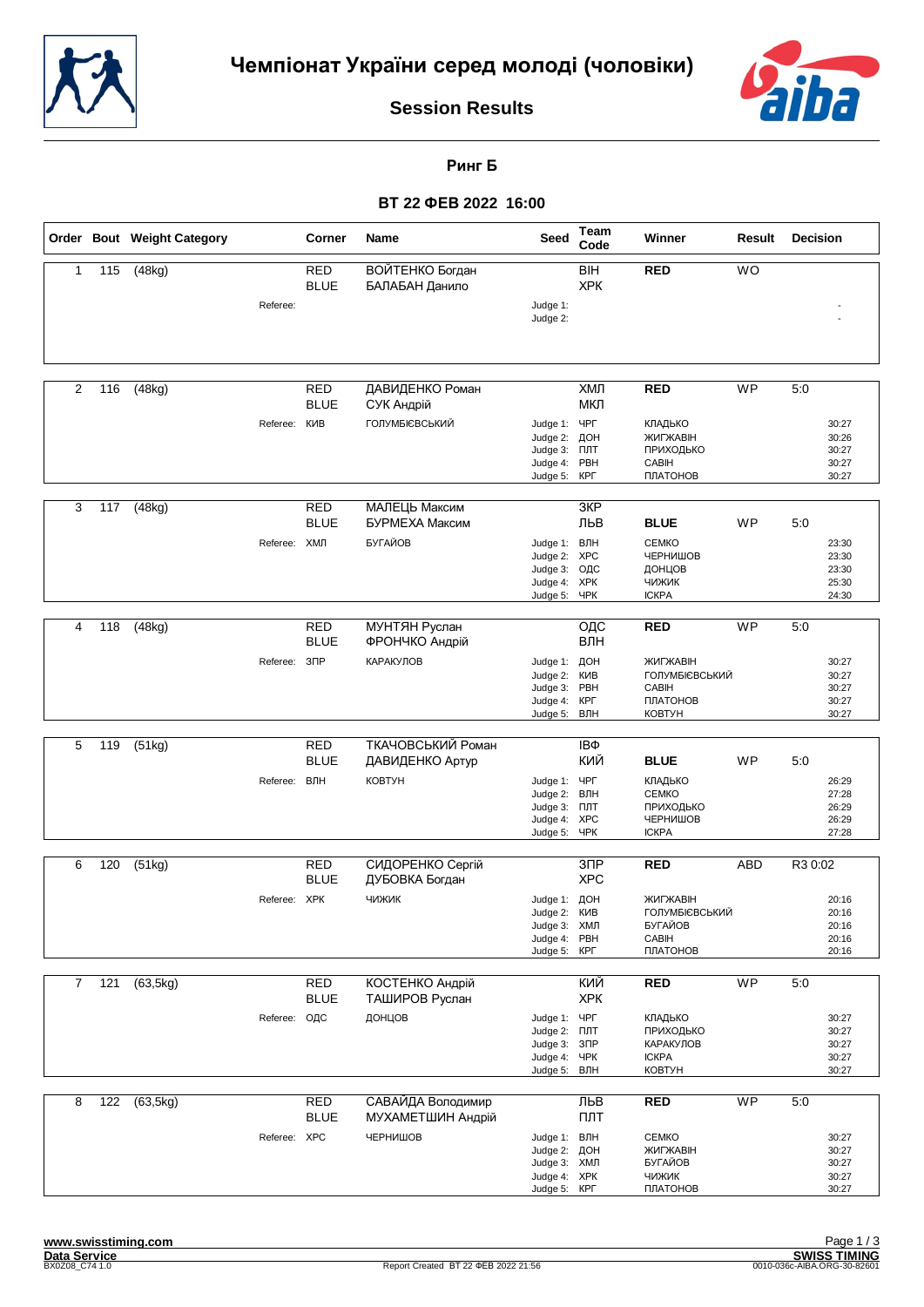



**Ринг Б**

|    |     | Order Bout Weight Category |                     | Corner                    | Name                                  | <b>Seed</b>                                                                  | Team<br>Code                            | Winner                                                                           | Result     | <b>Decision</b>                                  |
|----|-----|----------------------------|---------------------|---------------------------|---------------------------------------|------------------------------------------------------------------------------|-----------------------------------------|----------------------------------------------------------------------------------|------------|--------------------------------------------------|
| 9  | 123 | (63, 5kg)                  |                     | <b>RED</b><br><b>BLUE</b> | ГАДЖИЄВ Імран<br>ВЕНГРОВСЬКИЙ Максим  |                                                                              | ОДС<br>ПЛТ                              | <b>RED</b>                                                                       | <b>WP</b>  | 5:0                                              |
|    |     |                            | Referee: PBH        |                           | CABIH                                 | Judge 1:<br>Judge 2:<br>Judge 3:<br>Judge 4:<br>Judge 5:                     | ВЛН<br>ХМЛ<br>КИВ<br>$3$ $\Pi$ P<br>ЧРК | <b>CEMKO</b><br>БУГАЙОВ<br>ГОЛУМБІЄВСЬКИЙ<br>КАРАКУЛОВ<br><b>ICKPA</b>           |            | 29:27<br>30:26<br>29:27<br>30:26<br>30:26        |
| 10 | 124 | (63, 5kg)                  |                     | <b>RED</b><br><b>BLUE</b> | ГАМЛІЙ Павло<br>САДОВСЬКИЙ Максим     |                                                                              | ЛЬВ<br>ХМЛ                              | <b>BLUE</b>                                                                      | <b>WP</b>  | 5:0                                              |
|    |     |                            | Referee: <b>NNT</b> |                           | ПРИХОДЬКО                             | Judge 1: YPF<br>Judge 2:<br>Judge 3: ОДС<br>Judge 4:<br>Judge 5:             | ДОН<br>КРГ<br>ВЛН                       | КЛАДЬКО<br>ЖИГЖАВІН<br>ДОНЦОВ<br>ПЛАТОНОВ<br><b>KOBTYH</b>                       |            | 28:29<br>28:29<br>28:29<br>28:29<br>28:29        |
| 11 | 125 | (63, 5kg)                  |                     | <b>RED</b><br><b>BLUE</b> | <b>ЩУКІН Максим</b><br>ДУНЬ Олександр |                                                                              | <b>KNB</b><br>КИЙ                       | <b>BLUE</b>                                                                      | WP         | 5:0                                              |
|    |     |                            | Referee: ВЛН        |                           | <b>CEMKO</b>                          | Judge 1:<br>Judge 2:<br>Judge 3: XPC<br>Judge 4:<br>Judge 5: XPK             | ХМЛ<br>PBH<br>ОДС                       | БУГАЙОВ<br>CABIH<br>ЧЕРНИШОВ<br>ДОНЦОВ<br>чижик                                  |            | 28:29<br>28:29<br>28:29<br>28:29<br>28:29        |
| 12 | 126 | (63, 5kg)                  |                     | <b>RED</b>                | САПІЖАК Олег                          |                                                                              | IΒΦ                                     |                                                                                  |            |                                                  |
|    |     |                            | Referee:            | <b>BLUE</b><br><b>YPF</b> | ВАГІН Нікіта<br>КЛАДЬКО               | Judge 1: KVIB<br>Judge 2: FIJIT<br>Judge 3:<br>Judge 4: ВЛН<br>Judge 5:      | 3 <sub>DP</sub><br>КРГ<br><b>XPK</b>    | <b>BLUE</b><br>ГОЛУМБІЄВСЬКИЙ<br>ПРИХОДЬКО<br>ПЛАТОНОВ<br><b>KOBTYH</b><br>чижик | <b>WP</b>  | 5:0<br>27:29<br>26:29<br>27:29<br>27:29<br>27:29 |
|    |     |                            |                     |                           |                                       |                                                                              |                                         |                                                                                  |            |                                                  |
| 13 | 127 | (63, 5kg)                  |                     | <b>RED</b><br><b>BLUE</b> | МЕЛЬНИК Клим<br>ПОНОМАРЕНКО Михайло   |                                                                              | ДНП<br>ДНП                              | <b>RED</b>                                                                       | <b>WP</b>  | 5:0                                              |
|    |     |                            | Referee: ДОН        |                           | ЖИГЖАВІН                              | Judge 1: ВЛН<br>Judge 2:<br>Judge 3:<br>Judge 4: XPC<br>Judge 5:             | ХМЛ<br>PBH<br>ОДС                       | <b>CEMKO</b><br>БУГАЙОВ<br>CABIH<br>ЧЕРНИШОВ<br>ДОНЦОВ                           |            | 29:28<br>29:28<br>29:28<br>29:28<br>29:28        |
| 14 | 128 | (63, 5kg)                  |                     | <b>RED</b>                | ВАСІЛЬЄВ Маркіян                      |                                                                              | <b>BIH</b>                              |                                                                                  |            |                                                  |
|    |     |                            |                     | <b>BLUE</b>               | ЛЕВЧЕНКО Олександр                    |                                                                              | <b>XPK</b>                              | <b>BLUE</b>                                                                      | <b>WP</b>  | 5:0                                              |
|    |     |                            | Referee: KVIB       |                           | ГОЛУМБІЄВСЬКИЙ                        | Judge 1: ЧРГ<br>Judge 2: NJT<br>Judge 3: KPF<br>Judge 4: 3NP<br>Judge 5: ВЛН |                                         | КЛАДЬКО<br>ПРИХОДЬКО<br>ПЛАТОНОВ<br>КАРАКУЛОВ<br><b>KOBTYH</b>                   |            | 27:30<br>27:30<br>27:30<br>27:30<br>28:29        |
| 15 | 129 | $(+92kg)$                  |                     | <b>RED</b>                | ВОЛКОВ Володимир                      |                                                                              | ЛНГ                                     | <b>RED</b>                                                                       | <b>WP</b>  | 4:1                                              |
|    |     |                            | Referee: ХМЛ        | <b>BLUE</b>               | ДОЦЕНКО Ігор<br>БУГАЙОВ               | Judge 1: ВЛН                                                                 | КРГ                                     | <b>CEMKO</b>                                                                     |            | 29:28                                            |
|    |     |                            |                     |                           |                                       | Judge 2: PBH<br>Judge 3: XPC<br>Judge 4: 3NP<br>Judge 5:                     | ЧРК                                     | CABIH<br>ЧЕРНИШОВ<br>КАРАКУЛОВ<br><b>ICKPA</b>                                   |            | 29:28<br>29:28<br>29:28<br>28:29                 |
| 16 | 130 | $(+92kg)$                  |                     | <b>RED</b><br><b>BLUE</b> | ПІВОВАР Ярослав<br>ТКАЧЕНКО Єгор      |                                                                              | ХМЛ<br>КИВ                              | <b>BLUE</b>                                                                      | <b>ABD</b> | R3 0:02                                          |
|    |     |                            | Referee: XPK        |                           | ЧИЖИК                                 | Judge 1: ЧРГ<br>Judge 2: ДОН<br>Judge 3: NTT<br>Judge 4: ОДС<br>Judge 5:     | КРГ                                     | КЛАДЬКО<br>ЖИГЖАВІН<br>ПРИХОДЬКО<br>ДОНЦОВ<br>ПЛАТОНОВ                           |            | 17:20<br>16:20<br>16:20<br>17:20<br>17:20        |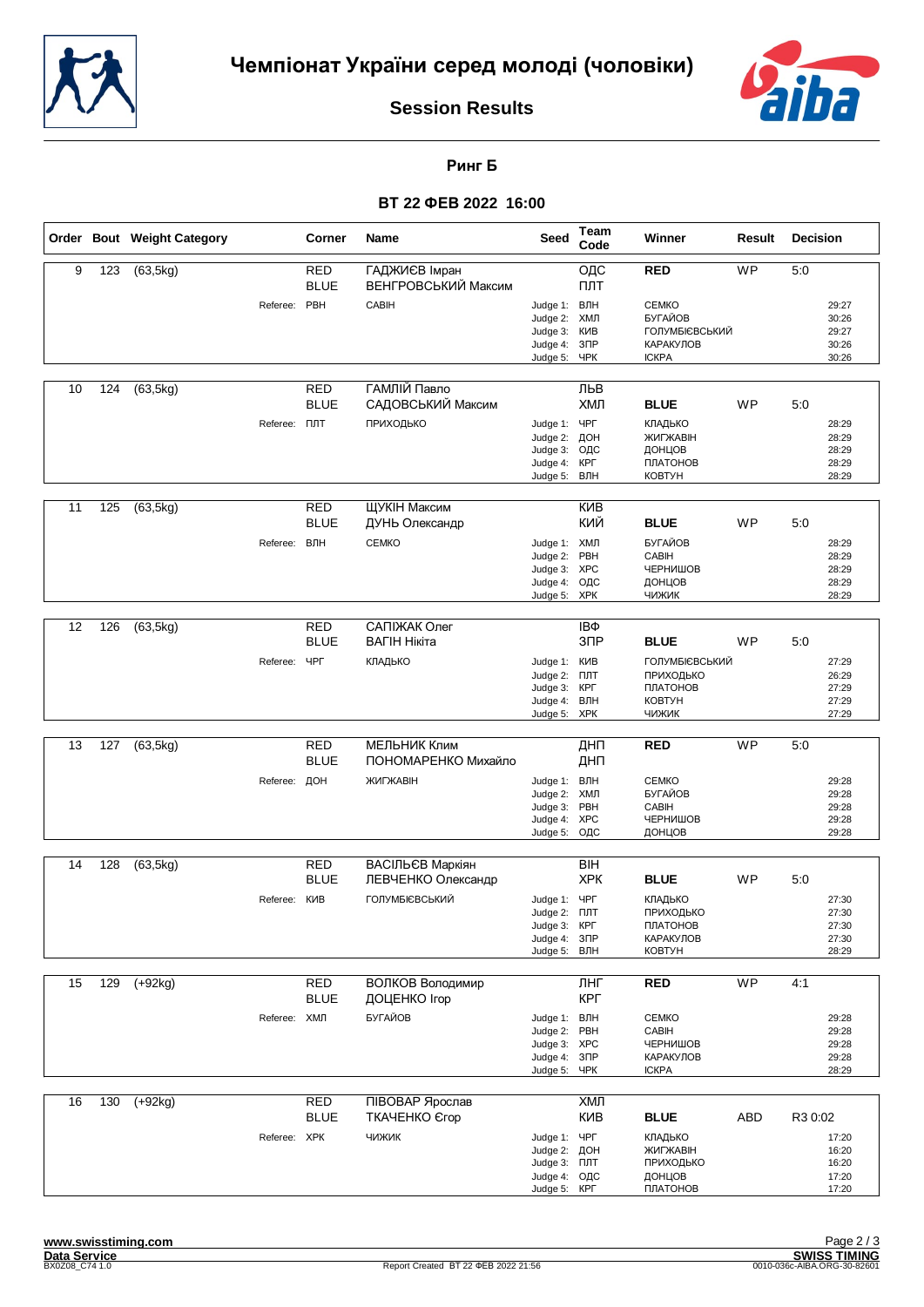



**Ринг Б**

|    |     | Order Bout Weight Category |          | Corner                    | <b>Name</b>                        | <b>Seed</b>                                              | Team<br>Code                                 | <b>Winner</b>                                                                     | Result     | <b>Decision</b>                           |
|----|-----|----------------------------|----------|---------------------------|------------------------------------|----------------------------------------------------------|----------------------------------------------|-----------------------------------------------------------------------------------|------------|-------------------------------------------|
| 17 | 131 | $(+92kg)$                  |          | <b>RED</b><br><b>BLUE</b> | ЗІНЬКОВСЬКИЙ Ілля<br>МАЛЮТА Микита |                                                          | ДНП<br>ОДС                                   | <b>BLUE</b>                                                                       | <b>WP</b>  | 5:0                                       |
|    |     |                            | Referee: | <b>XPC</b>                | ЧЕРНИШОВ                           | Judge 1:<br>Judge 2:<br>Judge 3:<br>Judge 4:<br>Judge 5: | ВЛН<br>КИВ<br>ХМЛ<br>PBH<br>ЧРК              | <b>CEMKO</b><br>ГОЛУМБІЄВСЬКИЙ<br><b>БУГАЙОВ</b><br>CABIH<br><b>ICKPA</b>         |            | 28:29<br>28:29<br>27:30<br>27:30<br>27:30 |
| 18 | 132 | $(+92kg)$                  |          | <b>RED</b><br><b>BLUE</b> | РИБАЛКО Всеволод<br>ГУЛЯЄВ Валерій |                                                          | ВЛН<br>ДНП                                   | <b>RED</b>                                                                        | <b>RSC</b> | R1 2:00                                   |
|    |     |                            | Referee: | ДОН                       | ЖИГЖАВІН                           | Judge 1:<br>Judge 2:<br>Judge 3:<br>Judge 4:<br>Judge 5: | ЧРГ<br>ОДС<br><b>XPK</b><br>КРГ<br>$3\Box P$ | КЛАДЬКО<br>ДОНЦОВ<br><b>ЧИЖИК</b><br>ПЛАТОНОВ<br>КАРАКУЛОВ                        |            |                                           |
| 19 | 133 | $(+92kg)$                  |          | <b>RED</b><br><b>BLUE</b> | ХАРЛАМОВ Денис<br>КОРПОШ Валентин  |                                                          | IΒΦ<br>3KP                                   | <b>RED</b>                                                                        | <b>WP</b>  | 3:2                                       |
|    |     |                            | Referee: | ПЛТ                       | ПРИХОДЬКО                          | Judge 1:<br>Judge 2:<br>Judge 3:<br>Judge 4:<br>Judge 5: | ВЛН<br>КИВ<br>ХМЛ<br>ЧPК<br>ВЛН              | <b>CEMKO</b><br>ГОЛУМБІЄВСЬКИЙ<br><b>БУГАЙОВ</b><br><b>ICKPA</b><br><b>KOBTYH</b> |            | 28:29<br>29:28<br>29:28<br>28:29<br>29:28 |

| <b>LEGEND</b> |                     |    |              |            |                              |    |          |          |
|---------------|---------------------|----|--------------|------------|------------------------------|----|----------|----------|
| <b>ABD</b>    | Abandon             | Rn | Round number | <b>RSC</b> | <b>Referee Stops Contest</b> | WO | Walkover |          |
| WP            | Win on points       |    |              |            |                              |    |          |          |
|               |                     |    |              |            |                              |    |          |          |
|               | www.swisstiming.com |    |              |            |                              |    |          | Page 3/3 |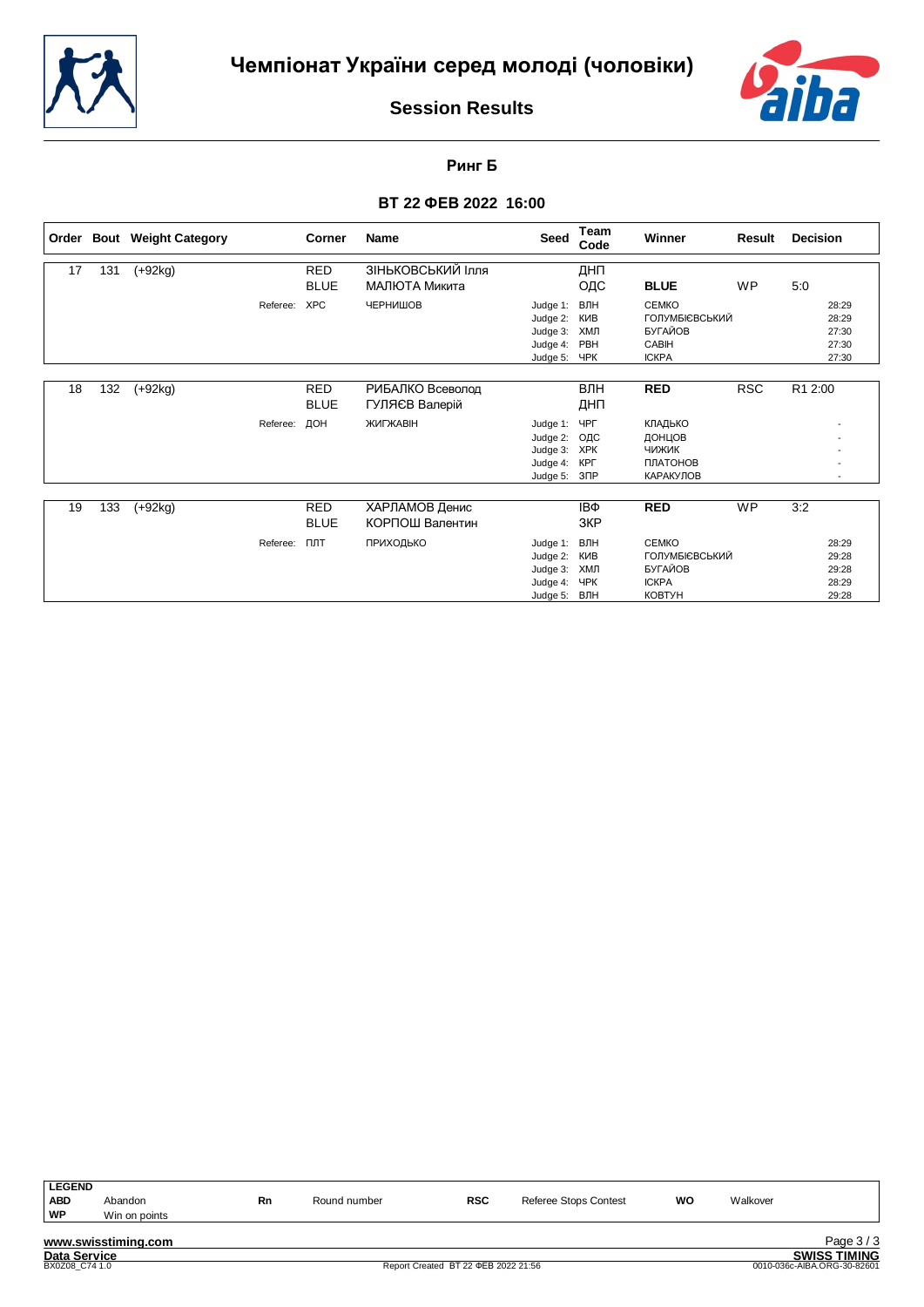



#### **Session 9**

|                |     | Order Bout Weight Category |              | Corner                    | Name                                      | <b>Seed</b>                                                                          | Team<br>Code      | Winner                                                                               | Result     | <b>Decision</b>                           |
|----------------|-----|----------------------------|--------------|---------------------------|-------------------------------------------|--------------------------------------------------------------------------------------|-------------------|--------------------------------------------------------------------------------------|------------|-------------------------------------------|
| 1              | 134 | (75kg)                     |              | <b>RED</b><br><b>BLUE</b> | БАЛАБІН Олександр<br>БАКОТА Ілля          |                                                                                      | <b>XPK</b><br>IΒΦ | <b>RED</b>                                                                           | <b>WP</b>  | 5:0                                       |
|                |     |                            | Referee:     | <b>YPF</b>                | КОСТЮЧОК                                  | Judge 1: CYM<br>Judge 2:<br>Judge 3:<br>Judge 4:<br>Judge 5: ХМЛ                     | ОДС<br>ЛЬВ<br>ПЛТ | <b>ВЛАСЕНКО</b><br>СИТНІКОВ<br><b>CTAXHIB</b><br>СИДОРЕНКО<br>ЗЕЛІНСЬКИЙ             |            | 30:25<br>30:24<br>30:24<br>30:24<br>30:25 |
| 2              | 135 | (75kg)                     |              | <b>RED</b><br><b>BLUE</b> | СУХОДОЛЬСЬКИЙ Максим<br>ФІЛІПЧОНОК Віктор |                                                                                      | 3KP<br>КИВ        | <b>BLUE</b>                                                                          | <b>WP</b>  | 5:0                                       |
|                |     |                            | Referee: КИЙ |                           | ЛЯХОВ                                     | Judge 1: CYM<br>Judge 2:<br>Judge 3: ЛНГ<br>Judge 4:<br>Judge 5: ВЛН                 | ДОН<br>XPC        | <b>ВЛАСЕНКО</b><br>ШУРДА<br>ЛОПАТІН<br>ДЗЯДЕВИЧ<br><b>КОНДИСЮК</b>                   |            | 26:30<br>25:30<br>26:30<br>26:30<br>27:29 |
| 3              | 136 | (75kg)                     |              | <b>RED</b><br><b>BLUE</b> | КАРАНТИК Денис<br>ОРЛОВ Марко             |                                                                                      | IΒΦ<br>ДНП        | <b>RED</b>                                                                           | RSC-I      | R <sub>2</sub> 1:40                       |
|                |     |                            | Referee:     | ОДС                       | СИТНІКОВ                                  | Judge 1:<br>Judge 2: ЛЬВ<br>Judge 3:<br>Judge 4: ВЛН<br>Judge 5: ХМЛ                 | ЧРГ<br>3KP        | КОСТЮЧОК<br><b>CTAXHIB</b><br>CEMEHIOK-IBAHIOK<br>ЛАПЧУК<br>ЗЕЛІНСЬКИЙ               |            | 9:10<br>9:10<br>9:10<br>9:10<br>9:10      |
|                |     |                            |              |                           |                                           |                                                                                      |                   |                                                                                      |            |                                           |
| 4              | 137 | (75kg)                     |              | <b>RED</b><br><b>BLUE</b> | ВАЛЬКОВИЧ Гліб<br>ШПАК Володимир          |                                                                                      | КИЙ<br><b>BIH</b> | <b>RED</b>                                                                           | <b>WP</b>  | 5:0                                       |
|                |     |                            | Referee: CYM |                           | ВЛАСЕНКО                                  | Judge 1: ДОН<br>Judge 2: ЛНГ<br>Judge 3:<br>Judge 4: XPC<br>Judge 5:                 | ПЛТ<br>ВЛН        | ШУРДА<br><b>ЛОПАТІН</b><br>СИДОРЕНКО<br>ДЗЯДЕВИЧ<br><b>КОНДИСЮК</b>                  |            | 29:28<br>29:28<br>29:28<br>29:28<br>29:28 |
| 5              | 138 | (75kg)                     |              | <b>RED</b>                | ФРОЛОВ Петро                              |                                                                                      | ОДС               | <b>RED</b>                                                                           | <b>WP</b>  | 4:1                                       |
|                |     |                            |              | <b>BLUE</b>               | МОХНАТКО Олександр                        |                                                                                      | 3 <sup>7</sup>    |                                                                                      |            |                                           |
|                |     |                            | Referee:     | КИВ                       | <b><i>TACAHOBA</i></b>                    | Judge 1:<br>Judge 2:<br>Judge 3: ЛЬВ<br>Judge 4:<br>Judge 5: ВЛН                     | ЧРГ<br>кий<br>3KP | КОСТЮЧОК<br>ЛЯХОВ<br><b>CTAXHIB</b><br><b>CEMEHIOK-IBAHIOK</b><br>ЛАПЧУК             |            | 28:27<br>28:27<br>28:27<br>27:28<br>28:27 |
| 6              | 139 | (75kg)                     |              | <b>RED</b>                | ЧЕБЕРДА Семен                             |                                                                                      | ДНП               | <b>RED</b>                                                                           | <b>WO</b>  |                                           |
|                |     |                            | Referee:     | <b>BLUE</b>               | ЗАГНОЙКО Данило                           | Judge 1:<br>Judge 2:                                                                 | <b>XPK</b>        |                                                                                      |            | $\overline{\phantom{a}}$                  |
|                |     |                            |              |                           |                                           |                                                                                      |                   |                                                                                      |            |                                           |
| $\overline{7}$ | 140 | (75kg)                     |              | <b>RED</b><br><b>BLUE</b> | БОНДАРЕНКО Михайло<br>МУКВИЧ Данило       |                                                                                      | ОДС<br>ДОН        | <b>BLUE</b>                                                                          | <b>RSC</b> | R <sub>2</sub> 1:00                       |
|                |     |                            | Referee: ХМЛ |                           | ЗЕЛІНСЬКИЙ                                | Judge 1: CYM<br>Judge 2: KVIB<br>Judge 3: ЛНГ<br>Judge 4: <b>NNT</b><br>Judge 5: ВЛН |                   | <b>ВЛАСЕНКО</b><br><b><i>TACAHOBA</i></b><br>ЛОПАТІН<br>СИДОРЕНКО<br><b>КОНДИСЮК</b> |            | 9:10<br>9:10<br>9:10<br>9:10<br>9:10      |
| 8              | 141 | (75kg)                     |              | RED<br><b>BLUE</b>        | СУШИНСЬКИЙ Дмитро<br>СТЕПАНОВ Олексій     |                                                                                      | ЧРЦ<br><b>XPC</b> | <b>BLUE</b>                                                                          | RSC-I      | R3 2:00                                   |
|                |     |                            | Referee: ЛЬВ |                           | <b>CTAXHIB</b>                            | Judge 1: YPF<br>Judge 2: ДОН<br>Judge 3: КИЙ<br>Judge 4: ОДС<br>Judge 5: ВЛН         |                   | КОСТЮЧОК<br>ШУРДА<br>ЛЯХОВ<br>СИТНІКОВ<br>ЛАПЧУК                                     |            | 17:20<br>19:19<br>18:20<br>18:20<br>19:19 |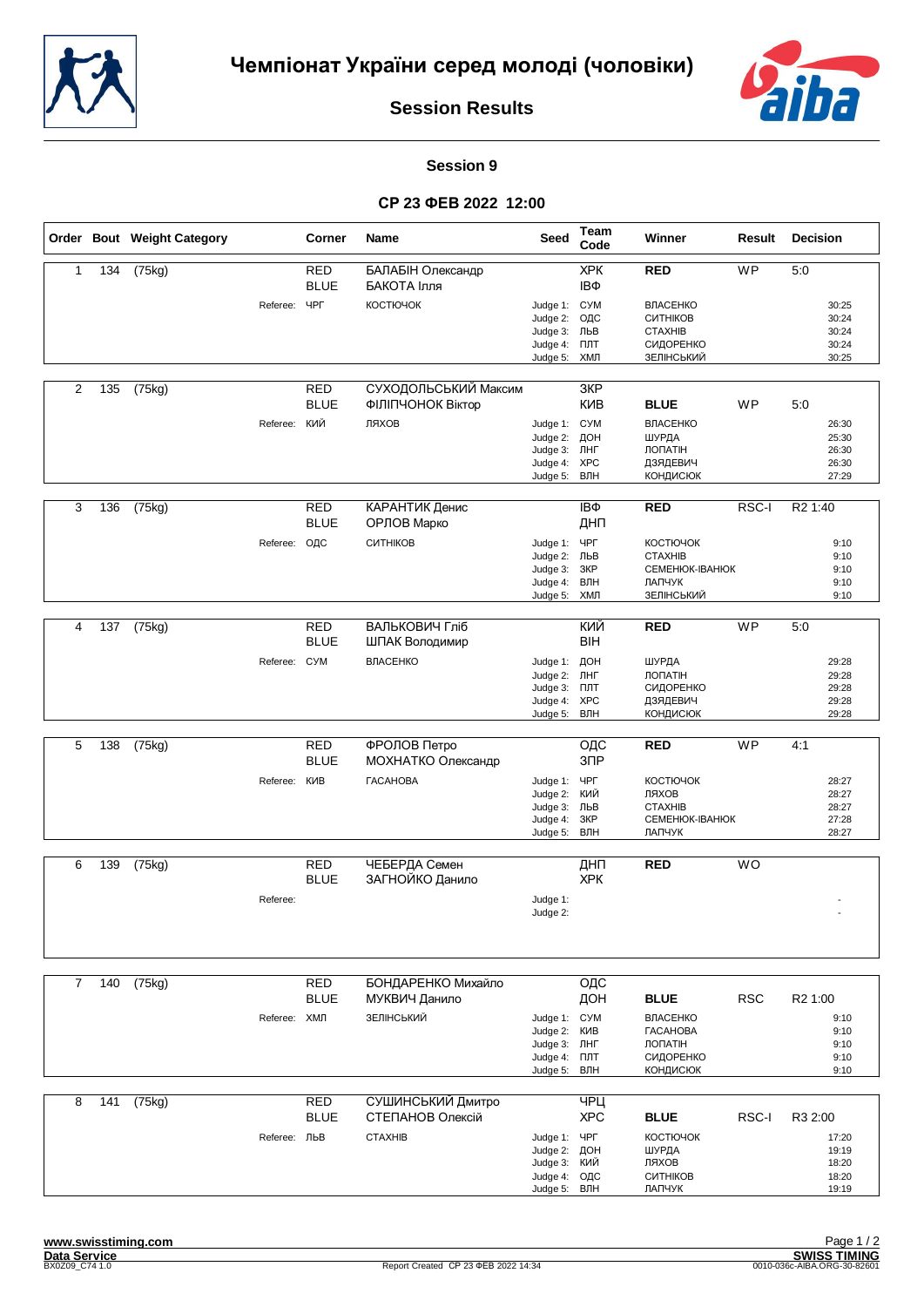

**LEGEND ROM ROUND RIGG REGALL REGALL REFERENT REFERENT REFERENT REFERENT REFERENT REFERENT REFERENT REFERENT REFERENT RI<br>
<b>RNP** Win on points

**Win on points** 

**www.swisstiming.com Data Service SWISS TIMING**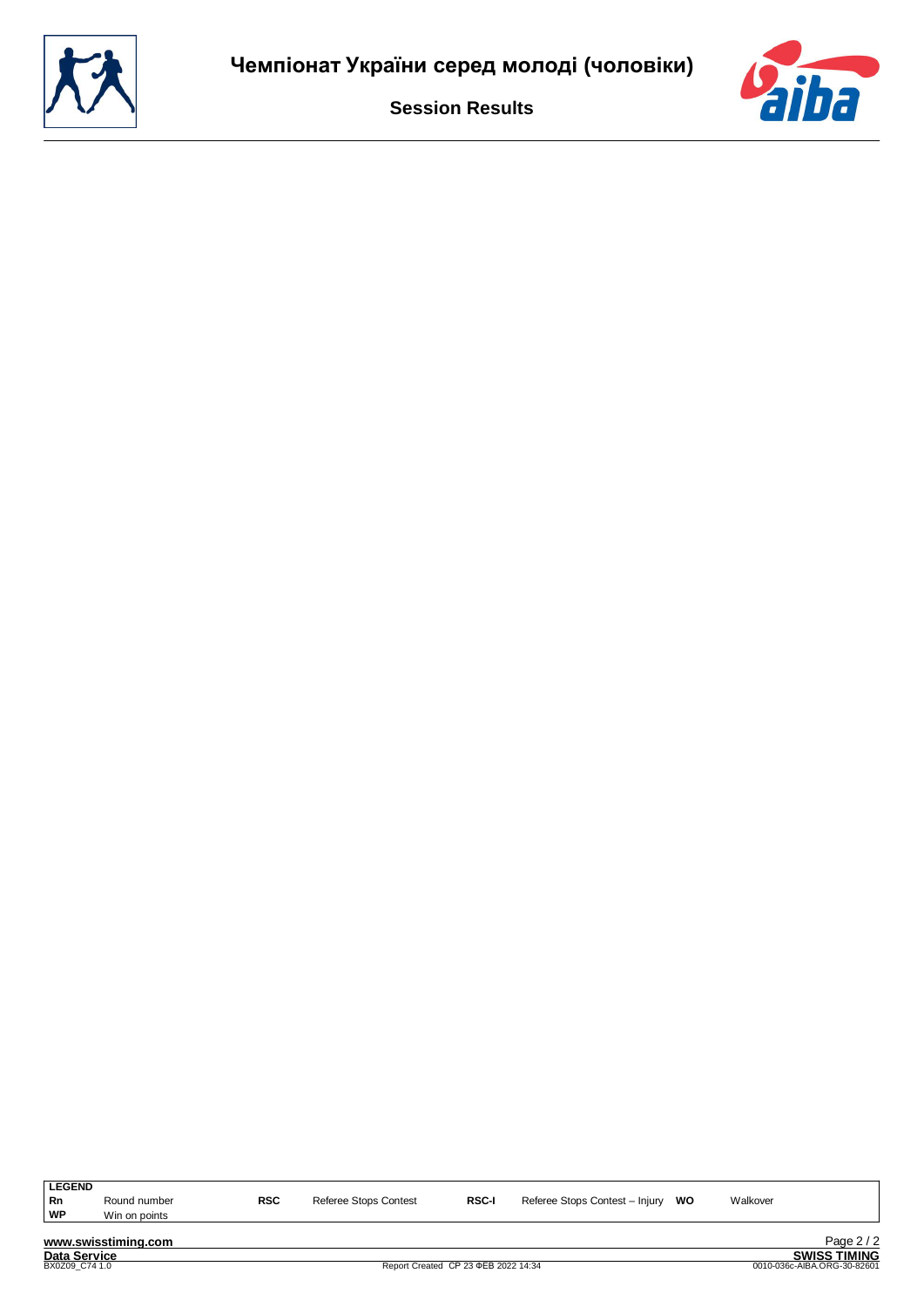



#### **Session 10**

|                |     | Order Bout Weight Category |                     | Corner                    | Name                                 | Seed                                                                          | Team<br>Code                    | Winner                                                            | Result    | <b>Decision</b>                           |
|----------------|-----|----------------------------|---------------------|---------------------------|--------------------------------------|-------------------------------------------------------------------------------|---------------------------------|-------------------------------------------------------------------|-----------|-------------------------------------------|
| $\mathbf{1}$   | 142 | (60kg)                     |                     | <b>RED</b><br><b>BLUE</b> | ЯРОВИЙ Олександр<br>МУРАДЯН Ярослав  |                                                                               | <b>BIH</b><br><b>XPC</b>        | <b>RED</b>                                                        | WP        | 5:0                                       |
|                |     |                            | Referee: <b>NNT</b> |                           | ПРИХОДЬКО                            | Judge 1: YPF<br>Judge 2:<br>Judge 3:<br>Judge 4:<br>Judge 5:                  | ДОН<br>ХМЛ<br>PBH<br>КРГ        | <b>КЛАДЬКО</b><br>ЖИГЖАВІН<br>БУГАЙОВ<br>CABIH<br>ПЛАТОНОВ        |           | 30:24<br>30:25<br>30:25<br>30:24<br>30:23 |
| 2              | 143 | (60kg)                     |                     | RED<br><b>BLUE</b>        | НАГОРНЯК Тарас<br>ЖУЛА Вадим         |                                                                               | IΒΦ<br>ЧРГ                      | <b>BLUE</b>                                                       | WP        | 5:0                                       |
|                |     |                            | Referee:            | КИВ                       | ГОЛУМБІЄВСЬКИЙ                       | Judge 1: ВЛН<br>Judge 2:<br>Judge 3:<br>Judge 4:<br>Judge 5: ЧРК              | <b>XPC</b><br>ОДС<br><b>XPK</b> | <b>CEMKO</b><br>ЧЕРНИШОВ<br>ДОНЦОВ<br>ЧИЖИК<br><b>ICKPA</b>       |           | 25:30<br>24:30<br>25:30<br>25:30<br>27:30 |
| 3              | 144 | (60kg)                     |                     | <b>RED</b><br><b>BLUE</b> | МАРТИРОСЯН Севак<br>ЗИНОВ`ЄВ Артем   |                                                                               | ХМЛ<br>3 <sub>DP</sub>          | <b>RED</b>                                                        | <b>WP</b> | 3:2                                       |
|                |     |                            | Referee:            | ВЛН                       | <b>KOBTYH</b>                        | Judge 1: ВЛН<br>Judge 2:<br>Judge 3:<br>Judge 4: XPK<br>Judge 5: NTT          | ДОН<br>PBH                      | <b>CEMKO</b><br>ЖИГЖАВІН<br>CABIH<br>ЧИЖИК<br>ПРИХОДЬКО           |           | 30:27<br>29:28<br>28:29<br>30:27<br>28:29 |
| 4              | 145 | (60kg)                     |                     | <b>RED</b>                | УСІК Едуард                          |                                                                               | КИЙ                             |                                                                   |           |                                           |
|                |     |                            |                     | <b>BLUE</b>               | АГАПОВ Іван                          |                                                                               | <b>XPK</b>                      | <b>BLUE</b>                                                       | WP        | 5:0                                       |
|                |     |                            | Referee: ДОН        |                           | ЖИГЖАВІН                             | Judge 1: ЧРГ<br>Judge 2:<br>Judge 3: ХМЛ<br>Judge 4: <b>NNT</b><br>Judge 5:   | КИВ<br>КРГ                      | КЛАДЬКО<br>ГОЛУМБІЄВСЬКИЙ<br>БУГАЙОВ<br>ПРИХОДЬКО<br>ПЛАТОНОВ     |           | 25:30<br>26:30<br>26:30<br>25:30<br>25:30 |
|                |     |                            |                     |                           |                                      |                                                                               |                                 |                                                                   |           |                                           |
| 5              | 146 | (92kg)                     |                     | <b>RED</b><br><b>BLUE</b> | ШУЛЬГА Валерій<br>ПАЛИВОДА Владислав |                                                                               | <b>XPC</b><br>ДНП               | <b>RED</b>                                                        | <b>WP</b> | 5:0                                       |
|                |     |                            | Referee:            | КРГ                       | ПЛАТОНОВ                             | Judge 1: 3NP<br>Judge 2: PBH<br>Judge 3:<br>Judge 4:<br>Judge 5:              | ХМЛ<br>ОДС<br>ВЛН               | КАРАКУЛОВ<br>CABIH<br>БУГАЙОВ<br>ДОНЦОВ<br><b>KOBTYH</b>          |           | 29:28<br>29:27<br>29:28<br>29:26<br>29:27 |
| 6              | 147 | (92kg)                     |                     | RED                       | TPYCOB Hasap                         |                                                                               | <b>XPK</b>                      | <b>RED</b>                                                        | <b>WP</b> | 4:0                                       |
|                |     |                            |                     | <b>BLUE</b>               | МАЛАХОВ Петро                        |                                                                               | КИЙ                             |                                                                   |           |                                           |
|                |     |                            | Referee: XPC        |                           | ЧЕРНИШОВ                             | Judge 1:<br>Judge 2: ДОН<br>Judge 3: NTT<br>Judge 4: ОДС<br>Judge 5: YPK      | ЧРГ                             | КЛАДЬКО<br>ЖИГЖАВІН<br>ПРИХОДЬКО<br>ДОНЦОВ<br><b>ICKPA</b>        |           | 29:28<br>29:27<br>29:28<br>29:27<br>28:28 |
| $\overline{7}$ | 148 | (92kg)                     |                     | <b>RED</b>                | <b>АРТИЩЕНКО Руслан</b>              |                                                                               | ПЛТ                             | <b>RED</b>                                                        | <b>WP</b> | 5:0                                       |
|                |     |                            |                     | <b>BLUE</b>               | ЦЕРЦЕЯ Микола                        |                                                                               | ДОН                             |                                                                   |           |                                           |
|                |     |                            | Referee:            | ХМЛ                       | БУГАЙОВ                              | Judge 1: ВЛН<br>Judge 2:<br>Judge 3: XPK<br>Judge 4: KPF<br>Judge 5: 3NP      | PBH                             | <b>CEMKO</b><br>CABIH<br>ЧИЖИК<br>ПЛАТОНОВ<br>КАРАКУЛОВ           |           | 30:26<br>30:27<br>30:27<br>30:27<br>30:27 |
| 8              | 149 | (92kg)                     |                     | <b>RED</b>                | ЧЕВЕРДА Назар                        |                                                                               | <b>TPH</b>                      | <b>RED</b>                                                        | WP        | 4:1                                       |
|                |     |                            | Referee:            | <b>BLUE</b><br>ЧРГ        | НОВІКОВ Кирило<br>КЛАДЬКО            | Judge 1: ДОН<br>Judge 2: KVIB<br>Judge 3: NTT<br>Judge 4: YPK<br>Judge 5: ВЛН | ОДС                             | ЖИГЖАВІН<br>ГОЛУМБІЄВСЬКИЙ<br>ПРИХОДЬКО<br><b>ICKPA</b><br>КОВТУН |           | 29:28<br>29:28<br>29:28<br>29:28<br>28:29 |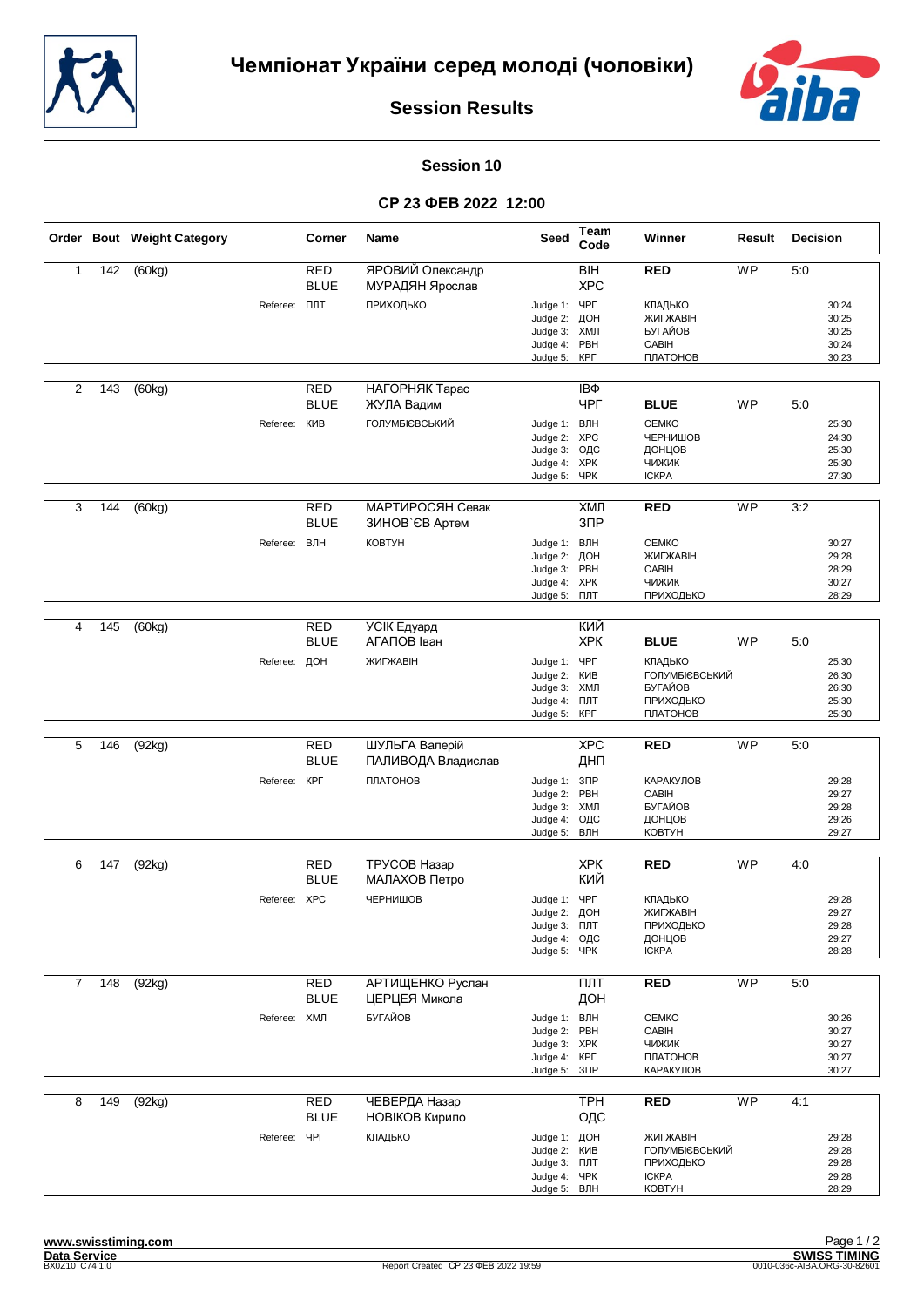

**Win on points**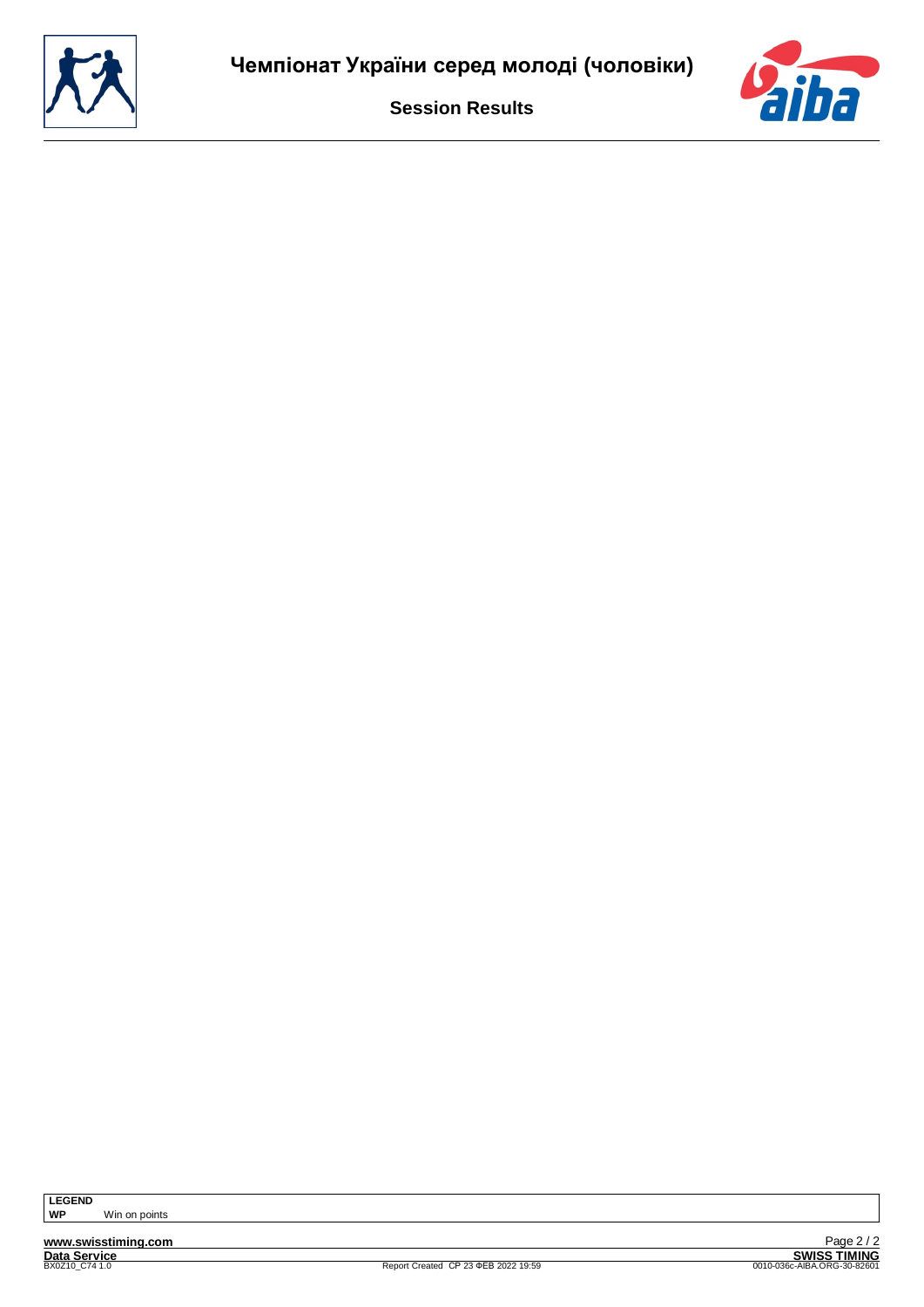



#### **Session 11**

|                |     | Order Bout Weight Category |                     | <b>Corner</b>             | Name                                      | Seed                                                                          | Team<br>Code                    | Winner                                                                                   | Result    | Decision                                        |
|----------------|-----|----------------------------|---------------------|---------------------------|-------------------------------------------|-------------------------------------------------------------------------------|---------------------------------|------------------------------------------------------------------------------------------|-----------|-------------------------------------------------|
| $\mathbf{1}$   | 150 | (57kg)                     |                     | <b>RED</b><br><b>BLUE</b> | <b>АБДУРАІМОВ Айдер</b><br>УЛЬЯНОВ Андрій |                                                                               | <b>XPK</b><br>ПЛТ               | <b>RED</b>                                                                               | <b>WP</b> | 5:0                                             |
|                |     |                            | Referee: ДОН        |                           | ШУРДА                                     | Judge 1: CYM<br>Judge 2: XPC<br>Judge 3:<br>Judge 4: ЛЬВ<br>Judge 5:          | ВЛН<br>ОДС                      | ВЛАСЕНКО<br>ДЗЯДЕВИЧ<br>ЛАПЧУК<br><b>CTAXHIB</b><br>СИТНІКОВ                             |           | 30:27<br>30:27<br>30:27<br>30:27<br>30:26       |
| 2              | 151 | (57kg)                     |                     | <b>RED</b><br><b>BLUE</b> | ЛУК ЯНЧЕНКО Єгор<br>БЕЙДА Богдан          |                                                                               | ДОН<br>ОДС                      | <b>RED</b>                                                                               | <b>WP</b> | 3:2                                             |
|                |     |                            | Referee:            | КИВ                       | <b><i>TACAHOBA</i></b>                    | Judge 1: ЧРГ<br>Judge 2: ХМЛ<br>Judge 3:<br>Judge 4: ЛНГ<br>Judge 5:          | ЗКР<br>ВЛН                      | <b>КОСТЮЧОК</b><br>ЗЕЛІНСЬКИЙ<br>CEMEHIOK-IBAHIOK<br>ЛОПАТІН<br><b>КОНДИСЮК</b>          |           | * 28:28<br>27:29<br>27:29<br>* 28:28<br>* 28:28 |
| 3              | 152 | (57kg)                     |                     | <b>RED</b><br><b>BLUE</b> | КАРПЮК Максим<br>ХЛИСТУН Денис            |                                                                               | $B\overline{J}$ H<br><b>YPK</b> | <b>BLUE</b>                                                                              | WP        | 5:0                                             |
|                |     |                            | Referee: ЛЬВ        |                           | <b>CTAXHIB</b>                            | Judge 1: ХМЛ<br>Judge 2: CYM<br>Judge 3: XPC<br>Judge 4: NTT<br>Judge 5:      | кий                             | ЗЕЛІНСЬКИЙ<br>ВЛАСЕНКО<br>ДЗЯДЕВИЧ<br>СИДОРЕНКО<br>ЛЯХОВ                                 |           | 27:30<br>28:29<br>28:29<br>28:29<br>27:30       |
|                |     |                            |                     |                           |                                           |                                                                               |                                 |                                                                                          |           |                                                 |
| 4              | 153 | (57kg)                     |                     | RED<br><b>BLUE</b>        | КАРЛОВЕЦЬ Максим<br>CEMOHYYK Irop         |                                                                               | <b>XPC</b><br><b>YPK</b>        | <b>RED</b>                                                                               | <b>WP</b> | 5:0                                             |
|                |     |                            | Referee: JIHF       |                           | ЛОПАТІН                                   | Judge 1: ЧРГ<br>Judge 2:<br>Judge 3:<br>Judge 4:<br>Judge 5:                  | 3KP<br>ОДС<br>ДОН<br>ВЛН        | <b>КОСТЮЧОК</b><br><b>CEMEHIOK-IBAHIOK</b><br>СИТНІКОВ<br>ШУРДА<br><b>КОНДИСЮК</b>       |           | 30:26<br>29:27<br>30:26<br>30:26<br>30:26       |
|                |     |                            |                     |                           |                                           |                                                                               |                                 |                                                                                          |           |                                                 |
| 5              | 154 | (67kg)                     |                     | RED<br><b>BLUE</b>        | БОКЛАХ Олексій<br>СЕРГІЄНКО Максим        |                                                                               | ДОН<br>КИЙ                      | <b>RED</b>                                                                               | WP        | 5:0                                             |
|                |     |                            | Referee: CYM        |                           | ВЛАСЕНКО                                  | Judge 1: KVIB<br>Judge 2:<br>Judge 3:<br>Judge 4: ЛЬВ<br>Judge 5:             | ВЛН<br>ПЛТ<br>ВЛН               | <b><i>TACAHOBA</i></b><br>ЛАПЧУК<br>СИДОРЕНКО<br><b>CTAXHIB</b><br><b>КОНДИСЮК</b>       |           | 30:24<br>30:27<br>30:26<br>30:24<br>30:27       |
| 6              | 155 | (67kg)                     |                     | RED                       | КРАЙНИК Роман                             |                                                                               | КРГ                             |                                                                                          |           |                                                 |
|                |     |                            |                     | <b>BLUE</b>               | КРАСНІКОВ В`ячеслав                       |                                                                               | <b>XPK</b>                      | <b>BLUE</b>                                                                              | <b>WP</b> | 4:1                                             |
|                |     |                            | Referee: КИЙ        |                           | ЛЯХОВ                                     | Judge 1: CYM<br>Judge 2: ХМЛ<br>Judge 3: XPC<br>Judge 4: ОДС<br>Judge 5: ДОН  |                                 | ВЛАСЕНКО<br>ЗЕЛІНСЬКИЙ<br>ДЗЯДЕВИЧ<br>СИТНІКОВ<br>ШУРДА                                  |           | 28:29<br>28:29<br>28:29<br>28:29<br>29:28       |
| $\overline{7}$ | 156 | (67kg)                     |                     | <b>RED</b>                | БАЙДА Вадим                               |                                                                               | ВЛН                             | <b>RED</b>                                                                               | <b>WP</b> | 5:0                                             |
|                |     |                            |                     | <b>BLUE</b>               | ДУДАР Владислав                           |                                                                               | IΒΦ                             |                                                                                          |           |                                                 |
|                |     |                            | Referee:            | ЧРГ                       | КОСТЮЧОК                                  | Judge 1: ДОН<br>Judge 2:<br>Judge 3: ЛЬВ<br>Judge 4: CYM<br>Judge 5:          | 3KP<br>КИВ                      | ШУРДА<br>CEMEHIOK-IBAHIOK<br><b>CTAXHIB</b><br><b>ВЛАСЕНКО</b><br><b><i>TACAHOBA</i></b> |           | 30:27<br>30:27<br>29:28<br>29:28<br>30:27       |
| 8              | 157 | (67kg)                     |                     | <b>RED</b><br><b>BLUE</b> | БАЛАБКО Богдан<br>СЕРДЮК Богдан           |                                                                               | ЧРГ<br>ДНП                      | <b>BLUE</b>                                                                              | RSC-I     | R3 1:40                                         |
|                |     |                            | Referee: <b>NNT</b> |                           | СИДОРЕНКО                                 | Judge 1: CYM<br>Judge 2: KVIB<br>Judge 3: JHF<br>Judge 4: ОДС<br>Judge 5: ЛЬВ |                                 | ВЛАСЕНКО<br><b><i>TACAHOBA</i></b><br>ЛОПАТІН<br>СИТНІКОВ<br><b>CTAXHIB</b>              |           | 18:19<br>18:19<br>18:19<br>18:19<br>18:19       |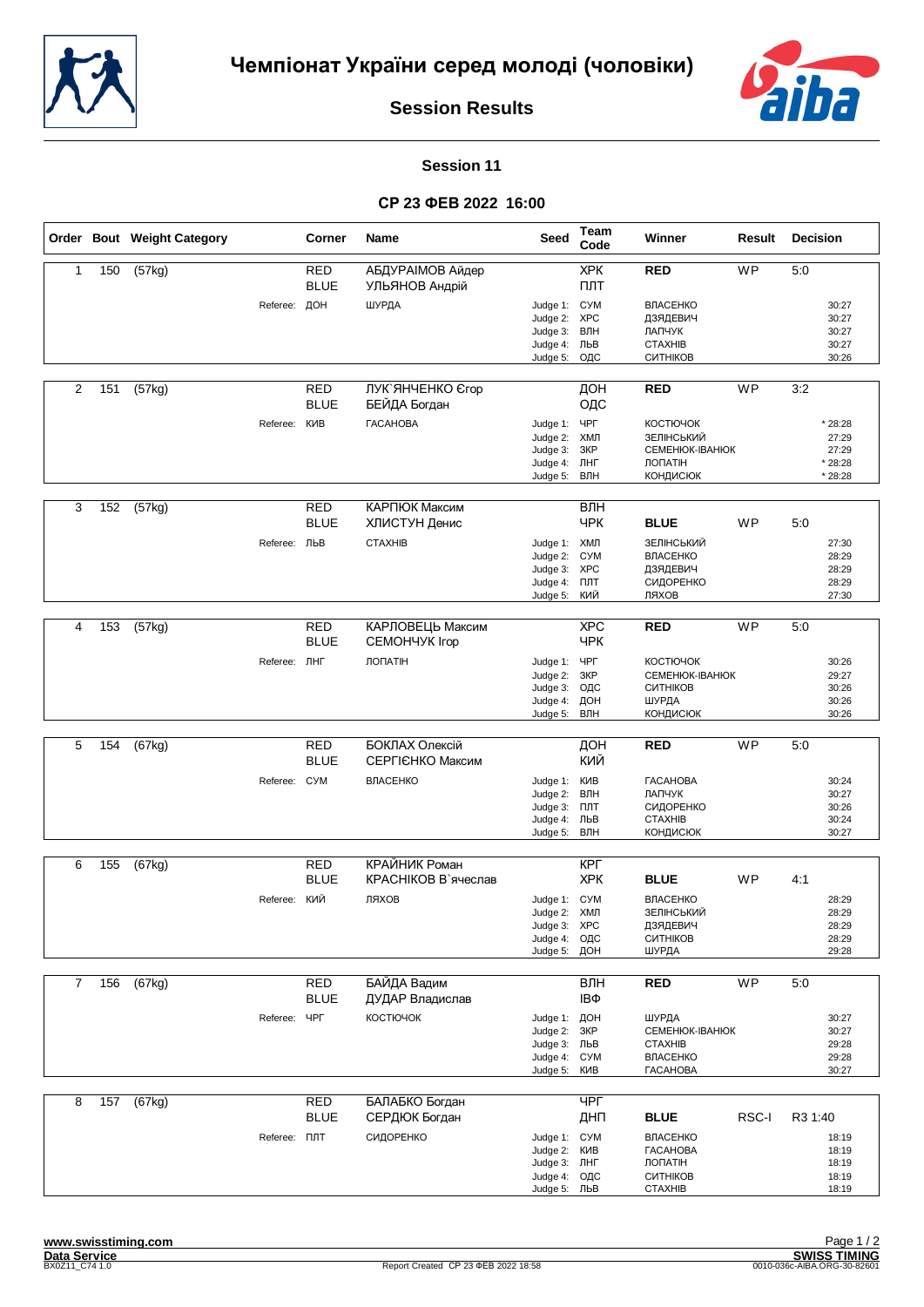



# **Session 11**

|    |     | Order Bout Weight Category |          | <b>Corner</b>             | <b>Name</b>                         | <b>Seed</b>                                                      | Team<br>Code                    | Winner                                                                              | <b>Result</b> | <b>Decision</b>                           |
|----|-----|----------------------------|----------|---------------------------|-------------------------------------|------------------------------------------------------------------|---------------------------------|-------------------------------------------------------------------------------------|---------------|-------------------------------------------|
| 9  | 158 | (86kg)                     |          | <b>RED</b><br><b>BLUE</b> | КУЛІЄВ Джамал<br>СЄДИХ Михайло      |                                                                  | ОДС<br>ДНП                      | <b>RED</b>                                                                          | <b>RSC</b>    | R1 1:30                                   |
|    |     |                            | Referee: | <b>XPC</b>                | ДЗЯДЕВИЧ                            | Judge 1:<br>Judge 2:<br>Judge 3:<br>Judge 4:<br>Judge 5:         | ЧРГ<br>ХМЛ<br>ЛЬВ<br>КИЙ<br>ДОН | <b>КОСТЮЧОК</b><br>ЗЕЛІНСЬКИЙ<br><b>CTAXHIB</b><br>ЛЯХОВ<br>ШУРДА                   |               |                                           |
| 10 | 159 | (86kg)                     |          | <b>RED</b><br><b>BLUE</b> | ПАРХОМОВ Богдан<br>ЗАСЕНОК Микита   |                                                                  | МКЛ<br>ДНП                      | <b>BLUE</b>                                                                         | KO            | R2 1:00                                   |
|    |     |                            | Referee: | <b>CYM</b>                | ВЛАСЕНКО                            | Judge 1:<br>Judge 2:<br>Judge 3:<br>Judge 4:<br>Judge 5: JHF     | КИВ<br>ВЛН<br>ЗКР<br>ПЛТ        | <b><i>TACAHOBA</i></b><br>ЛАПЧУК<br><b>CEMEHIOK-IBAHIOK</b><br>СИДОРЕНКО<br>ЛОПАТІН |               | 10:9<br>9:10<br>9:10<br>9:10<br>9:10      |
| 11 | 160 | (86kg)                     |          | <b>RED</b><br><b>BLUE</b> | СОКАЧ Ярослав<br><b>БЛУДОВ Юрій</b> |                                                                  | 3KP<br><b>XPK</b>               | <b>BLUE</b>                                                                         | <b>WP</b>     | 4:1                                       |
|    |     |                            | Referee: | ХМЛ                       | ЗЕЛІНСЬКИЙ                          | Judge 1:<br>Judge 2:<br>Judge 3:<br>Judge 4:<br>Judge 5:         | ЧРГ<br>ЛЬВ<br>ОДС<br>ДОН<br>ВЛН | КОСТЮЧОК<br><b>CTAXHIB</b><br>СИТНІКОВ<br>ШУРДА<br><b>КОНДИСЮК</b>                  |               | 28:29<br>27:30<br>27:30<br>29:28<br>28:29 |
| 12 | 161 | (86kg)                     |          | <b>RED</b>                | КРИШИНА Артем                       |                                                                  | BIH                             |                                                                                     |               |                                           |
|    |     |                            |          | <b>BLUE</b>               | <b>TEJIEFIH Irop</b>                |                                                                  | ДОН                             | <b>BLUE</b>                                                                         | <b>ABD</b>    | R1 2:00                                   |
|    |     |                            | Referee: | КИВ                       | <b><i>TACAHOBA</i></b>              | Judge 1:<br>Judge 2:<br>Judge 3: XPC<br>Judge 4:<br>Judge 5: КИЙ | ОДС<br>ВЛН<br>ПЛТ               | СИТНІКОВ<br>ЛАПЧУК<br>ДЗЯДЕВИЧ<br>СИДОРЕНКО<br>ЛЯХОВ                                |               |                                           |

| <b>LEGEND</b>       |                              |              |                                     |    |                             |    |              |                     |
|---------------------|------------------------------|--------------|-------------------------------------|----|-----------------------------|----|--------------|---------------------|
|                     | Preferred winner             | ABD          | Abandon                             | ĸо | Knockout                    | Rn | Round number |                     |
| <b>RSC</b>          | <b>Referee Stops Contest</b> | <b>RSC-I</b> | Referee Stops Contest - Injury      | WP | Win on points               |    |              |                     |
|                     |                              |              |                                     |    |                             |    |              |                     |
|                     | www.swisstiming.com          |              |                                     |    |                             |    |              | Page $2/2$          |
| <b>Data Service</b> |                              |              |                                     |    |                             |    |              | <b>SWISS TIMING</b> |
| BX0Z11 C74 1.0      |                              |              | Report Created CP 23 ΦEB 2022 18:58 |    | 0010-036c-AIBA.ORG-30-82601 |    |              |                     |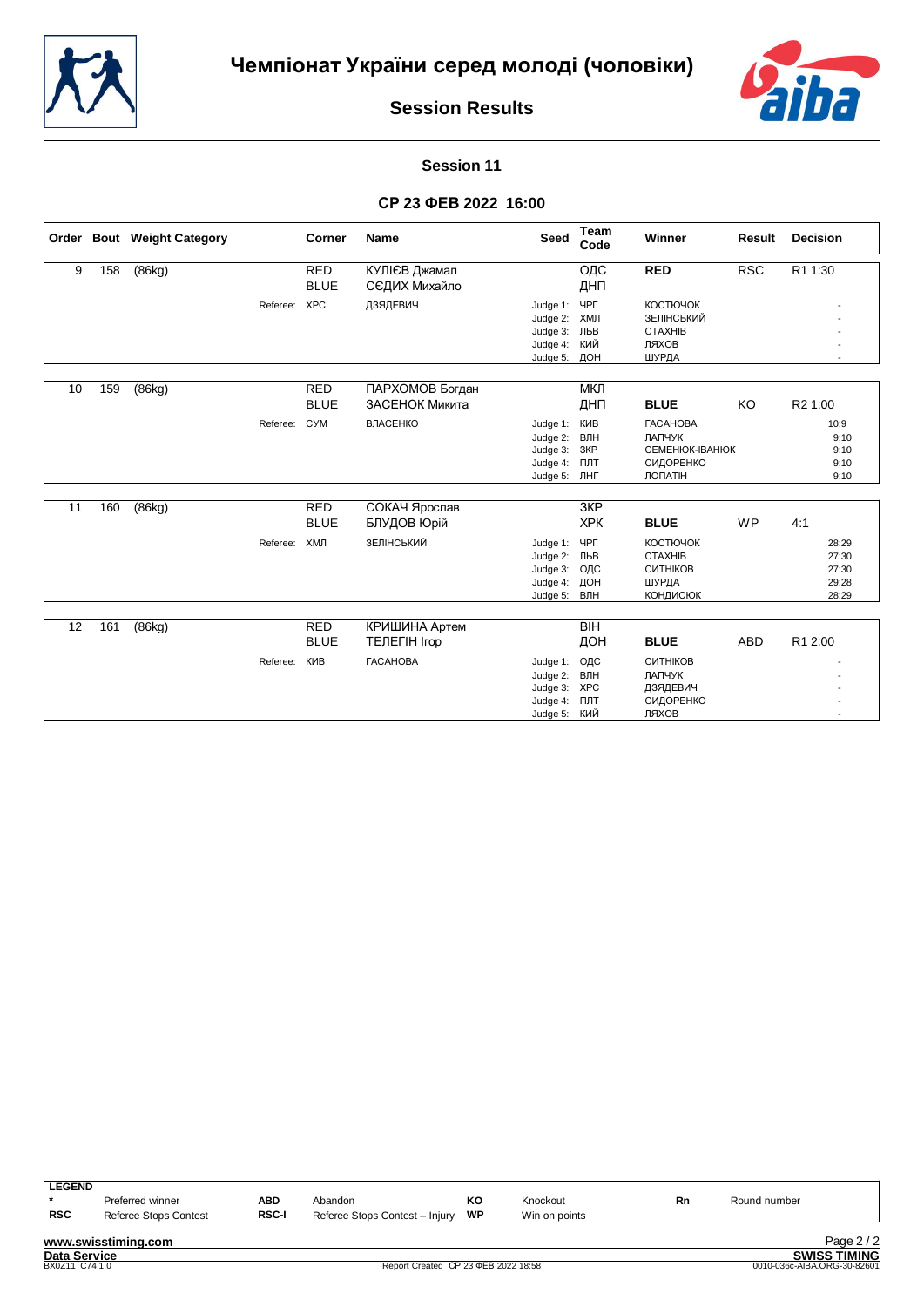



#### **Session 12**

|                |     | Order Bout Weight Category |                     | Corner                    | Name                                 | <b>Seed</b>                                                                   | Team<br>Code             | Winner                                                              | Result     | Decision                                  |
|----------------|-----|----------------------------|---------------------|---------------------------|--------------------------------------|-------------------------------------------------------------------------------|--------------------------|---------------------------------------------------------------------|------------|-------------------------------------------|
| $\mathbf{1}$   | 162 | (71kg)                     |                     | <b>RED</b><br><b>BLUE</b> | РЕЗНІЧЕНКО Арсеній<br>ДЖУС Костянтин |                                                                               | <b>YPK</b><br><b>BIH</b> | <b>RED</b>                                                          | <b>WP</b>  | 5:0                                       |
|                |     |                            | Referee:            | ЧРГ                       | КЛАДЬКО                              | Judge 1: ДОН<br>Judge 2:<br>Judge 3:<br>Judge 4: XPK<br>Judge 5:              | PBH<br><b>XPC</b><br>ВЛН | ЖИГЖАВІН<br>CABIH<br>ЧЕРНИШОВ<br><b>ЧИЖИК</b><br><b>KOBTYH</b>      |            | 30:27<br>30:27<br>30:27<br>30:27<br>30:27 |
| 2              | 163 | (71kg)                     |                     | RED<br><b>BLUE</b>        | БІЛОВ Денис<br>НАУМОВ Максим         |                                                                               | 3 <sub>DP</sub><br>ДОН   | <b>RED</b>                                                          | <b>WP</b>  | 4:1                                       |
|                |     |                            | Referee: ВЛН        |                           | <b>CEMKO</b>                         | Judge 1: KVIB<br>Judge 2:<br>Judge 3:<br>Judge 4:<br>Judge 5: YPK             | ХМЛ<br>ПЛТ<br>ОДС        | ГОЛУМБІЄВСЬКИЙ<br>БУГАЙОВ<br>ПРИХОДЬКО<br>ДОНЦОВ<br><b>ICKPA</b>    |            | 30:27<br>29:28<br>29:28<br>30:27<br>26:30 |
| 3              | 164 | (71kg)                     |                     | <b>RED</b><br><b>BLUE</b> | ЗБУНЬ Артур<br>МУРТАЗАЄВ Ельдар      |                                                                               | <b>KNB</b><br>IΒΦ        | <b>RED</b>                                                          | <b>WP</b>  | 5:0                                       |
|                |     |                            | Referee: ДОН        |                           | ЖИГЖАВІН                             | Judge 1:<br>Judge 2: PBH<br>Judge 3: XPC<br>Judge 4:<br>Judge 5:              | ЧРГ<br>КРГ<br>$3\Box P$  | <b>КЛАДЬКО</b><br>CABIH<br>ЧЕРНИШОВ<br>ПЛАТОНОВ<br>КАРАКУЛОВ        |            | 30:27<br>30:27<br>30:27<br>30:27<br>30:27 |
|                |     |                            |                     |                           |                                      |                                                                               |                          |                                                                     |            |                                           |
| 4              | 165 | (71kg)                     |                     | <b>RED</b><br><b>BLUE</b> | ЗЕЙНАЛОВ Раван<br>МАГА Дмитро        |                                                                               | $\overline{3}$<br>КИЙ    | <b>BLUE</b>                                                         | WP         | 5:0                                       |
|                |     |                            | Referee: ХМЛ        |                           | БУГАЙОВ                              | Judge 1: ВЛН<br>Judge 2: FIJIT<br>Judge 3:<br>Judge 4: XPK<br>Judge 5:        | ОДС<br>ЧРК               | <b>CEMKO</b><br>ПРИХОДЬКО<br>ДОНЦОВ<br>ЧИЖИК<br><b>ICKPA</b>        |            | 25:30<br>26:30<br>26:30<br>26:30<br>26:29 |
|                |     |                            |                     |                           |                                      |                                                                               |                          |                                                                     | <b>WP</b>  |                                           |
| 5              | 166 | (80kg)                     |                     | <b>RED</b><br><b>BLUE</b> | ДУДАР Владислав<br>МОРОЗ Семен       |                                                                               | ВЛН<br>КРГ               | <b>RED</b>                                                          |            | 5:0                                       |
|                |     |                            | Referee: KVIB       |                           | ГОЛУМБІЄВСЬКИЙ                       | Judge 1: ХМЛ<br>Judge 2:<br>Judge 3:<br>Judge 4: XPK<br>Judge 5: YPK          | PBH<br>3 <sup>7</sup>    | БУГАЙОВ<br>CABIH<br>КАРАКУЛОВ<br><b>ЧИЖИК</b><br><b>ICKPA</b>       |            | 29:28<br>29:28<br>29:27<br>29:28<br>29:28 |
| 6              | 167 | (80kg)                     |                     | <b>RED</b>                | МРАЧКОВСЬКИЙ Дмитро                  |                                                                               | ХМЛ                      |                                                                     |            |                                           |
|                |     |                            |                     | <b>BLUE</b>               | ВІДНІЧУК Максим                      |                                                                               | PBH                      | <b>BLUE</b>                                                         | <b>WP</b>  | 5:0                                       |
|                |     |                            | Referee: <b>NNT</b> |                           | ПРИХОДЬКО                            | Judge 1: ЧРГ<br>Judge 2: ДОН<br>Judge 3: XPC<br>Judge 4: ОДС<br>Judge 5: KPL  |                          | КЛАДЬКО<br>ЖИГЖАВІН<br>ЧЕРНИШОВ<br>ДОНЦОВ<br>ПЛАТОНОВ               |            | 27:30<br>27:30<br>27:30<br>27:29<br>27:30 |
| $\overline{7}$ | 168 | (80kg)                     |                     | <b>RED</b>                | ФРОЛОВ Олександр                     |                                                                               | ОДС                      | <b>RED</b>                                                          | <b>ABD</b> | R3 2:30                                   |
|                |     |                            |                     | <b>BLUE</b>               | МАЛАХОВ Миколай                      |                                                                               | КИЙ                      |                                                                     |            |                                           |
|                |     |                            | Referee: XPK        |                           | <b>ЧИЖИК</b>                         | Judge 1: ВЛН<br>Judge 2: ХМЛ<br>Judge 3: PBH<br>Judge 4: 3NP<br>Judge 5: YPK  |                          | <b>CEMKO</b><br>БУГАЙОВ<br>CABIH<br>КАРАКУЛОВ<br><b>ICKPA</b>       |            | 20:17<br>20:17<br>20:17<br>20:18<br>20:16 |
| 8              | 169 | (80kg)                     |                     | <b>RED</b><br><b>BLUE</b> | ТИСАК Олексій<br>ДУРКАЛО Григорій    |                                                                               | <b>YPK</b><br>IΒΦ        | <b>BLUE</b>                                                         | WP         | 4:1                                       |
|                |     |                            | Referee: KPF        |                           | ПЛАТОНОВ                             | Judge 1: YPF<br>Judge 2: KVIB<br>Judge 3: NTT<br>Judge 4: XPC<br>Judge 5: ВЛН |                          | КЛАДЬКО<br>ГОЛУМБІЄВСЬКИЙ<br>ПРИХОДЬКО<br>ЧЕРНИШОВ<br><b>KOBTYH</b> |            | 28:29<br>29:28<br>28:29<br>28:29<br>28:29 |